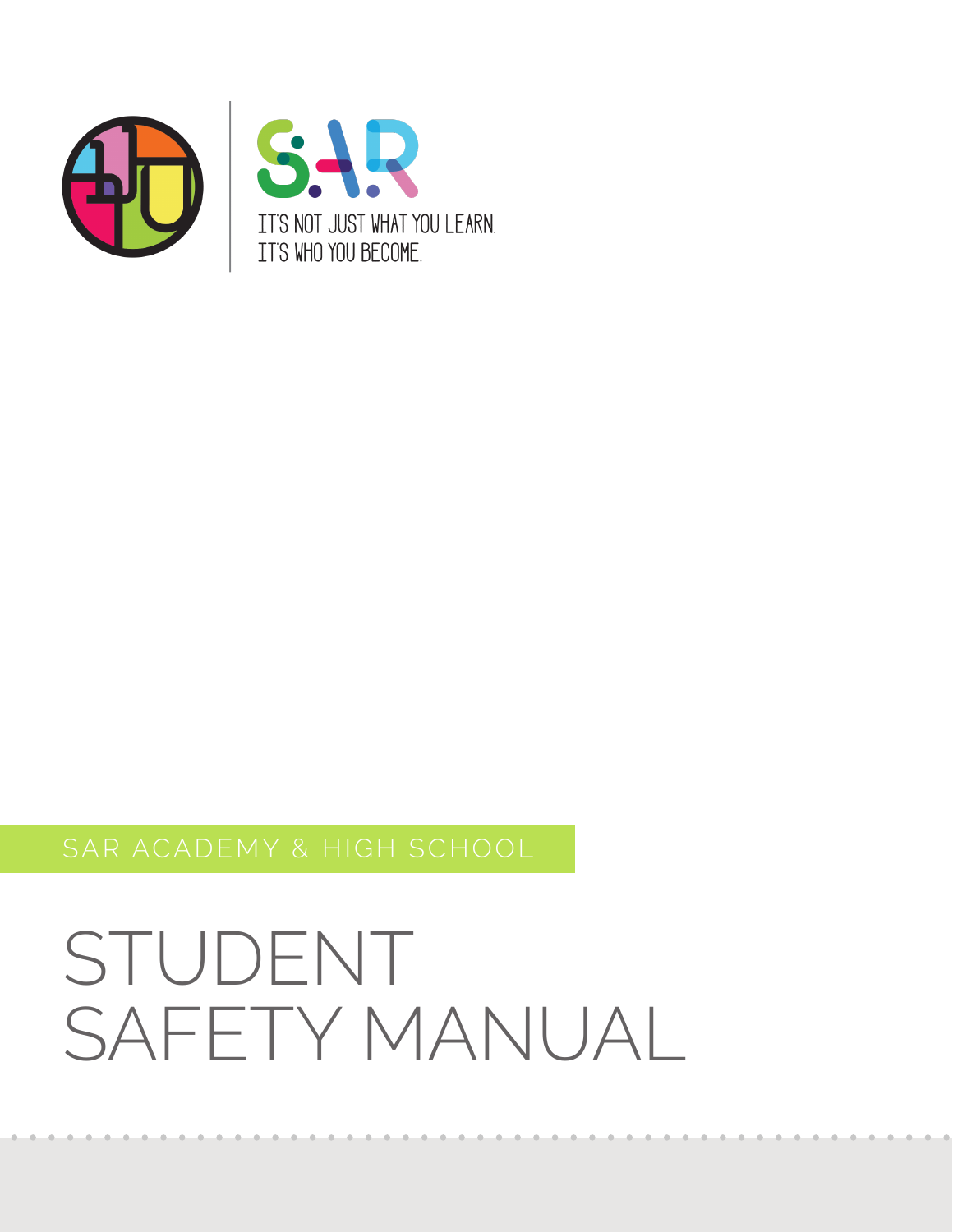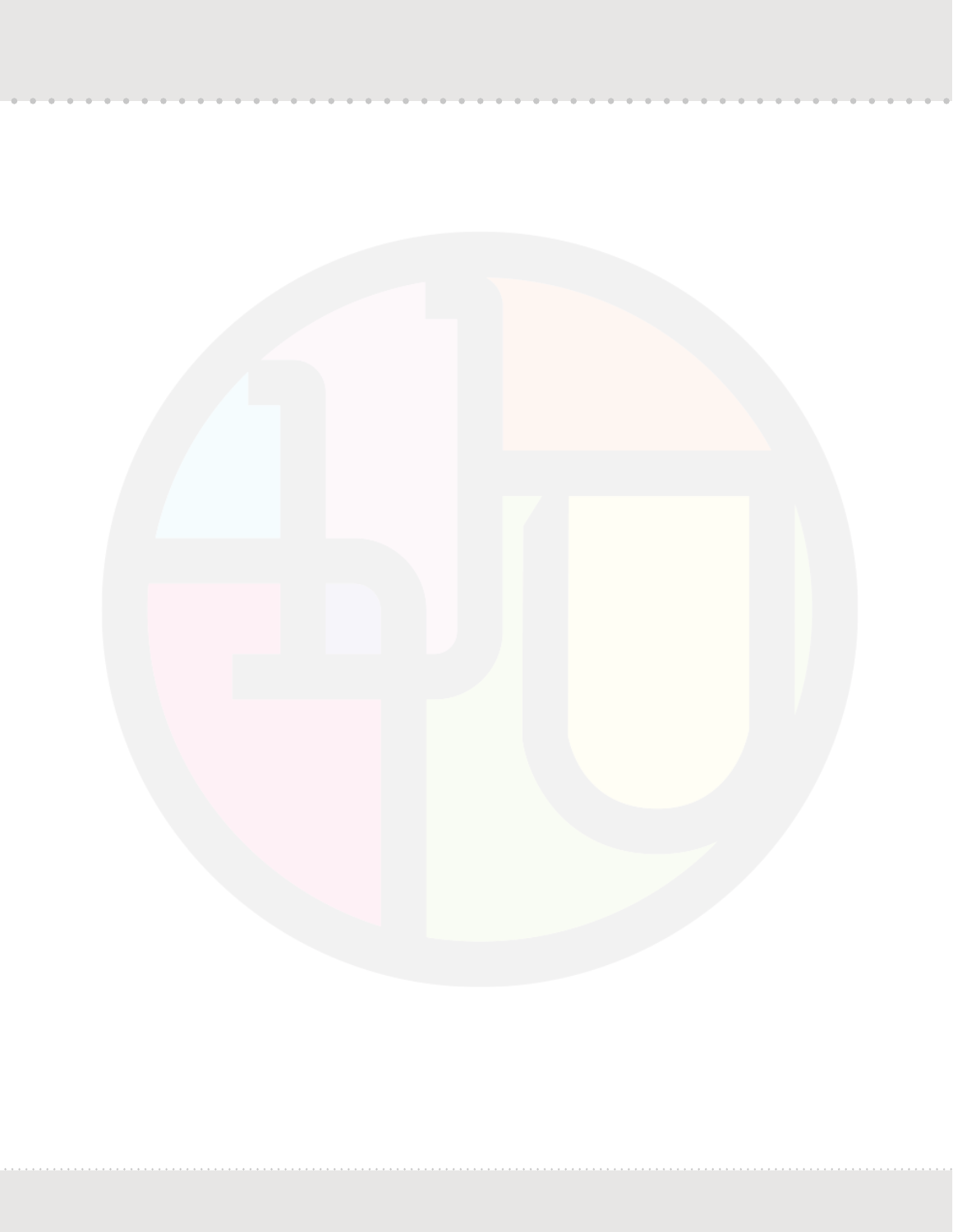## INTRODUCTION

Beginning in the 2019-2020 school year, Salanter Akiba Riverdale Academy/Salanter Akiba Riverdale High School ("SAR" or the "School") began an evaluation of School practices and policies to ensure that we are creating the safest possible environment for our students.

In order to best do this work, we engaged Praesidium Inc. Working with researchers at the University of Texas, Praesidium has emerged as a leader in risk assessment for organizations that work with children, with a particular focus on preventing child sexual abuse. They help identify who is at risk, what types of programs are the most dangerous, and where and under what circumstances incidents and false allegations are most likely to occur.

Praesidium completed a three-day on-site risk assessment at SAR in January 2020. Praesidium's visit consisted of observing school programming, during which Praesidium interviewed over 80 individuals, including various members of administration, faculty, and staff. In addition, Praesidium reviewed system-wide and program-specific policies and procedures, personnel files, critical incident data, and training curricula. Praesidium also conducted architectural inspections of the school property.

Following the on-site visit, Praesidium worked with SAR to provide feedback outlining areas of strength and areas of improvement for SAR. Our partnership with Praesidium has given SAR access to best practices, written resources to strengthen prevention efforts, and ongoing consultation with their experts. Utilizing Praesidium's feedback, we worked with experienced legal counsel with expertise in education and child safety to develop and adopt policies and procedures based on Praesidium's recommendations.

These policies and procedures, which will be implemented and formalized over the coming months, along with existing policies and procedures, form the enclosed SAR Student Safety Manual. It is important to note that this is a living document; over time, and as we learn more, we may update these policies and procedures. This work is ongoing.

Effective March 2021, SAR has been accredited by Praesidium, demonstrating our organization's commitment to safety and adherence to the highest standards in abuse prevention. Additionally, SAR has also joined the Aleinu Campaign, an organization funded by UJA-Federation of New York, which provides Jewish youth-serving organizations with the education and practical tools they need to prevent child maltreatment and take responsible action should instances or suspicions of maltreatment emerge. Our work with Aleinu is ongoing, and we intend to continue working with other Jewish organizations that specialize in this area to make sure that we are always employing best practices.

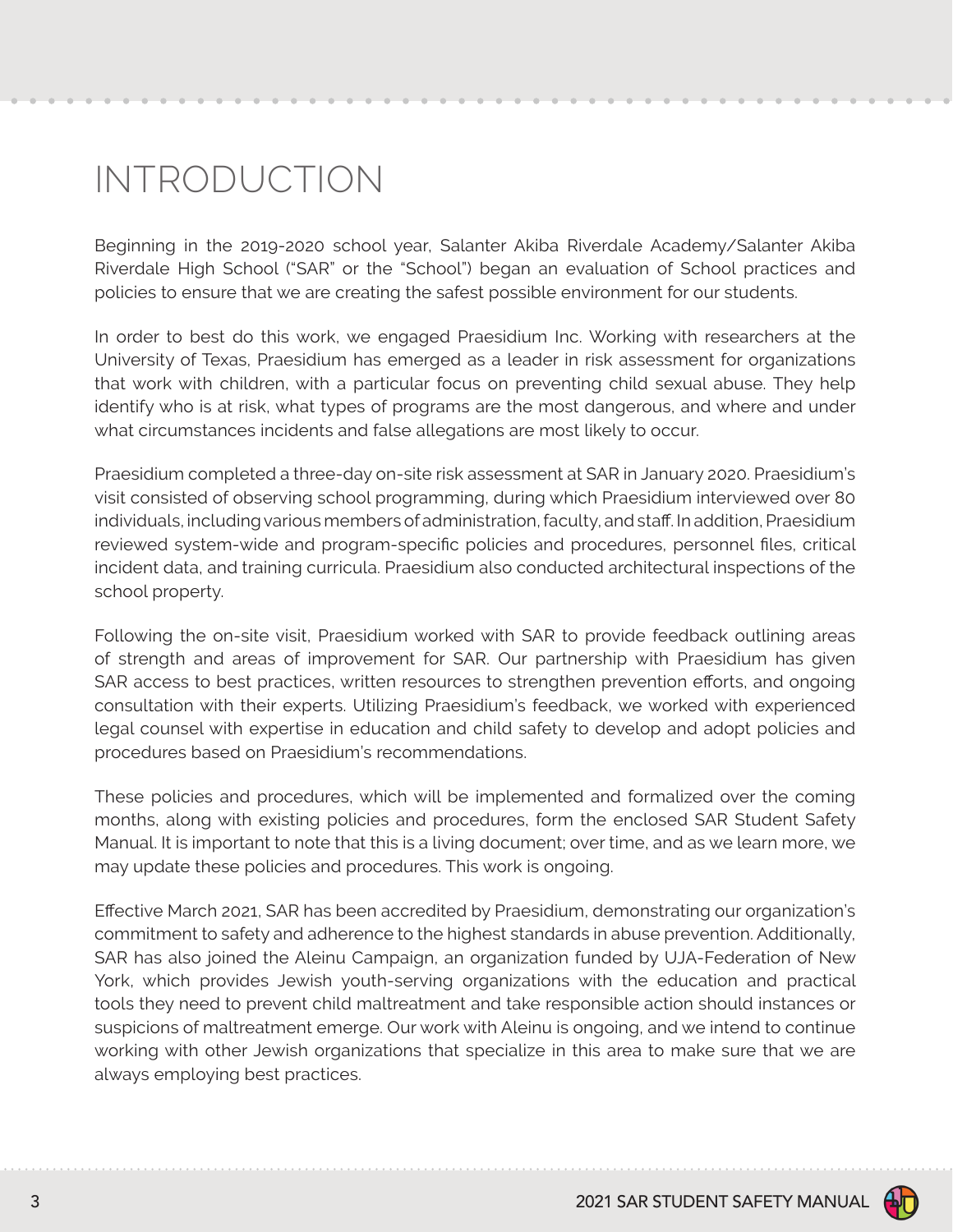## INTRODUCTION (CONT'D)

It is imperative that we remember we are all partners in ensuring a safe community. All parents, faculty and staff have a responsibility to review the enclosed Student Safety Manual carefully. If you have any questions or concerns about any of its policies, please contact StudentSafety@ saracademy.org.

At all times, our priority is the safety of the students you have entrusted to us. We continuously appreciate your partnership and support in creating a joyful, warm, and safe educational environment for our students to thrive in and grow.

**Rabbi Binyamin Krauss** Principal, SAR Academy

**Rabbi Tully Harcsztark** Principal, SAR High School Dean, Machon Siach

**Rabbi Jonathan Kroll** Principal, SAR High School

**Jack C. Bendheim** President, SAR Board of Trustees

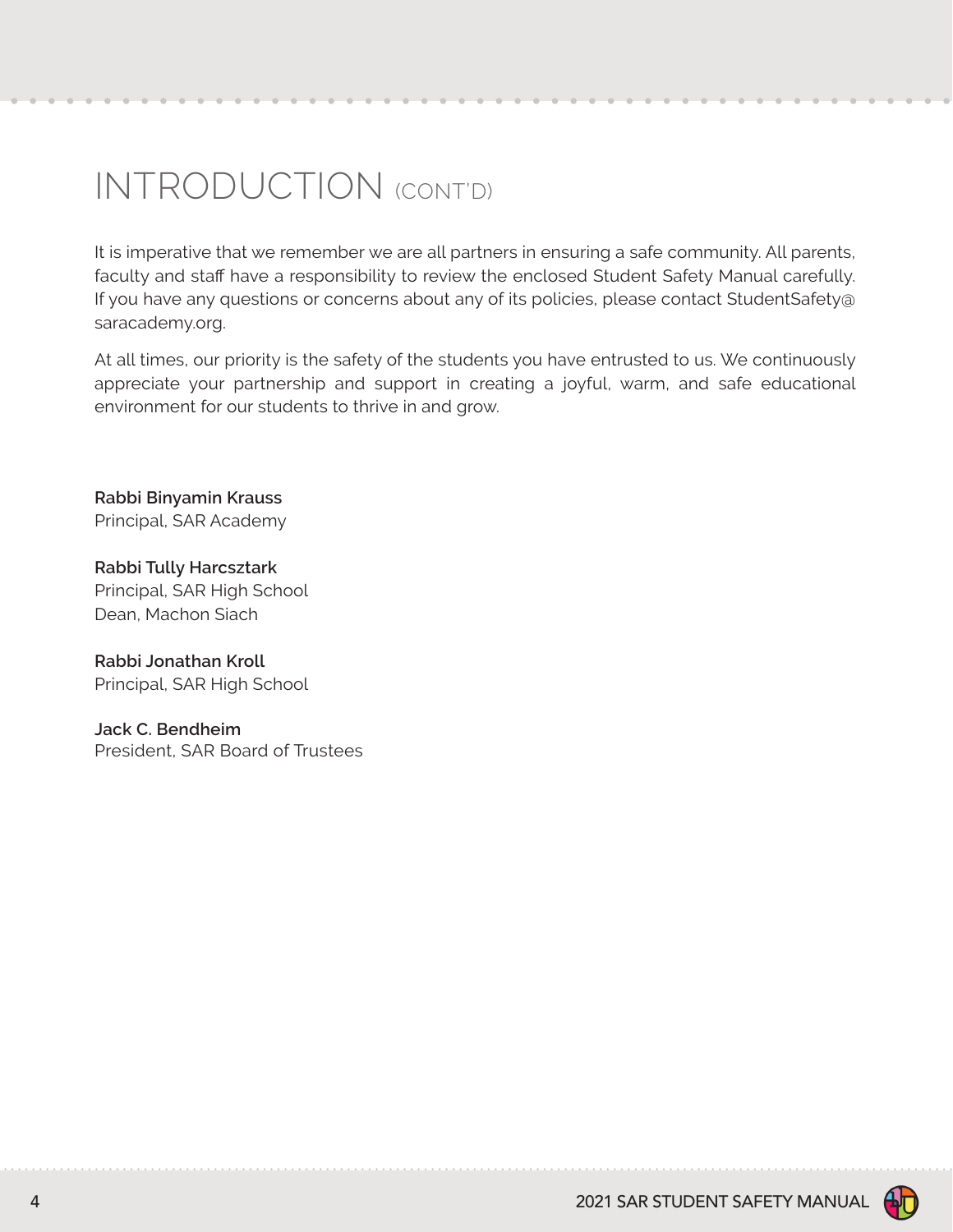# TABLE OF **CONTENTS**

### ZERO TOLERANCE FOR ABUSE. 7

### POLICIES GOVERNING INTERACTIONS BETWEEN ADULTS AND YOUTH ... 9

- **Appropriate and Inappropriate Physical Interactions Between Adults and Students**
- **Appropriate and Inappropriate Verbal Interactions Between Adults and Students**
- One-on-One Interactions
- **Interactions Between Staff and Students Outside of Regularly Scheduled** Program Activities
- **Shabbatonim and School Overnight Trips** 
	- Shabbaton Guidance for Faculty
	- **Host Family Shabbaton Guidance**
	- **Class Shabbaton / Trip Hotel Overnight Guidance**

### SUPERVISION AND TRANSPORTATION. 18

- **Supervising Bathroom Activities**
- **Locker Room Supervision**
- **Monitoring Transportation**
- **Pick-Up List Policy**

### HIRING AND PERSONNEL POLICIES. 22

- **Interview Process**
- **Fingerprinting and Background Checks**
- **Externs, Interns, Volunteers and Contractual Workers**
- **Staff Identification**
- **Annual Training**
- **Evaluation Process**
- **Tutoring**
- **Mandated Reporters**
- **Electronic Communications and Computer Use Policy**
- **Inappropriate Information Policy**
- Guidelines for Staff-Student Communications and Social Media
- **Standards of Conduct**
- **Suspensions Pending Investigation**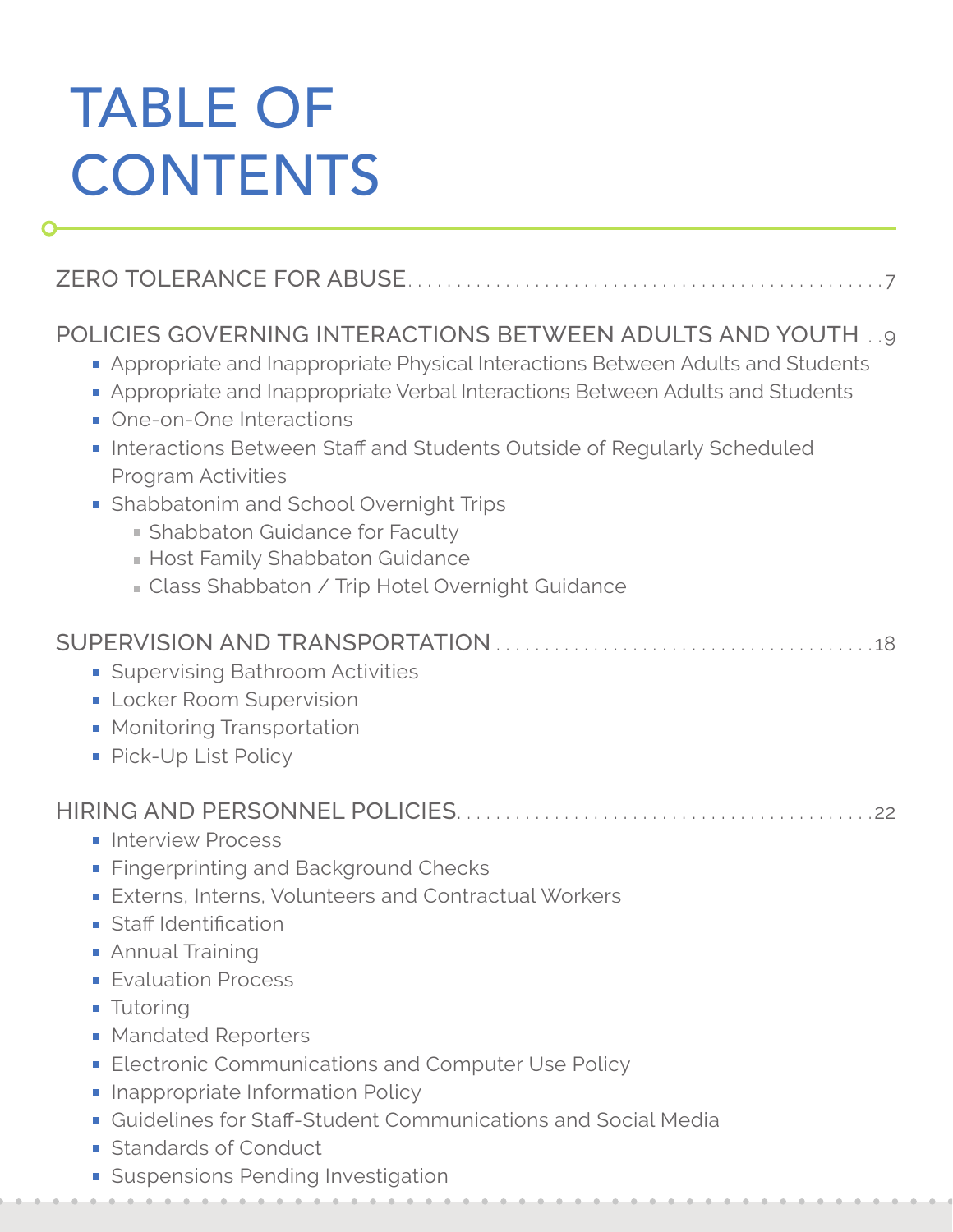### FORMAL COMPLAINT PROCESS AND INVESTIGATING COMPLAINTS .....34

- **Formal Complaint Process**
- **Procedures for Responding to Allegations and/or Incidents of Abuse** 
	- **Employee or Volunteer Response to Abuse**
	- Additional Guidelines for Response to Incidents or Allegations of Abuse
	- Supervisor and Administrator Response to Abuse

| • Procedures for Responding to Allegations and/or Incidents of Peer-to-Peer Abuse |  |
|-----------------------------------------------------------------------------------|--|
| • Minor-to-Minor Interactions                                                     |  |

Commitment to Privacy and Safety

| • FAQs for Parents                             |  |
|------------------------------------------------|--|
| ■ What is Grooming?                            |  |
| <b>APPENDIX A: SAR ACADEMY/SAR HIGH SCHOOL</b> |  |

**APPENDIX B:** SHABBATONIM POLICIES AND PROCEDURES. . . . . . . . . . . . . . 55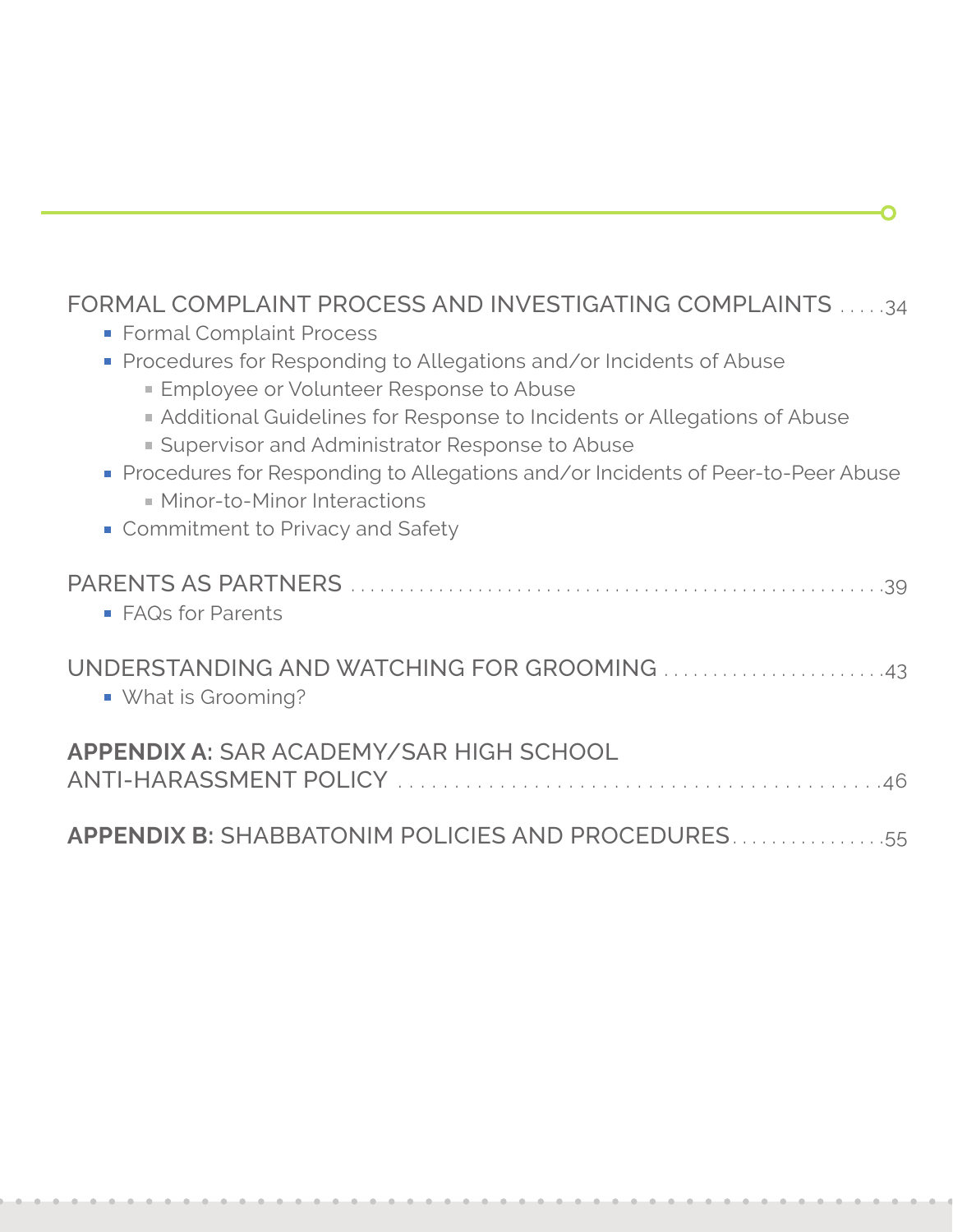# **ZERO TOLERANCE FOR ABUSE**

**7**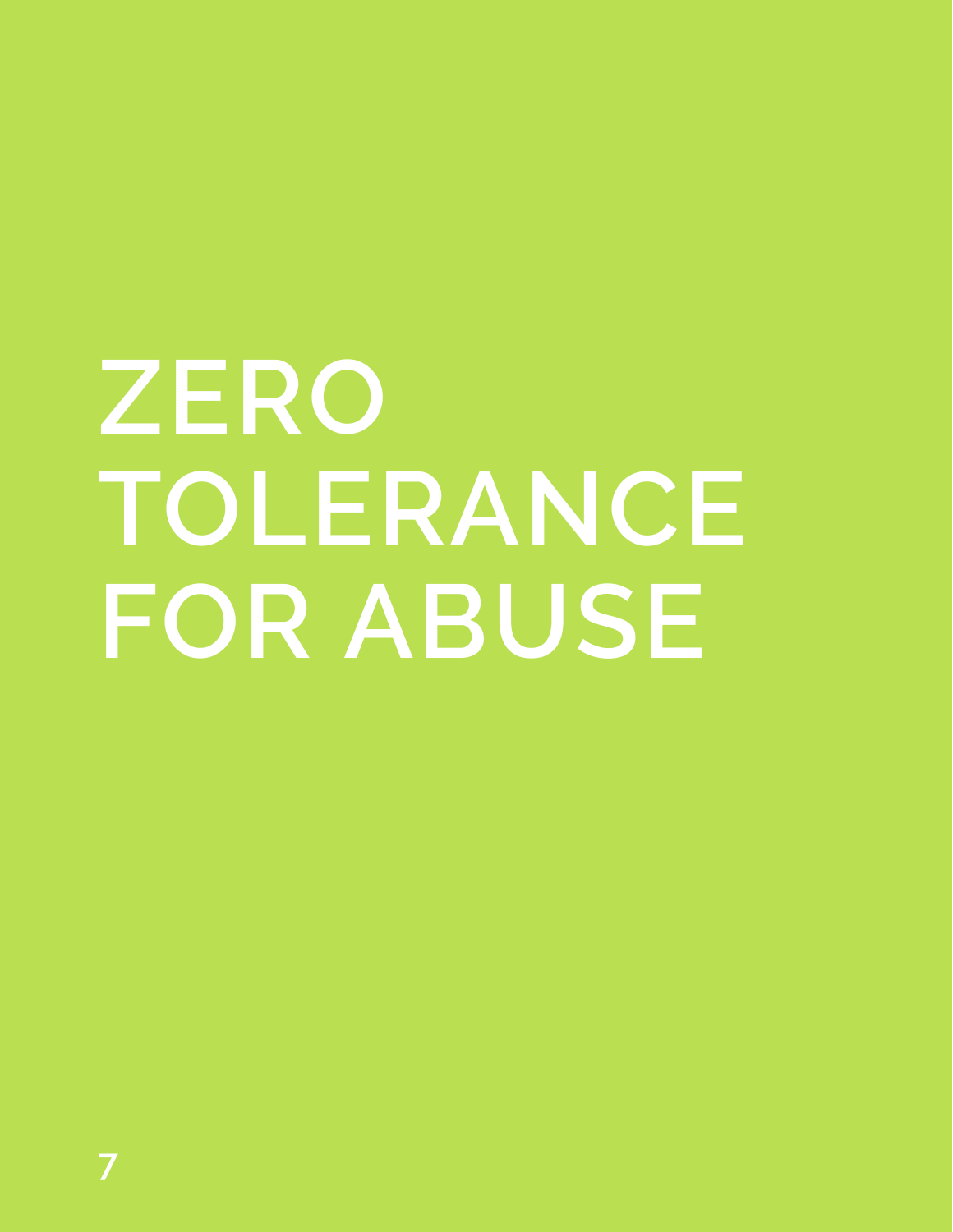## ZERO TOLERANCE FOR ABUSE

**SAR is committed to providing a safe environment for students, faculty, and staff, and to preventing abusive conduct in any form.** Every member of the organization is responsible for protecting the individuals we serve and ensuring their safety and well-being.

Abuse of any kind is not permitted at SAR. We do not tolerate physical, sexual, emotional or verbal abuse or misconduct in our community, and expect all community members to report any suspected instances of abuse.

This commitment extends beyond the environment of SAR itself. SAR will not, under any circumstances, recommend or serve as a reference for any former employee that it suspects or has reason to suspect is a danger to the safety of children.

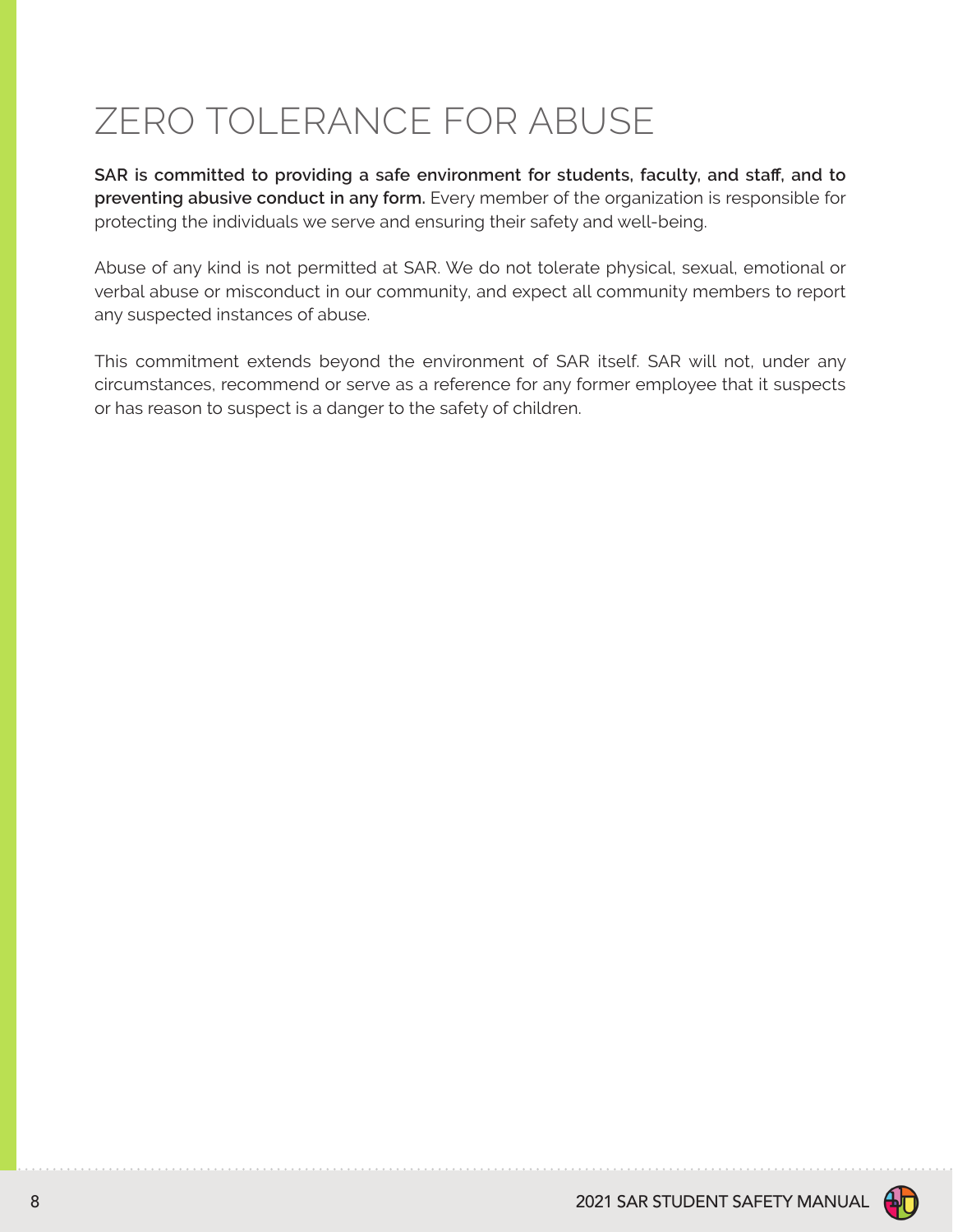# **POLICIES GOVERNING INTERACTIONS BETWEEN ADULTS AND YOUTH**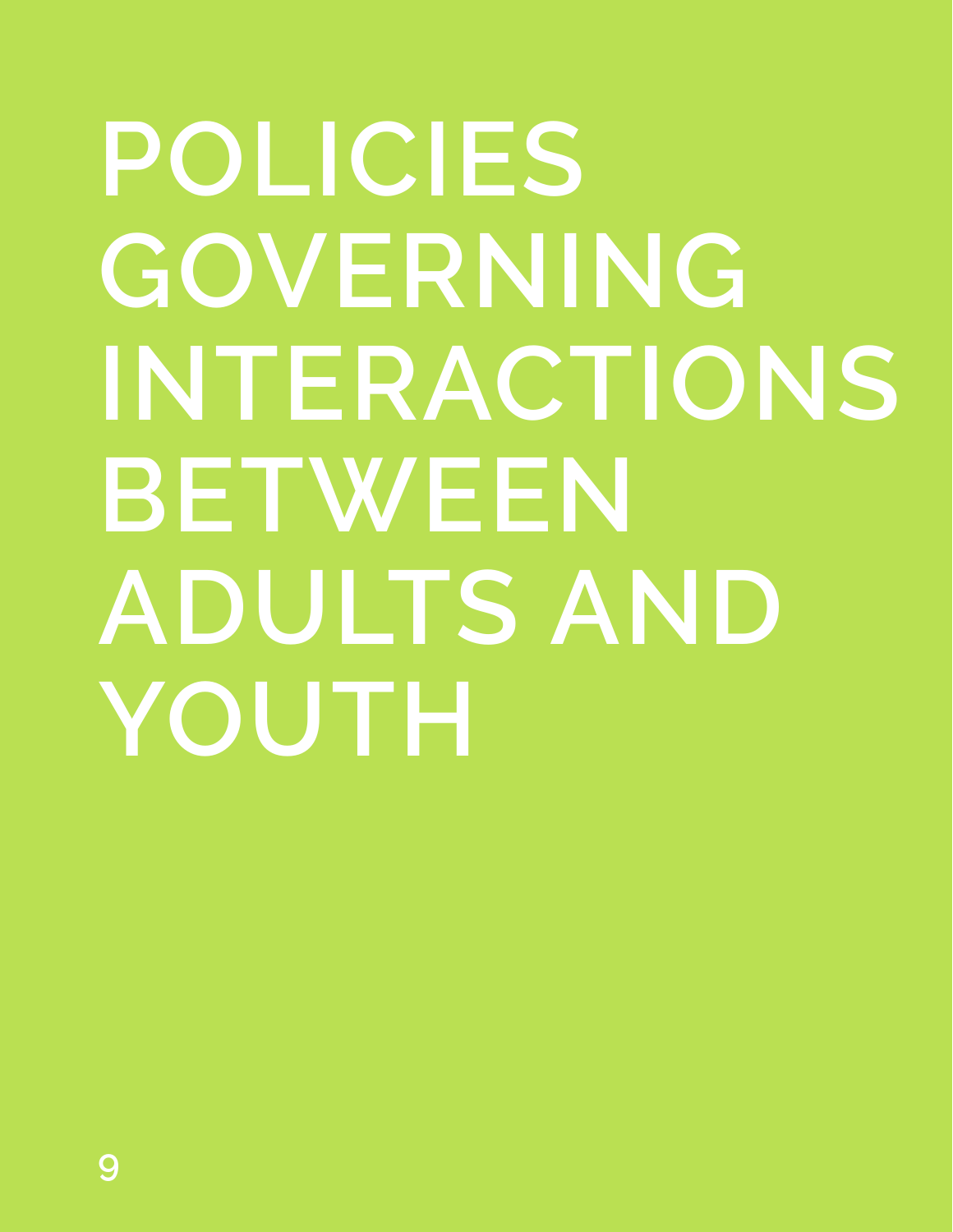## APPROPRIATE AND INAPPROPRIATE PHYSICAL INTERACTIONS BETWEEN ADULTS AND STUDENTS

SAR's physical contact policy promotes a positive, nurturing environment while protecting minors and adults. The School encourages appropriate physical contact with minors, as well as appropriate verbal interactions such as verbal praise. The School prohibits inappropriate displays of physical contact. Any inappropriate physical contact by adults toward minors in the school's programs will result in disciplinary action, up to and including termination of employment and reporting to appropriate authorities as needed.

| <b>APPROPRIATE PHYSICAL INTERACTIONS</b>                                                                                                                                                                                                                                                                                                                                                                                        | <b>INAPPROPRIATE PHYSICAL INTERACTIONS</b>                                                                                                                                                                                                                                                                                                                                                                                                                                                                                                                                                                                                                          |
|---------------------------------------------------------------------------------------------------------------------------------------------------------------------------------------------------------------------------------------------------------------------------------------------------------------------------------------------------------------------------------------------------------------------------------|---------------------------------------------------------------------------------------------------------------------------------------------------------------------------------------------------------------------------------------------------------------------------------------------------------------------------------------------------------------------------------------------------------------------------------------------------------------------------------------------------------------------------------------------------------------------------------------------------------------------------------------------------------------------|
| In All Grades:<br>• Pats on the shoulder or back<br>$\blacksquare$ Handshakes<br>• High-fives and hand slapping<br>• Pats on the head, when culturally appropriate<br>• Touching hands, shoulders, and arms<br>Arms around shoulders<br>In the ELC Only:<br>• Holding a child in your lap for a short period of<br>time to calm and comfort them<br>In the ELC & Lower School Only:<br>• Holding hands while escorting students | In All Grades:<br>• Hugging a student in an isolated area<br>• Hugging a student of the opposite gender<br>after third grade<br>$\blacksquare$ Kisses<br>• Showing affection in an isolated area<br>• Lap sitting, outside of the permitted<br>interactions in an ELC classroom<br>• Wrestling<br>• Piggyback rides<br>$\blacksquare$ Tickling<br>Any type of massage given by or to a minor<br>• Any form of affection that is unwanted by the<br>minor or the adult<br>• Compliment or comment relating to physique<br>or body development<br>· Touching bottom, chest, or genital areas,<br>with the exception of necessary toileting<br>interactions in the ELC |

The School's policies for appropriate and inappropriate physical interactions are:

In accordance with Jewish law and custom, the School does not permit faculty members to hug or embrace students of the opposite gender after third grade.

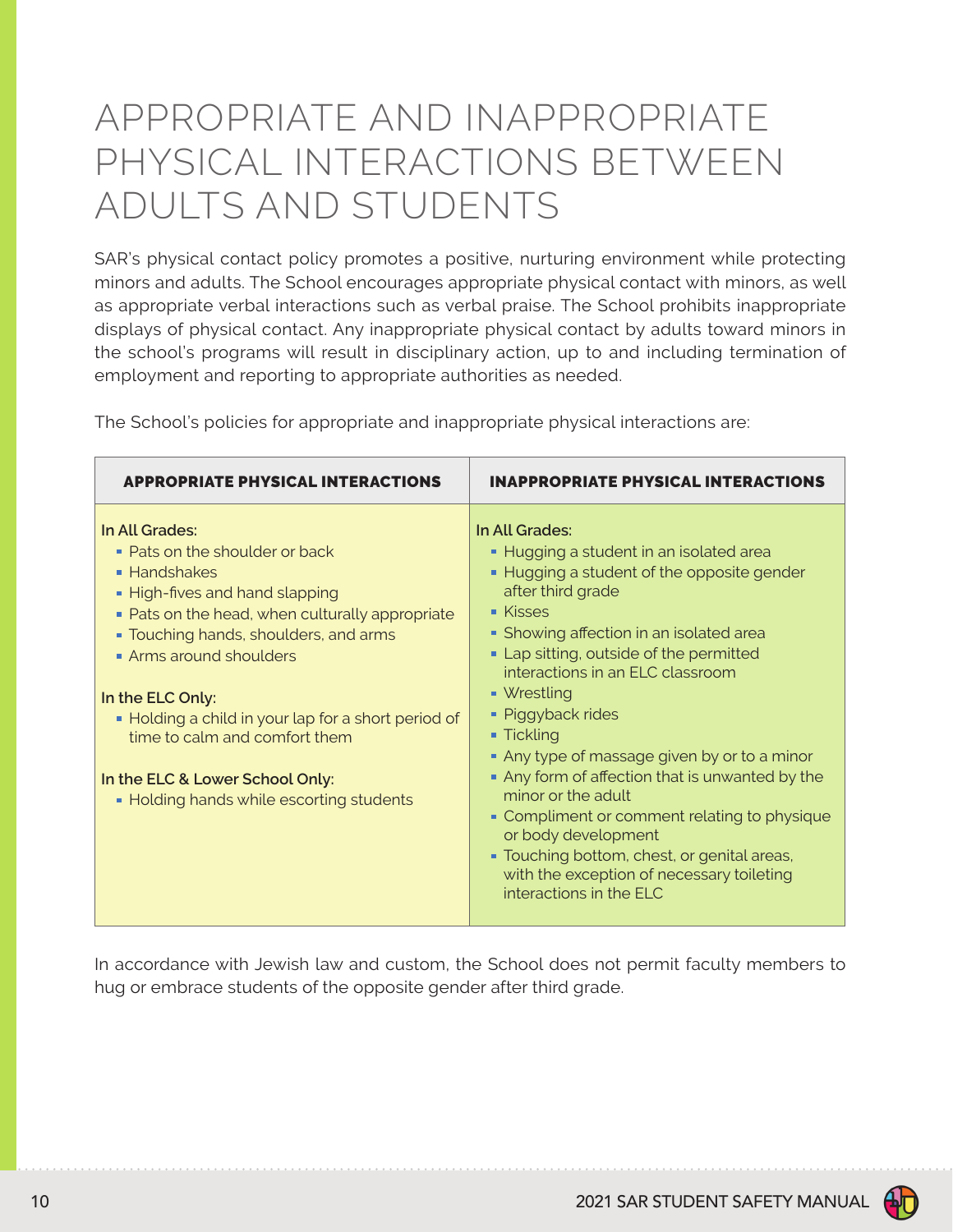## APPROPRIATE AND INAPPROPRIATE VERBAL INTERACTIONS BETWEEN ADULTS AND STUDENTS

School employees and volunteers are prohibited from speaking to minors in a way that is, or could be construed by any observer, as harsh, coercive, threatening, intimidating, shaming, derogatory, demeaning, or humiliating.

Employees and volunteers must not initiate sexually oriented conversations with minors. In Middle School and High School, students are required to take coursework in Judaic Studies. This coursework includes classes in Health and Jewish Sexual Ethics. In the context of Jewish Sexual Ethics, discussions of pedagogy and ethical issues relating to Judaic law are encouraged. Discussions of an individual's sexual practices, whether student or staff member, are strictly prohibited.

Employees and volunteers are not permitted to discuss with minors their own sexual activities. SAR's policies for appropriate and inappropriate verbal interactions are:

| <b>APPROPRIATE VERBAL INTERACTIONS</b>                                                                        | <b>INAPPROPRIATE VERBAL INTERACTIONS</b>                                                                                                                                                                                                                                                                                                                                                                                                                                                                                                                                                                                                                                                                             |
|---------------------------------------------------------------------------------------------------------------|----------------------------------------------------------------------------------------------------------------------------------------------------------------------------------------------------------------------------------------------------------------------------------------------------------------------------------------------------------------------------------------------------------------------------------------------------------------------------------------------------------------------------------------------------------------------------------------------------------------------------------------------------------------------------------------------------------------------|
| In All Grades:<br>• Positive reinforcement<br>• Appropriate jokes<br>• Encouragement<br>$\blacksquare$ Praise | In All Grades:<br>• Name-calling<br>• Discussing sexual encounters with students<br>• Discussing or in any way involving students in<br>the personal problems or issues of employees<br>and volunteers<br>• Secrets<br>• Cursing<br>• Inappropriate jokes, including those that are<br>derogatory about gender, sexual orientation,<br>race, cultural or religious beliefs<br>• Sexual jokes<br>• Shaming<br><b>Belittling</b><br>• Derogatory remarks<br>Harsh language that may frighten, threaten or<br>humiliate minors<br>• Derogatory remarks about the minor or his/<br>her family<br>• Bullying, hazing, sexual harassment and any<br>other behavior that violates the SAR Anti-<br><b>Harassment Policy</b> |

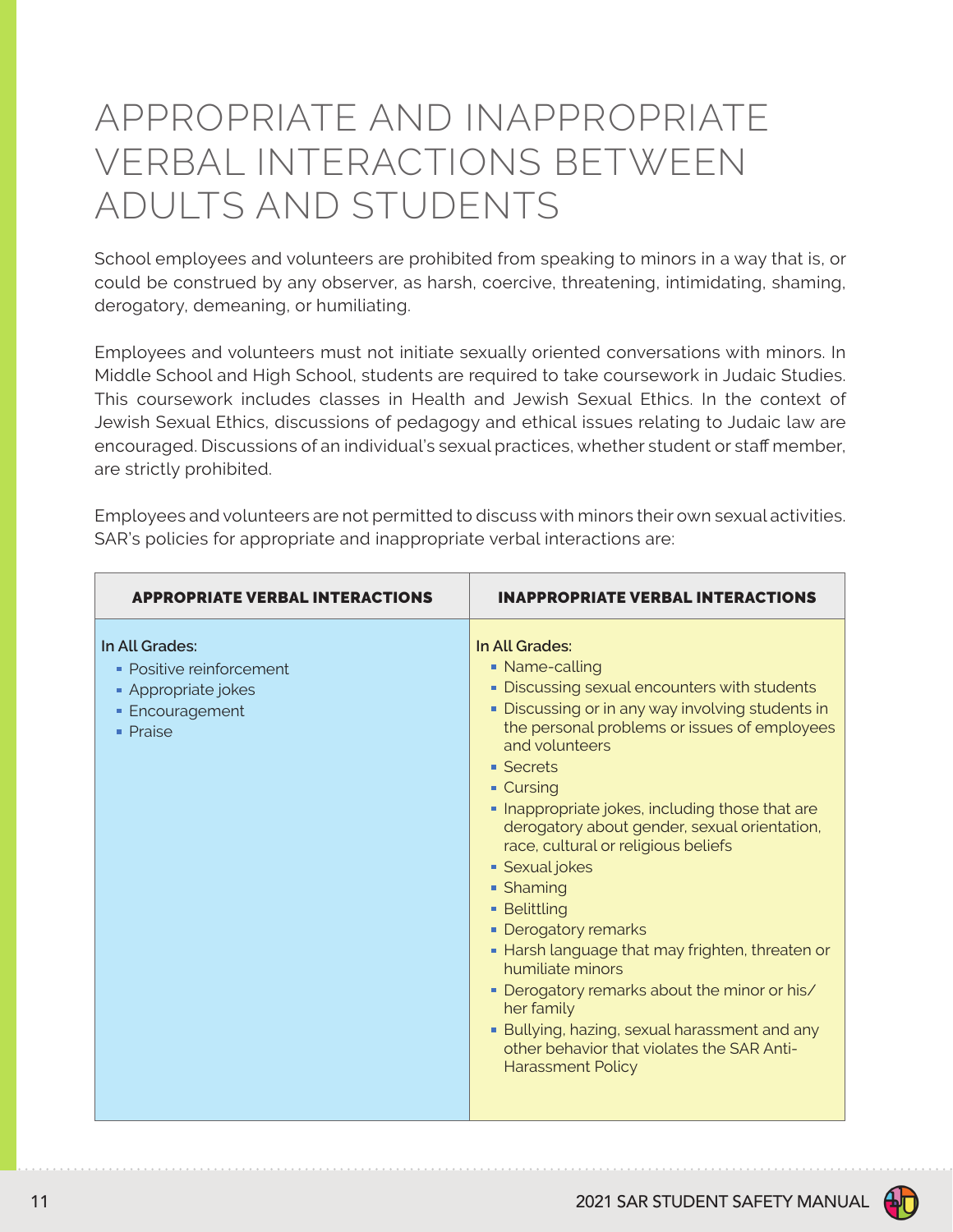# ONE-ON-ONE INTERACTIONS

In order to best protect the safety of our students and staff, SAR requires approval for one-onone interactions outside of the School.

Staff members are not permitted to entertain students in their home, for any reason, without prior approval of the Principal.

In those situations where one-on-one interactions occur, adults should observe the following additional guidelines to manage the risk of abuse or false allegations of abuse:

- When meeting one-on-one with a minor, always do so in a public place where you are in full view of others.
- Avoid physical affection that can be misinterpreted. Limit affection to pats on the shoulder, high-fives, and handshakes.
- If meeting in a room or office, leave the door open or move to an area that can be easily observed by others passing by.
- If anything unusual occurs, such as a disclosure of abuse or maltreatment, immediately contact School Leadership (Principals, or in the case that families have a concern directly related to the Principal(s), they are directed to file a formal complaint with the Board of Trustees.)
- **•** If any disciplinary issues, injuries, or any interactions that might be misinterpreted occur, immediately contact the Principals and document the interaction (see page 34).

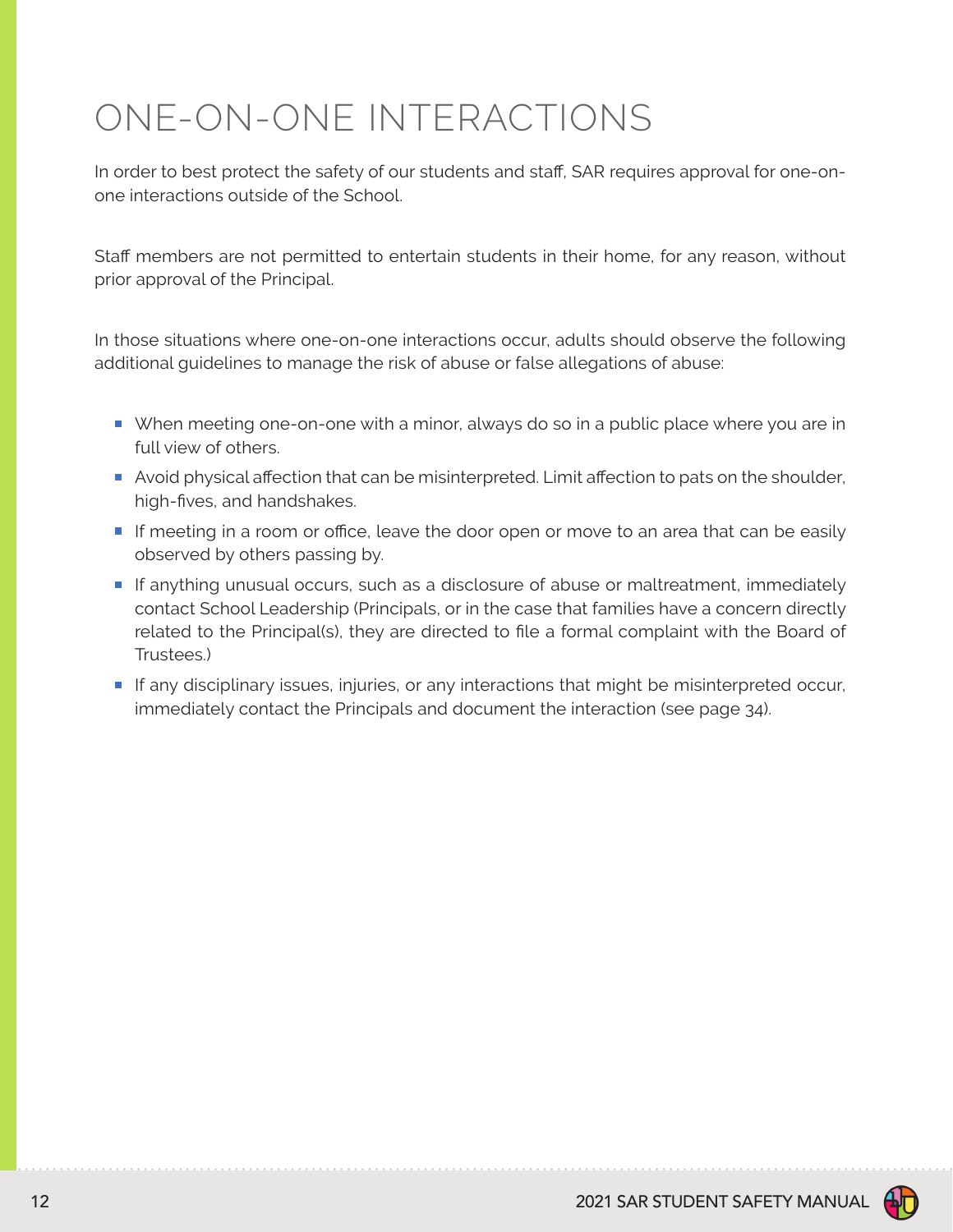## INTERACTIONS BETWEEN STAFF AND STUDENTS OUTSIDE OF REGULARLY SCHEDULED PROGRAM ACTIVITIES

### **The School prohibits interactions between staff and students outside of regularly scheduled program activities unless approved by School Administration.**

Approval of any activities outside of a regularly scheduled program will be granted if the School Administration feels the activity is appropriate outside contact. All outside contact with students is subject to parental permission.

#### **Examples of appropriate outside contact include:**

- Taking groups of four or more students on an outing.
- Attending sporting activities with groups of students.
- Attending functions at a student's home, with parents present.

Additionally, the School recognizes that the SAR community is small and interwoven. Many staff members have children who are students at the School. The School distinguishes between situations in which a staff member is acting as a parent or family member and interacting with their child's friend or a member of their family, and situations in which a staff member is acting as an employee of the School interacting with a student. When a staff member is acting as a member of the community, and not as a staff member, the burden is on the staff member to make sure that any interactions between themselves and a current student are approved by that student's parents. Regardless of how the staff member views the relationship, the School retains the right to inquire about the relationship and staff members must provide SAR with any requested information.

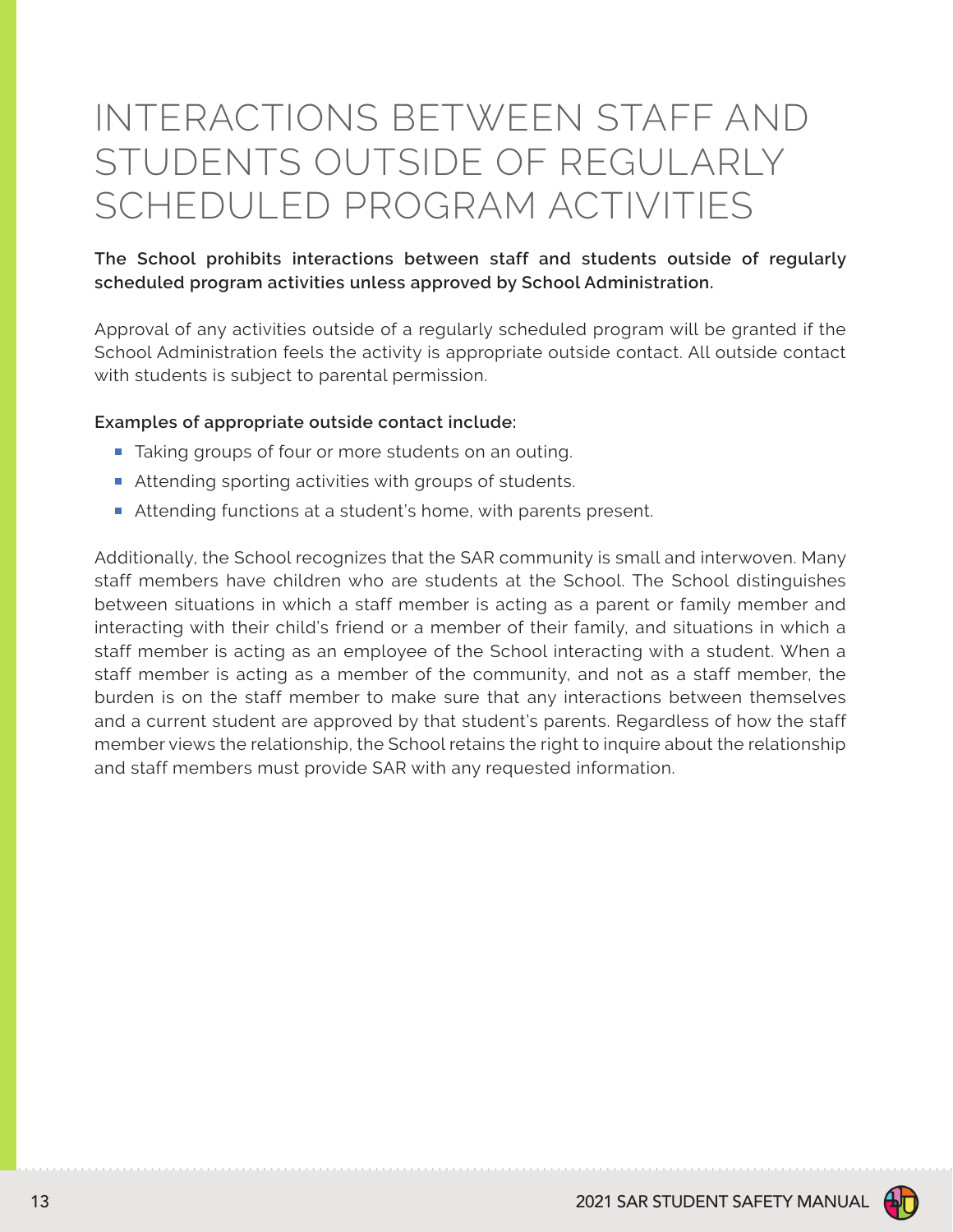## INTERACTIONS BETWEEN STAFF AND STUDENTS OUTSIDE OF REGULARLY SCHEDULED PROGRAM ACTIVITIES (CONT'D)

In line with this policy, the School asks parents to identify all adults who may pick up their child from dismissal or drive their child home. As outlined below, parents must inform the School if a staff member is permitted to pick up their child from dismissal and/or drive them home. If parents do not inform the School that a staff member is permitted to pick up their child from dismissal and/or drive them home, that staff member is prohibited from picking up a child from dismissal or driving them home without first obtaining consent from the student's parent and providing notice to the Administration.

**The School prohibits staff members from engaging in inappropriate outside contact, regardless of whether an employee is acting as a parent or an employee. Inappropriate outside contact includes:**

- Taking students on an outing without their parent's written permission.
- Visiting students in their home, without a parent present.
- $\blacksquare$  Entertaining groups of students which do not include a family member of the employee or volunteer, without permission from School Administration.
	- Even with permission from the Administration, staff members are only permitted to entertain groups of four or more students.

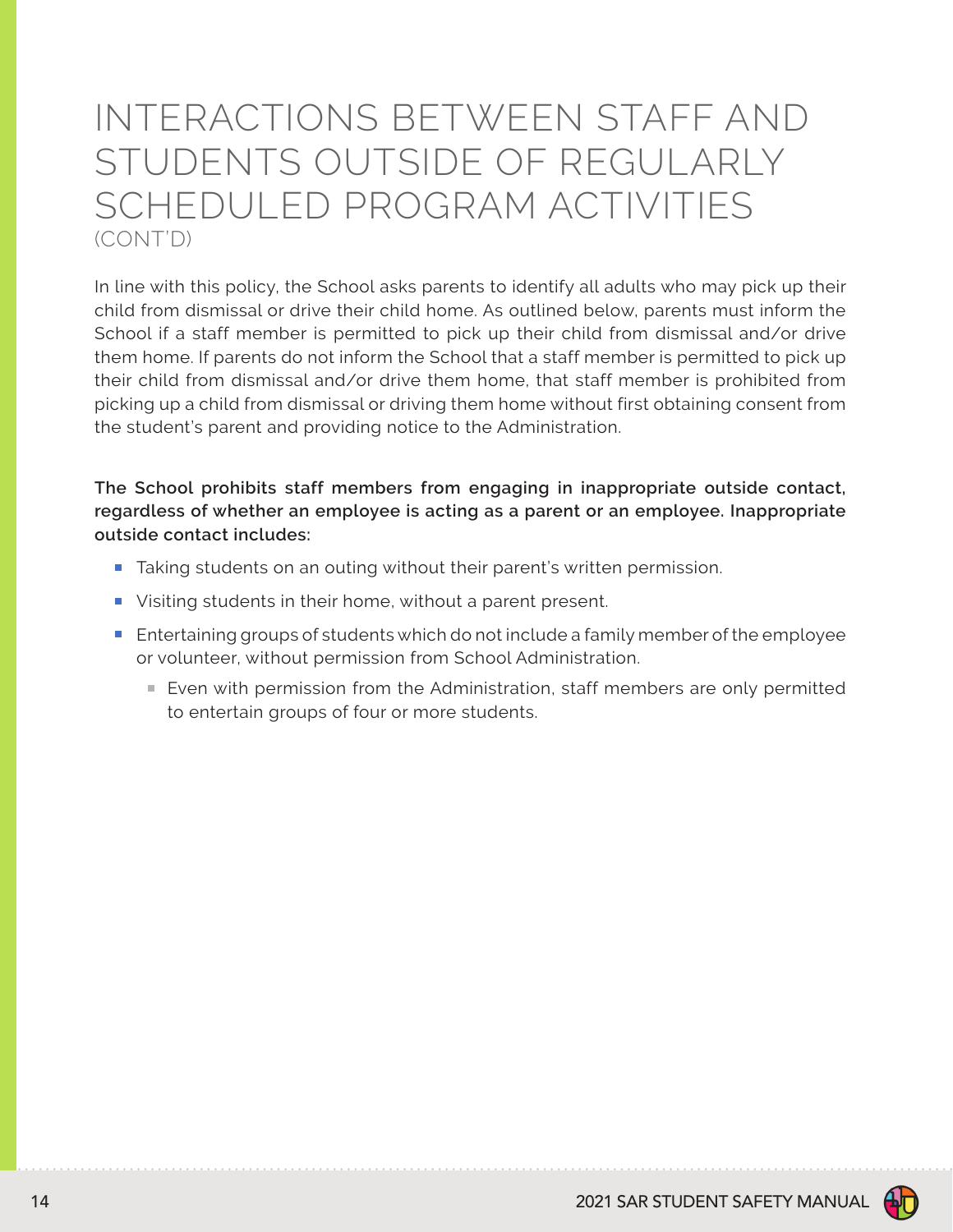## SHABBATONIM AND SCHOOL OVERNIGHT TRIPS

Any members of the SAR community participating in a Shabbaton or school overnight trip, including host families, faculty members, and students, must read and agree to abide by the policies and procedures listed in Appendix B.

## **SHABBATON GUIDANCE FOR FACULTY**

If faculty would like to invite students to their home for a Shabbaton, they must review and agree to abide by the following guidelines:

- Faculty must receive approval from School Administration at least two weeks prior to hosting a Shabbaton (by end of day Friday, two weeks before) that they intend to host a Shabbaton and how many students they intend to host.
	- At least four students must be present at a Shabbaton. Groups of fewer than four students are prohibited.
	- $\blacksquare$  Faculty must provide a list of the students that will be attending a Shabbaton by the end of the Thursday prior to a Shabbaton or the day before an overnight trip. The School will contact the parents to ensure that parental permission has been granted for students to attend.
- If students will be staying at homes of community members other than the faculty member, the faculty member must provide the School with the names, addresses, and phone numbers of the host families.
	- At least three students must stay in each host family's home. Groups of fewer than three students are prohibited.
	- Host families must be provided with a copy of the Host Family Shabbaton Guidance (see Appendix B).
- If neighbors, friends, or adults outside of the teacher's immediate family will be joining for Shabbat, the faculty member should provide the School with advance notice of those guests.
- Faculty members must create a safe environment for students, including taking reasonable steps to ensure that students do not have access to alcohol, drugs, or tobacco, including vaping products, or any other illegal substances.
- In addition to the foregoing, faculty members must abide by the Host Family Shabbaton Guidance, following.

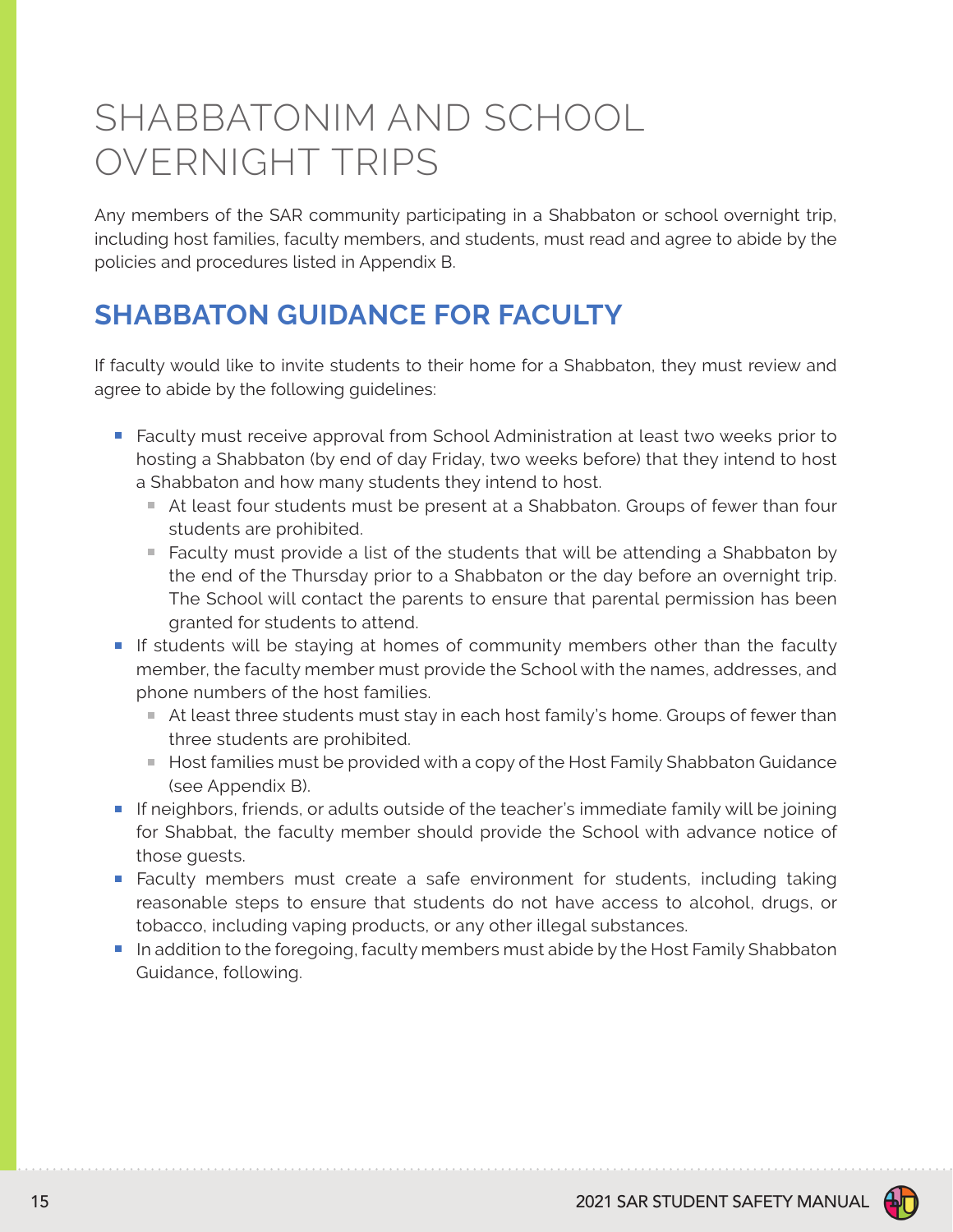## **HOST FAMILY SHABBATON GUIDANCE**

Host families are members of the community who allow students to stay in their home for a Shabbaton. All host families must review and agree to abide by the following guidelines:

- At least three students must be staying at each host family's home. Groups of less than three students are prohibited.
- If a host family is unknown to the School Administration, they must be recommended in writing by a member of the community.
- Host families must review and sign the Host Family Shabbaton Guidance document and familiarize themselves with the expectations for students.
- Host families are encouraged to report to the School if students are in any way disrespectful.
- Students must have separate sleeping quarters from any adults in the home. Host families should not enter the bedroom that students are sleeping in except to wake them or monitor behavior, which should be done from the doorway.
- **B** Students must have privacy. There may be no more than one student in the bathroom at one time when privacy is required; however, more than one student may be in the bathroom for use of the mirror and general hygiene (i.e., brush teeth or hair, apply makeup, etc.).
- Students may not enter the bedroom of the host family under any circumstances.
- Generally, students of the opposite sex must not stay in the same home. Occasionally, exceptions may be made if authorized in writing by a School Administrator. If an exception is approved, students of the opposite sex must have separate sleeping quarters.
	- Students of the same sex may share a double bed, but only two students may sleep in the bed, and only if comfortable.
- Generally, students will share a room with at least one other student. Occasionally, exceptions may be made if authorized in writing by a School Administrator.
- Host families must ensure that students do not have access to alcohol, drugs, or tobacco, including vaping products, or any other illegal substances.
- Students will be asked about their experience following a Shabbaton, including their interactions with the host family.
- If a host family wishes to stay in contact with a student following a Shabbaton, they must seek permission from the School and the student's parents before contacting the student.

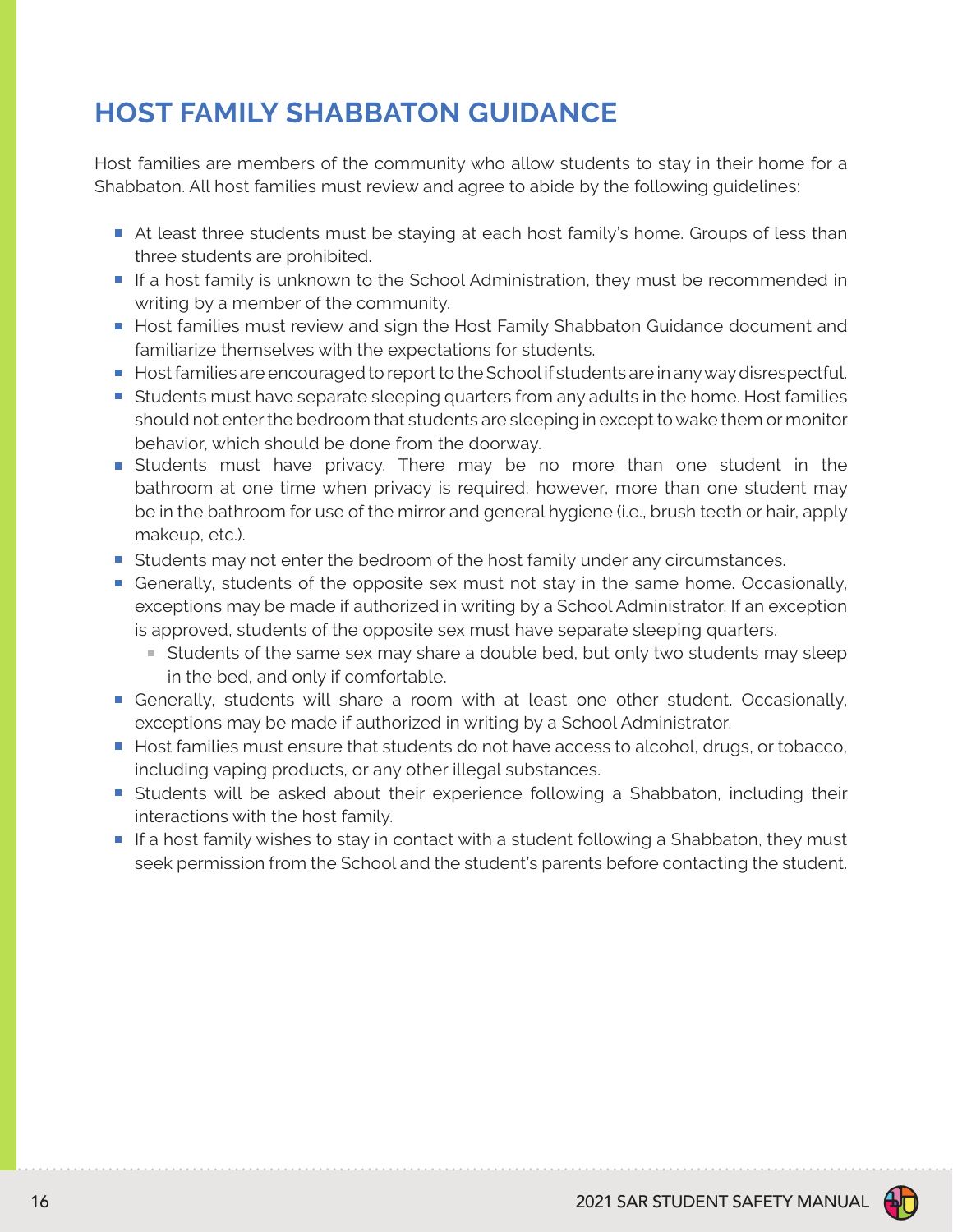## **CLASS SHABBATON / TRIP HOTEL OVERNIGHT GUIDANCE**

Occasionally, students will travel on overnight trips or, in the High School, spend an overnight in the building. Faculty and staff must review and agree to abide by the following guidelines:

- At least three students must be staying in a room/area. Groups of less than three students are prohibited. Occasionally, exceptions may be made if authorized by a School Administrator.
- Students must have separate sleeping quarters from any adults. Faculty and staff will have their own hotel rooms or nearby sleeping quarters to monitor behavior. Students will be informed of those locations in case of emergency. A list is maintained of faculty and staff sleeping locations.
- Faculty and staff should wake students (by voice or knocking on a door) or monitor behavior from the doorway/entryway. Faculty and staff may enter the room, using appropriate discretion, as warranted. Faculty and staff are not to shake or touch students to wake them (or at any time).
- Faculty or staff may speak with a group of three or more students in a room with the door open.
- **B** Students must have privacy. There may be no more than one student in the bathroom at one time when privacy is required; however, more than one student may be in the bathroom for use of the mirror and general hygiene (i.e., brush teeth or hair, apply makeup, etc.).
- Students of the opposite sex do not sleep in the same area of the hotel or school building. Occasionally, exceptions may be made if authorized by a School Administrator.
	- Students of the same sex may share a double bed, but only two students may sleep in the bed, and only if comfortable.
- **Generally, students will share a room with at least two other students. Occasionally,** exceptions may be made if authorized by a School Administrator.
- For Shabbatonim hosted at SAR, students are only permitted to sleep in the open classroom areas and in the open grade floor area (excluding the smaller nooks and locker areas). Classrooms with doors are locked and are not made available for sleeping.
- Students are given a time when they must return to their floor (sleeping area) for curfew and then a later quiet time. At least two faculty members remain on the floor until it is quiet and most students have fallen asleep.
- Faculty and staff must ensure that students do not have access to alcohol, drugs, or tobacco, including vaping products, or any other illegal substances.
- Students will be asked about their experience following a Shabbaton or overnight trip.

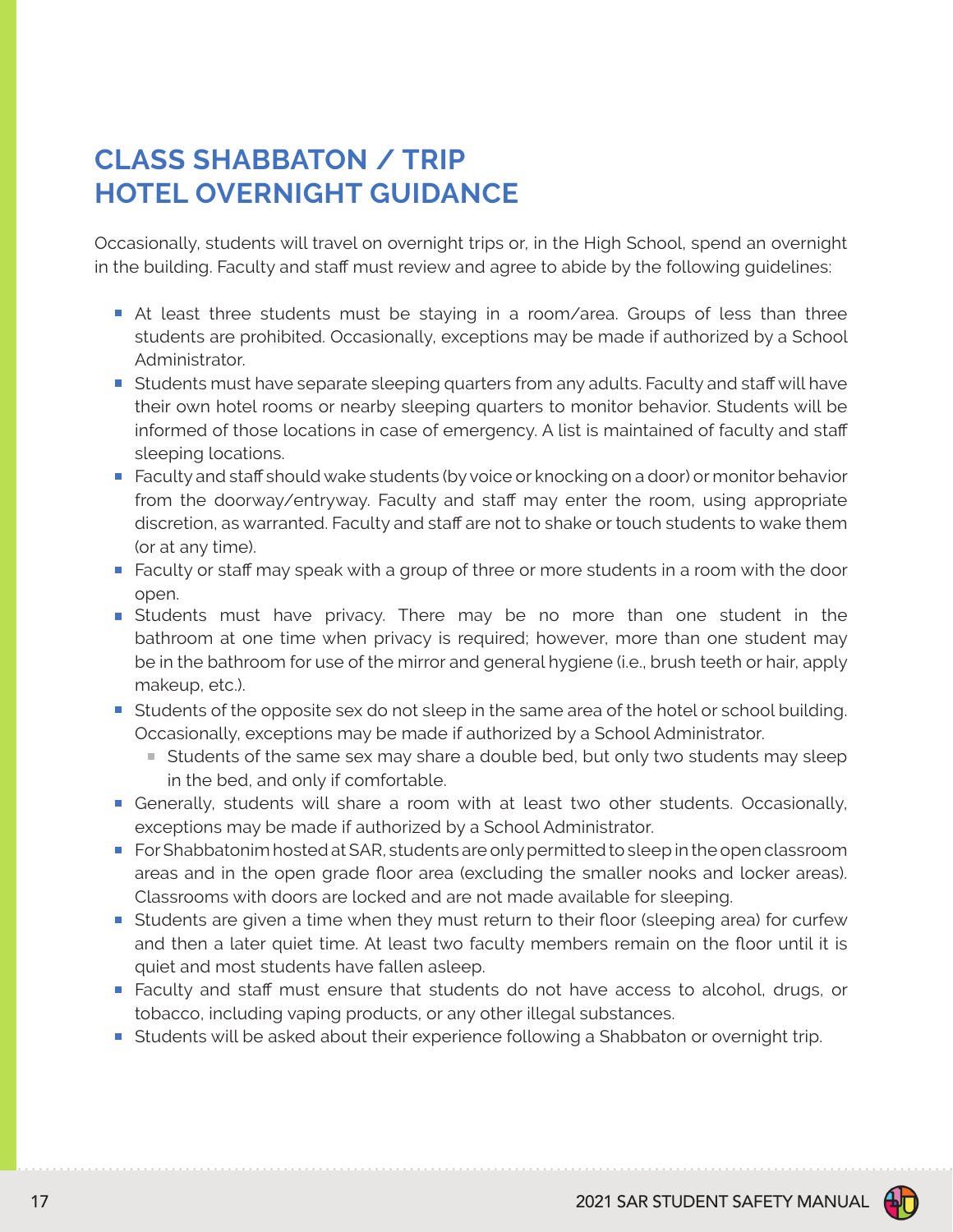# **SUPERVISION AND TRANSPORTATION**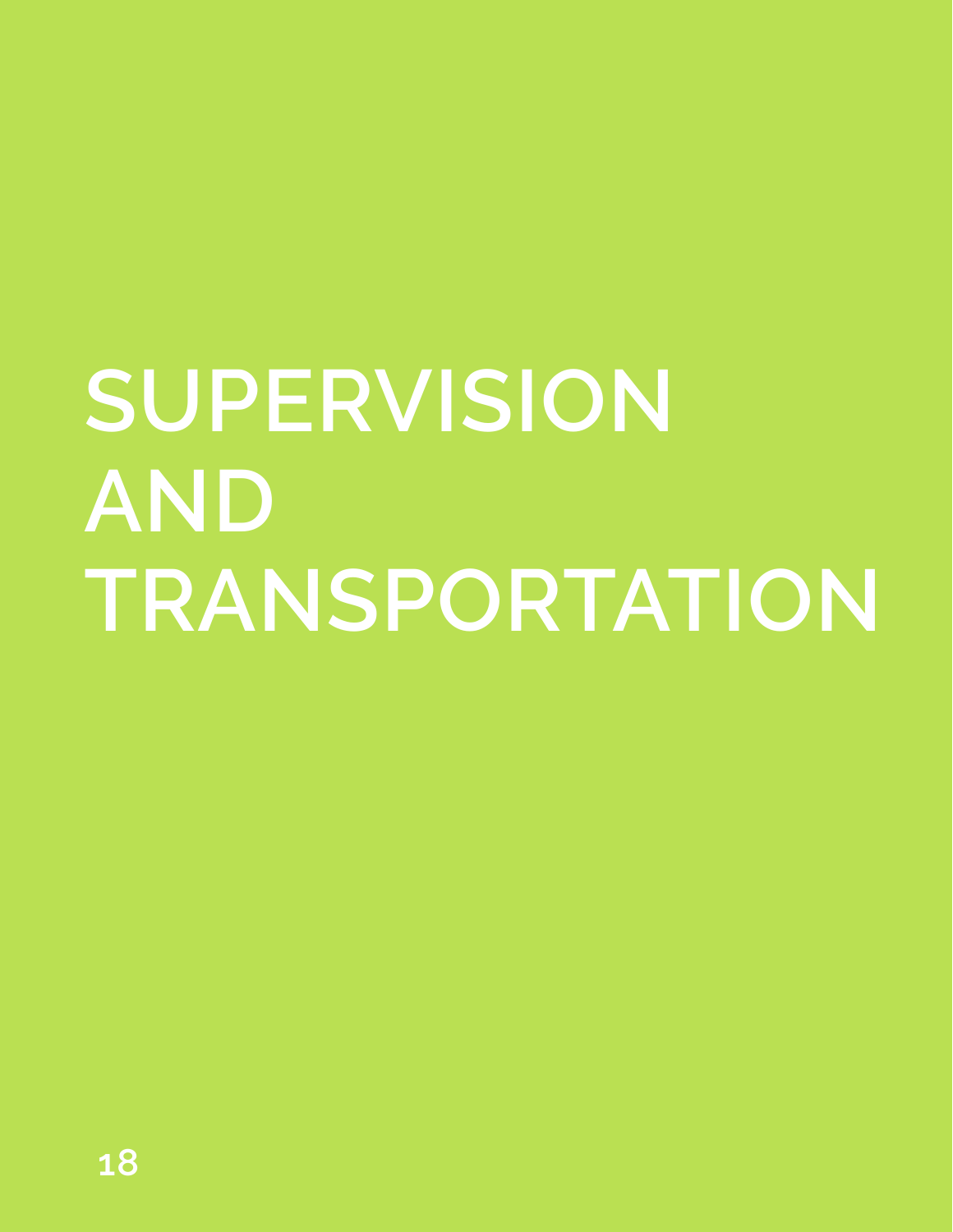## SUPERVISING BATHROOM ACTIVITIES

Faculty and staff must only use adult restrooms. All staff and adults are prohibited from using student bathrooms. *(Note: this rule may be modified during the COVID-19 pandemic.)* Students must notify a faculty or staff member before leaving class to use the bathroom.

## LOCKER ROOM SUPERVISION

When students are using the locker rooms in the High School, staff should stand outside but within earshot of the locker room. Staff should intermittently and briefly check inside the locker room so that students are aware that the locker room is monitored. To the extent possible, students of the same age should be using the locker room at the same time.

Locker room horseplay is prohibited. Staff should report any instances of suspicious or strange behavior in the locker room.

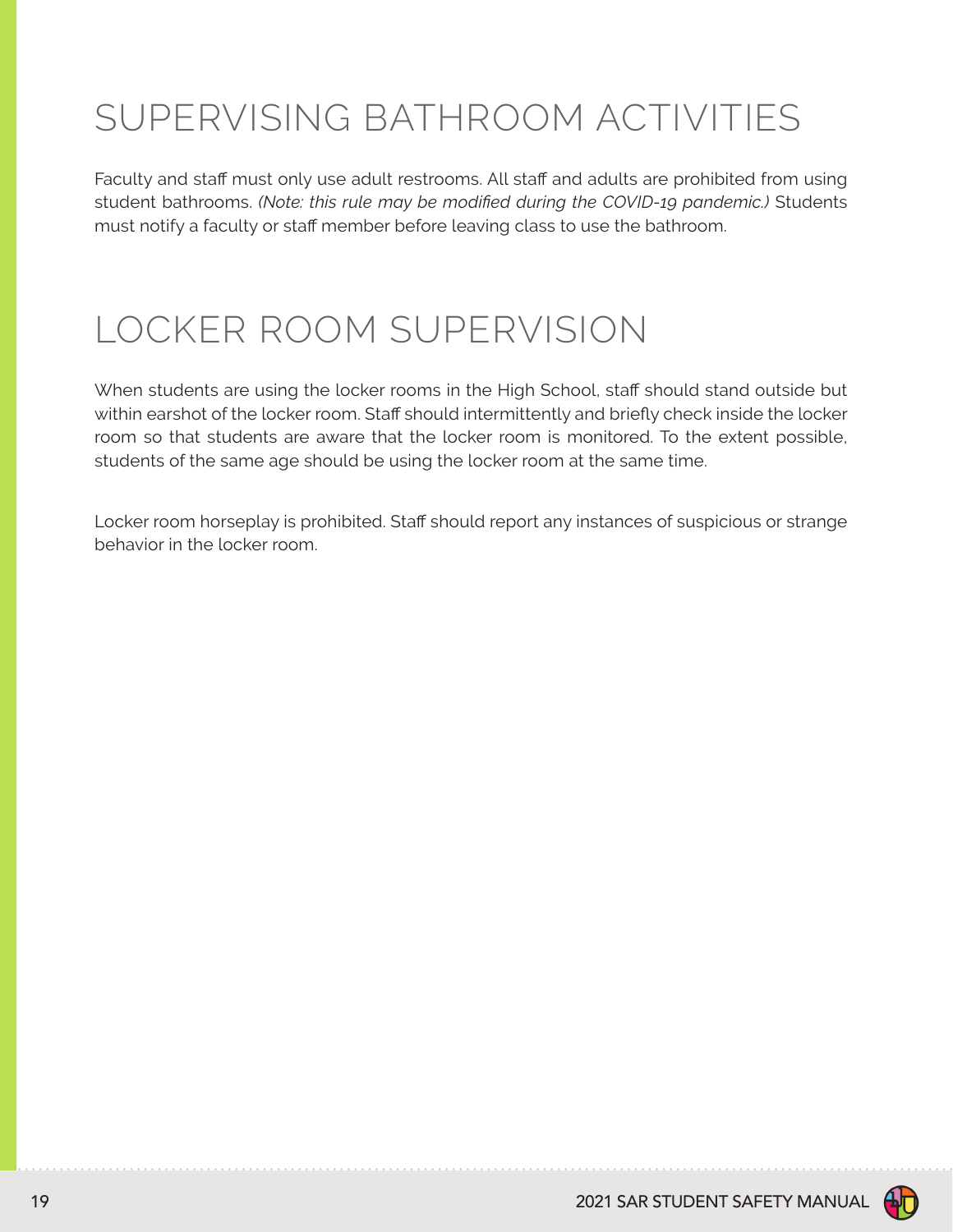# MONITORING TRANSPORTATION

Staff must notify the School Administrators before transporting students on field trips and extracurricular activities.

Staff may not transport students by car without permission from the Administration and the student's parent/guardian.

If transporting students via bus or van, there must be a staff member supervising the students. On overnight trips, there must be one staff member supervising every 12 students and the staff member driving the vehicle cannot be assigned as a supervisor.

- Staff should be randomly seated throughout the bus or van for easier supervision of students, with at least one staff member in the front of the bus and one in the far rear. Staff should sit in the aisle or in an outside seat so they can supervise students on the bus or van.
- On bus or van trips, male staff should not sit with female students and female staff should not sit with male students.
- On overnight trips, staff and students are prohibited from sitting together on the bus or van.
- On overnight bus or van trips, male students should not sit with female students and female students should not sit with male students.
- Staff must take a head count or roll call before loading and after unloading vehicles.

If transporting students via subway or public bus, there must be one staff member supervising every 12 students.

- Students should remain in one area of the train or bus, if possible.
- Staff that are assigned to a group should remain with that group on the train or bus.
- Staff must take a head count or roll call immediately after entering and leaving the subway/bus.

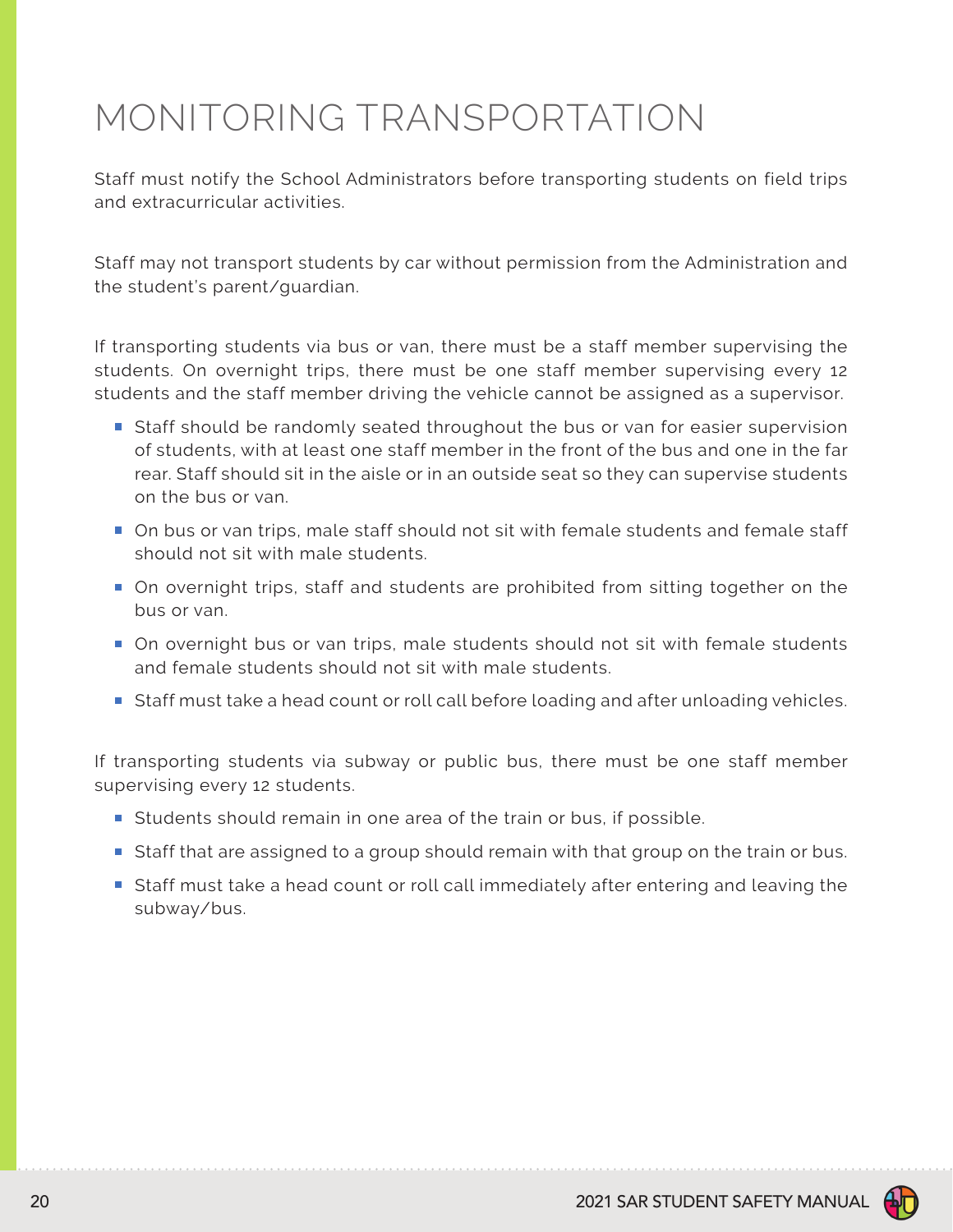# PICK-UP LIST POLICY

The School asks parents to identify all adults who may pick up their child from dismissal or drive their child home.

In the ELC and Lower School, students will only be dismissed to adults whom parents have listed on the pick-up list. Parents may make changes to the pick-up list at any time by contacting Seth Botnick at 718-548-1717 x1233 or sbotnick@saracademy.org. If a parent calls to make a change to the pick-up list, SAR Academy will confirm the change via email.

In the Middle School and High School, students self-dismiss. Parents are expected to speak with their children about who is on the pick-up list and make sure that students are aware of which adults they are permitted to travel home with. The School maintains this information in an abundance of caution, although it does not monitor it on a daily basis.

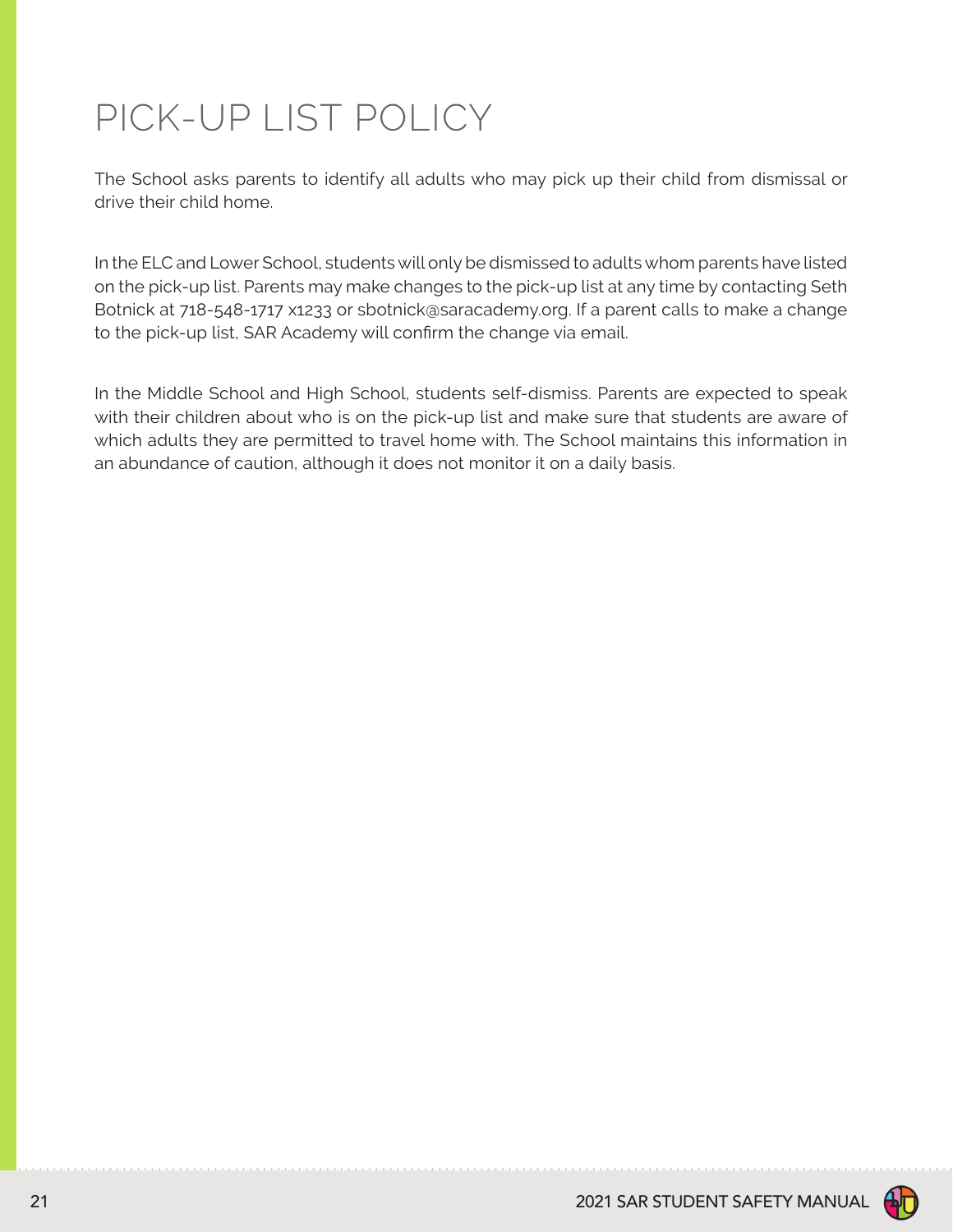# **HIRING AND PERSONNEL POLICIES**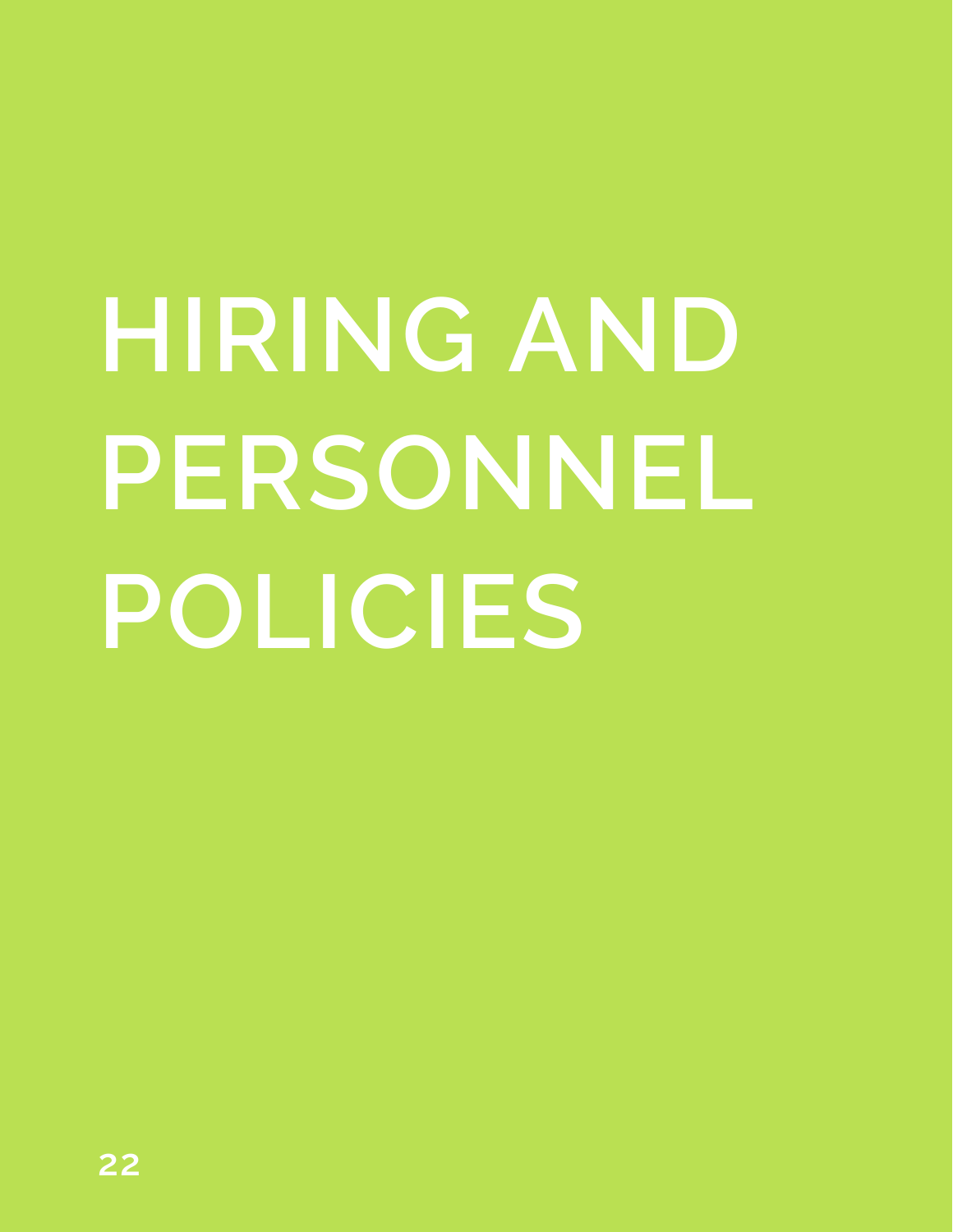## INTERVIEW PROCESS

**SAR will implement a consistent, multi-round interview process. This interview process will include, at a minimum:**

- **1. Application 2.Screening Call 3.In-person Interview**
- **4.Reference Check**

Any individual entering the interview process will have to complete an application that includes questions to screen for abuse. The interview will be conducted by at least two SAR employees using a list of interview questions, including behaviorally based interview and reference questions that assess abuse risk, as well as standardized questions that all applicants for employment at SAR must answer.

Each applicant must submit three reference checks, including at least one personal, nonprofessional reference. Reference checks will also include behavioral questions that assess for abuse risk, and references will be asked directly to provide information about the candidate's experience working with children, and any concerns the reference might have about the candidate continuing to work with children.

SAR may get in contact for references beyond those named by the applicant.

All individuals must complete each step of the interview process, regardless of any prior association with SAR.

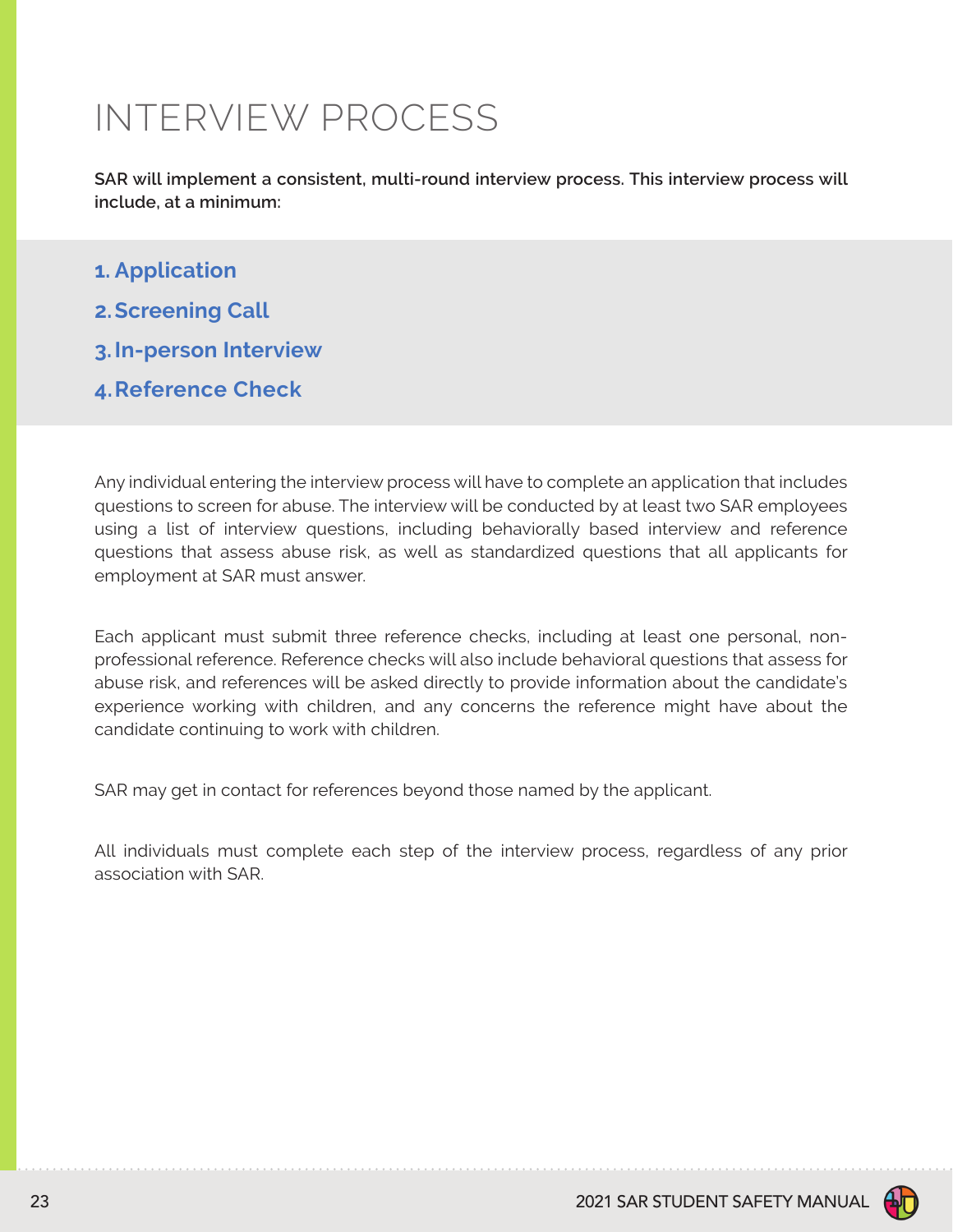## FINGERPRINTING AND BACKGROUND CHECKS

Every employee will be subject to a background check and fingerprint clearance through the New York State Department of Education, to the extent permitted by law. It is the responsibility of the employee to secure and pay for fingerprinting before beginning work with the School. The School will reimburse the employee for the cost of fingerprinting. In addition, the School asks that every staff member disclose previous criminal convictions and any pending criminal charges. Failure to do so may result in disciplinary action, up to and including termination.

## EXTERNS, INTERNS, VOLUNTEERS, AND CONTRACTUAL WORKERS

Administration must inform the Business Office of any externs, interns, volunteers, and contractual workers. Any adults who are frequently in the SAR building, such as externs, interns, volunteers, or contractual workers, must acknowledge and abide by School policies, including the fingerprinting policy.

Before an extern, intern, volunteer, or contractual worker begins at SAR, the following steps must be taken by the Business Office:

- 1. A background check and/or fingerprint clearance for the extern, intern, volunteer, or contractual worker will be conducted.
- 2. The extern, intern, volunteer, or contractual worker will review all School policies.
- 3. Each extern, intern, volunteer, or contractual worker will sign the Certification & Acknowledgment of School Policies.
- 4. A meeting between the extern/intern and the Department Head, and/or meeting between the volunteer/contractor and the Principal will take place before the extern, intern, volunteer, or contractual worker begins working.

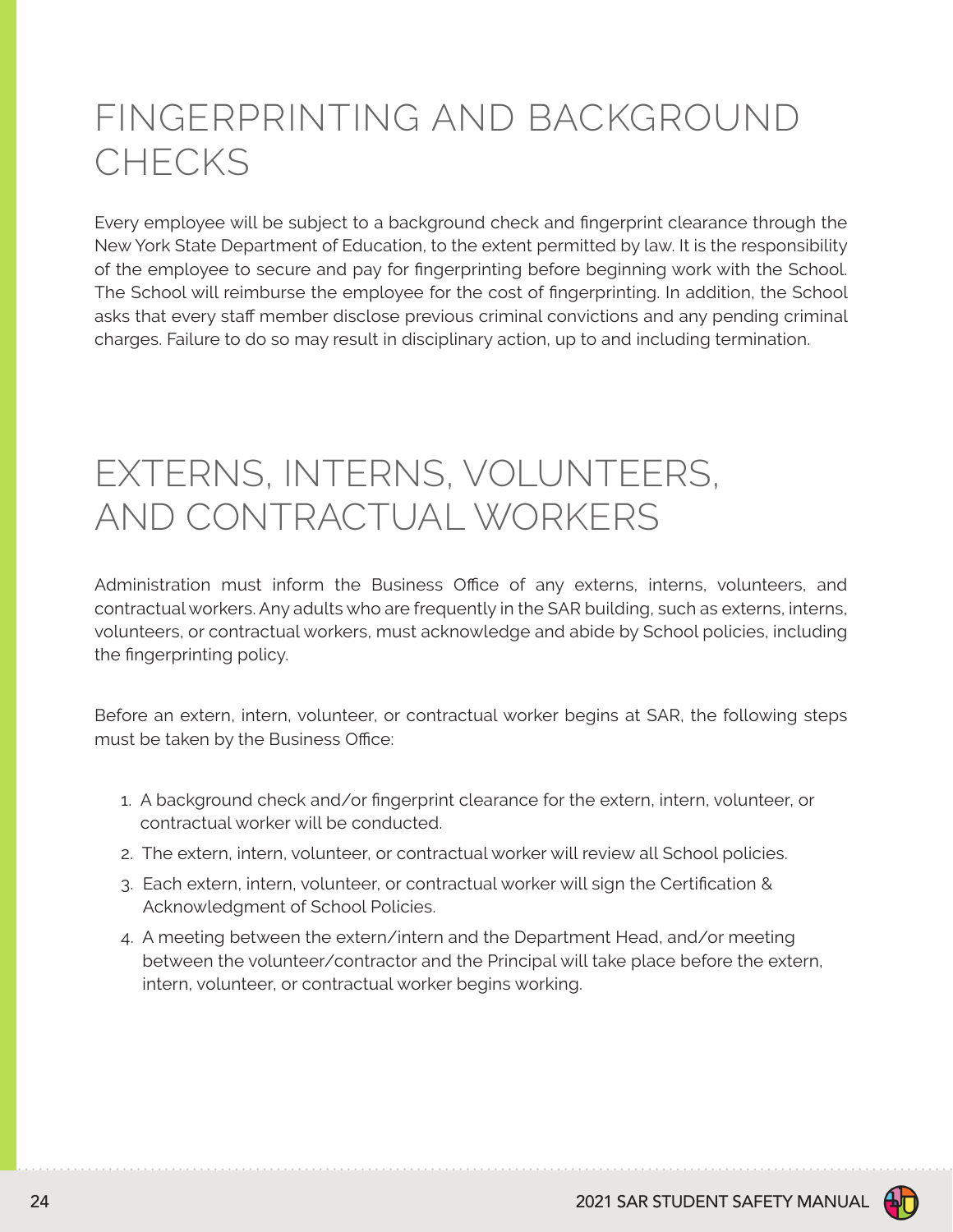# STAFF IDENTIFICATION

All staff and volunteers will be given an SAR identification badge. All staff must wear their SAR identification badge at all times while on the School premises.

If staff members see an adult in the building who is not wearing an identification badge, and they do not recognize that adult as a parent or guardian, staff members should approach the adult, introduce themselves, and ask who they are and for their connection to SAR. *(i.e., "Hi, I'm Mr. Smith, I don't believe we've met before. What's your connection to the School?")* If the adult is unable to provide a reason for being in the School, the staff member should escort him or her to the atrium or lobby and notify security.

## ANNUAL TRAINING

SAR staff will be trained yearly on policies and procedures, including abuse prevention and reporting training. These trainings will provide an overview of mandated reporter training, the SAR Harassment Policy, and the policies and procedures contained herein. All new hires must complete the same training within 30 days of their start date.

School Leadership will complete annual reviews of employee guidance and training.

## EVALUATION PROCESS

All SAR staff members will be evaluated by the Principals on a yearly basis with regards to their compliance with these policies and procedures. All annual reviews will be submitted to the board.

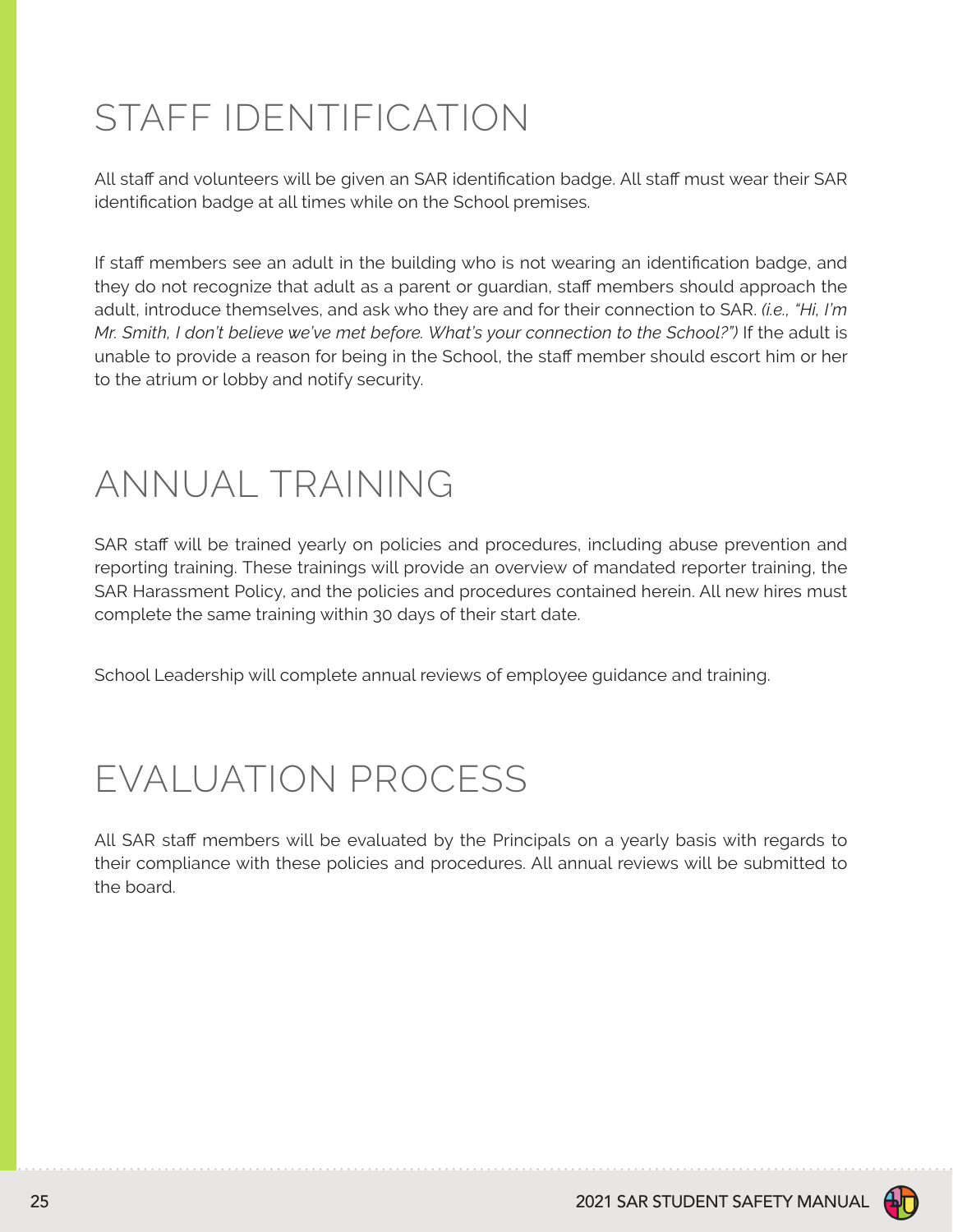## TUTORING

Staff members are permitted to tutor current SAR students as long as the student they are tutoring is not currently in their class. Teachers must receive approval from School Administration before beginning any tutoring outside of regular academic activities.

Any in-school tutoring or one-on-one support provided to students must be done in a public place (i.e., the cafeteria, Beit Midrash, or library) and/or in the presence of other individuals.

From time to time, during remote teaching, teachers may need to videochat with individual students. Additionally, teachers may tutor students virtually.

Whenever a staff member video chats or virtually tutors an individual student, they must take the following steps to make sure the student's parents are aware that they are meeting individually with that student: (1) add the student's parents' email addresses to the event invitaiton and (2) label the event 1:1 meeting. Staff are not allowed to video chat with individual students without following these guidelines.

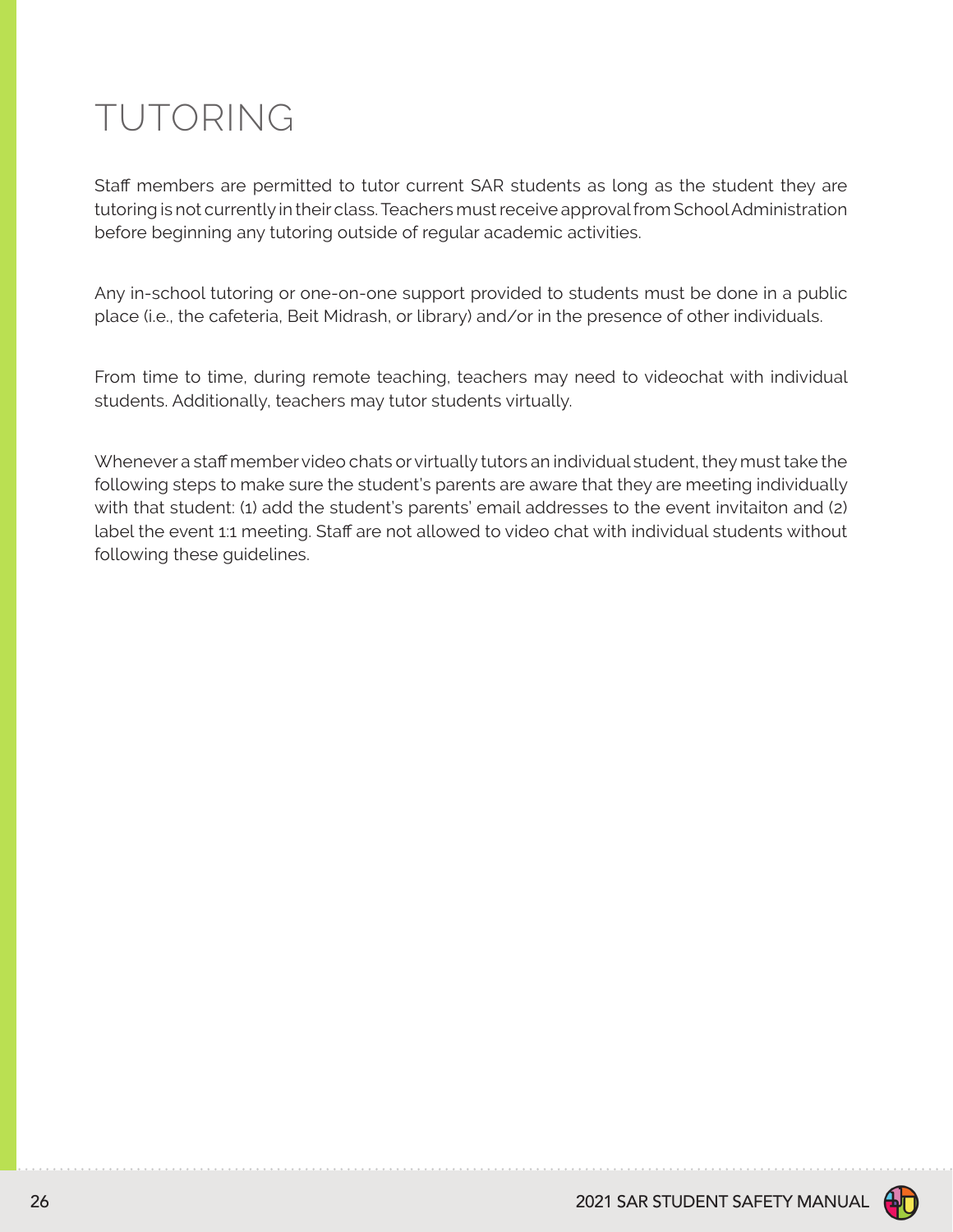## MANDATED REPORTERS

Under Section 413 of the New York State Social Services Law, all school officials, including, but not limited to, administrators, faculty, guidance counselors, and health care professionals employed by SAR are "Mandated Reporters" and have an affirmative duty to report when they have "reasonable cause to suspect" that a child has been abused or maltreated by a parent or legal guardian or someone else legally responsible for their care and such information has come to the school official's attention in the course of his or her official or professional capacity.

- A "Mandated Reporter" must call the New York State Central Registry ("SCR") at 1-800-635-1522 upon having such "reasonable cause." This is the personal duty of the person who has such reasonable cause and is not satisfied by telling a supervisor at the School. Consulting with a supervisor at the School before making such a call, however, is allowable, and indeed advisable, but the consent or approval of such supervisor is never a requirement for making a call to the SCR.
- This reporting duty applies to knowledge obtained during the course of any out-of-school activity, as well as when on school premises, and indeed to any knowledge of abuse or maltreatment of a child "coming before them in their official or professional capacity" at any time or place.
- The SAR Administration is always available to discuss such situations, offer advice and support, and be present should a call to the SCR need to be made. Oral reports to the SCR must be followed up within 48 hours with a written report using form LDS-2221-A which can be obtained from the New York State Office of Children's Services (OCFS) website at www.ocfs.state.ny.us.
- Failure to report a suspected case of child abuse or maltreatment perpetrated upon a child by a parent, legal guardian, or someone else legally responsible for the child's care, as defined in the New York State Family Court Act, is a class A misdemeanor punishable by up to one year in jail and/or a fine of \$1000. In addition, it is a violation of SAR policy and is therefore an offense for which an employee may be terminated.
- Under New York State Social Services Law, any school employee who in good faith makes a report to the State has immunity from liability, civil or criminal, which might otherwise result by reason of such action.
- The Mandatory Reporting to the State is in addition to and not a replacement for the required reporting to the SAR Administration of any possible violation of this policy.

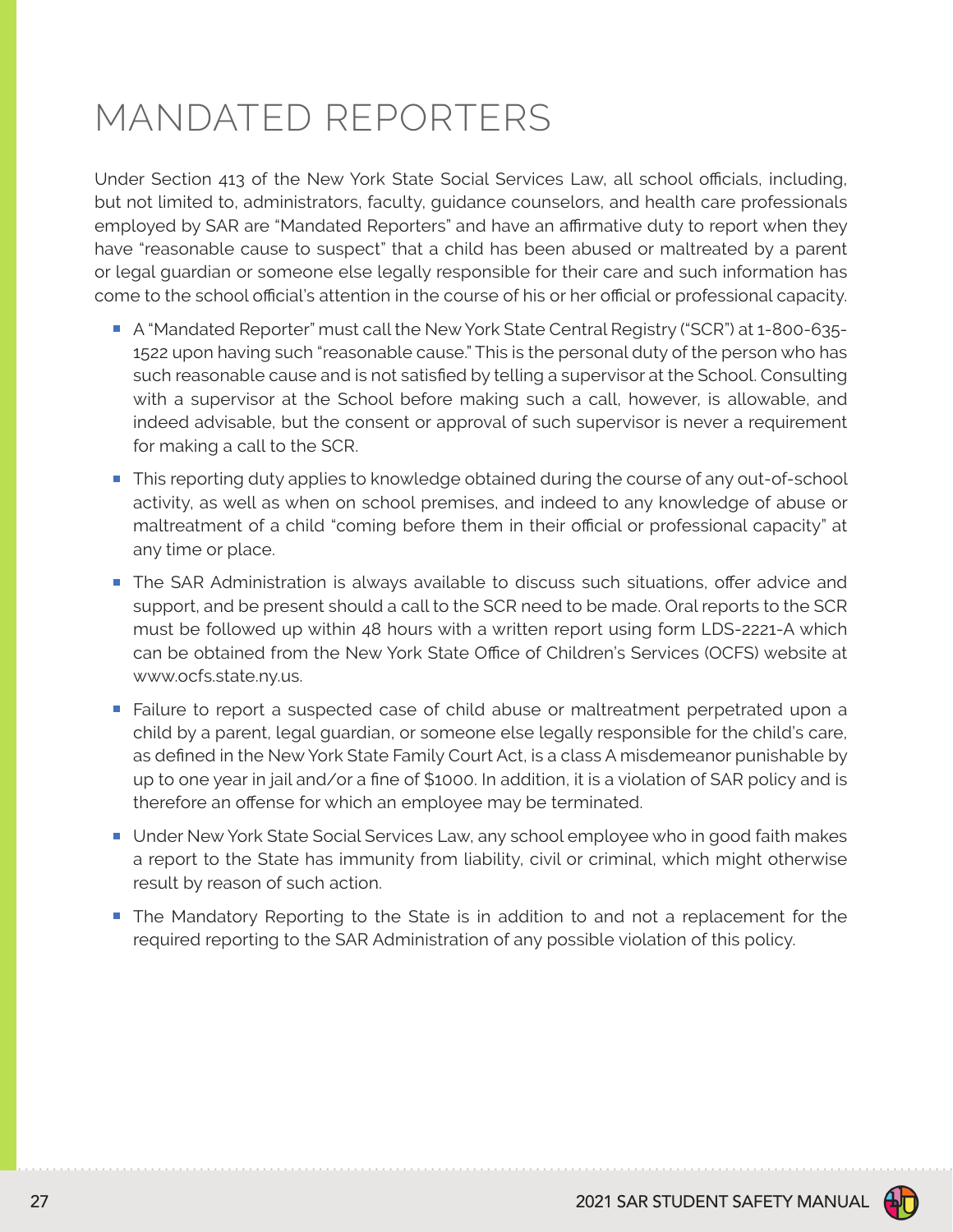## ELECTRONIC COMMUNICATIONS AND COMPUTER USE POLICY

SAR's computers, voicemail, email and other electronic devices (i.e., iPads, tablets, copiers, scanners, phones, facsimiles, etc.) are for School business only. They are not to be used for inappropriate or harassing purposes or in any manner that violates applicable law.

SAR may access its electronic communications systems and obtain the communications within the systems, with or without notice to users of the system, in the ordinary course of business when the School deems it appropriate to do so. SAR employees should have no expectation of privacy in the property of the School, which includes, but is not limited to, its technology systems such as email, voicemail, internet, and telephone systems.

The reasons for which the School may obtain such access include but are not limited to: maintaining the system; preventing or investigating allegations of system abuse or misuse; assuring compliance with software copyright laws; complying with legal and regulatory requests for information; investigating possible SAR policy violations; and ensuring that School operations continue appropriately during an employee's absence.

From time to time, for educational purposes only, a staff member may post information relating to coursework on a School website. SAR, within its sole discretion, may remove content posted by a staff member on any school hosted or maintained forum at any time. All system passwords must be available to SAR Administration.

SAR's policies prohibiting discrimination, sexual harassment or harassment, in their entirety, apply to the use of the School's communication and computer systems. No one may use any communication or computer system in a manner that may be construed by others as harassment or offensive based on age, race, creed, color, national origin, gender, gender identity, disability, marital status, partnership status, sexual orientation, alienage, citizenship status, or any other characteristic protected by applicable federal, state or local law, regulation or ordinance.

No one may use the School's communication or computer systems to access, display, possess, or distribute inappropriate information, including materials that:

- $\blacksquare$  Are pornographic, obscene, or sexually explicit
- Violate SAR policies prohibiting discrimination, sexual harassment, or harassment, as outlined in the SAR Anti-Harassment Policy
- Engage in any illegal act or violate any local, state, or federal statute or law

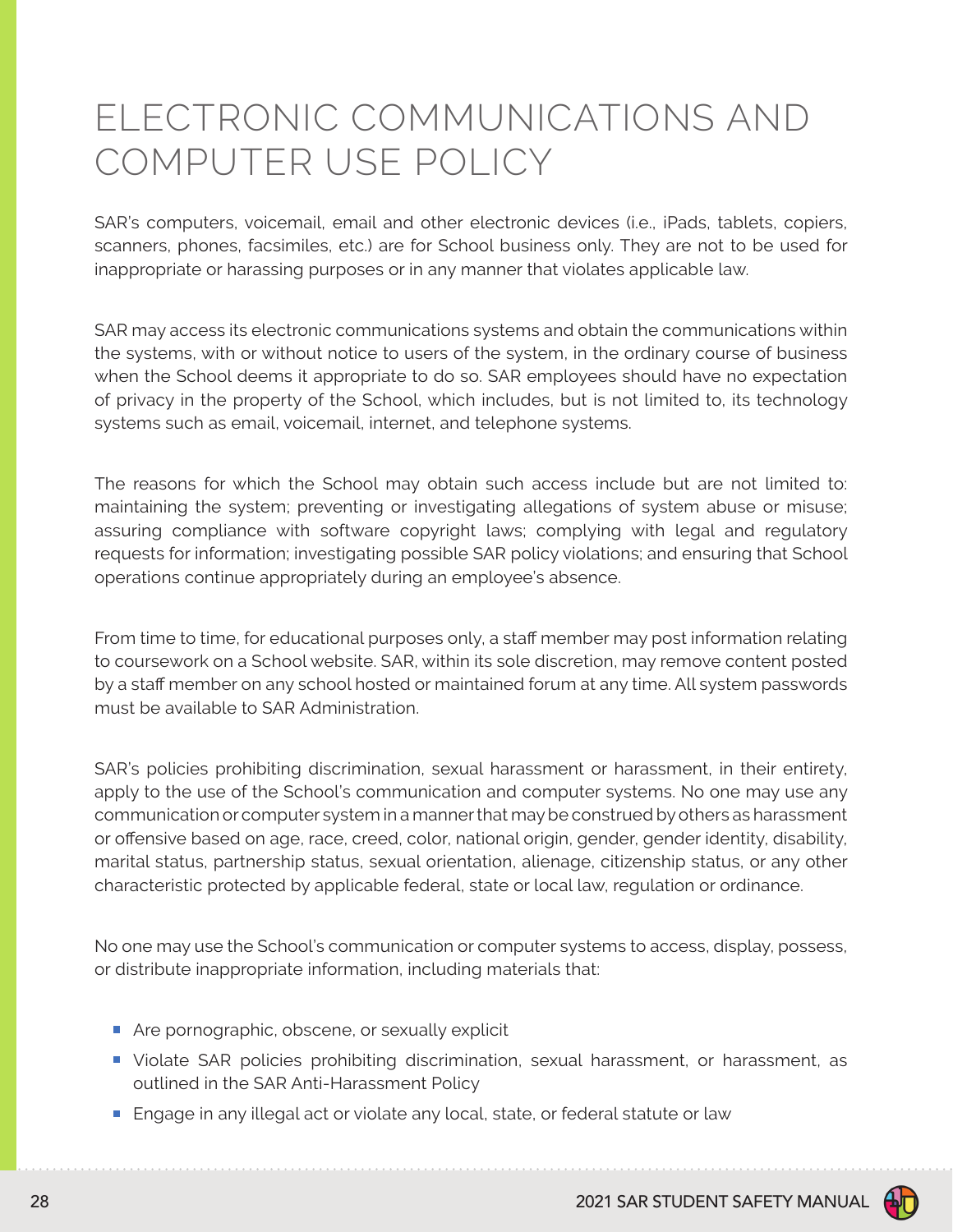## ELECTRONIC COMMUNICATIONS AND COMPUTER USE POLICY (CONT'D)

Any use of the School's electronic communications and computer systems by a staff member constitutes consent to the inspection, search, or monitoring of such staff member's use of the system by the School. A failure to acknowledge affirmatively such consent or a failure to cooperate in an inspection, search, or monitoring activity may result in disciplinary action for the staff member up to and including immediate termination of employment.

Since our electronic communications systems are for School business use only, these systems may not be used to solicit for political causes, outside organizations, or other personal matters unrelated to School business. All email messages are part of SAR's records and, as such, may be disclosed without the staff member's permission. Therefore, staff members should have no expectation of privacy whatsoever with respect to their use of the School's electronic communications and information systems, including in any message, file, data, document, facsimile, or any other form of information transmitted to, received from, or stored on any electronic communication or information system owned, leased, used, maintained, moderated, or otherwise operated by SAR.

In using internal or external email, as with any other form of electronic communication, staff members must maintain confidentiality of all School business information, student, and family information and all information that is proprietary to the School. Staff members should further be aware that no right of exclusive confidentiality exists on the Internet. Its use may waive any confidentiality of proprietary products and information. Accordingly, consideration should be given as to sensitivity of information before transmission on external electronic communications. When in doubt, use an alternate method of transmission.

Violators of this Electronic Communications and Computer System Use Policy may be subject to discipline up to and including termination.

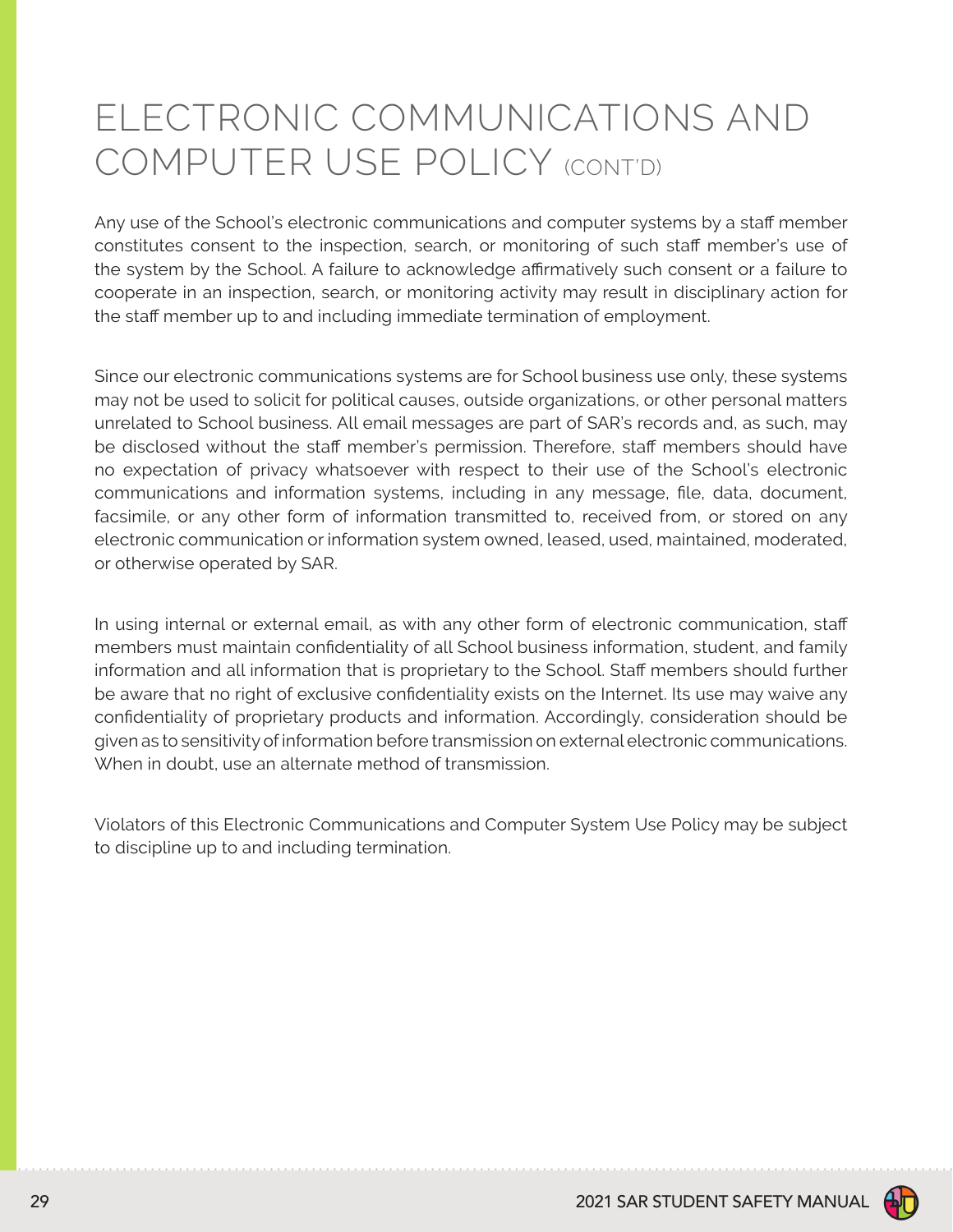# INAPPROPRIATE INFORMATION POLICY

No one may access, display, possess, or distribute inappropriate information and materials on SAR property, including materials that:

- Are pornographic, obscene, or sexually explicit
- Violate SAR policies prohibiting discrimination, sexual harassment, or harassment, as outlined in the SAR Anti-Harassment Policy
- Engage in any illegal act or violate any local, state, or federal statute or law

## GUIDELINES FOR STAFF-STUDENT COMMUNICATIONS AND SOCIAL MEDIA

In order to clearly mark the boundaries so that we can protect and enhance the relationships between teachers at SAR and their students, the following policy guidelines should guide our communication with students and our use of social media.

**Email:** Students should only contact SAR Academy or SAR High School faculty and staff at their professional email addresses. Faculty and staff may only email students at the students' SAR email addresses. Faculty and staff may only email students from their SAR email account. If a student emails a faculty or staff member from a personal email account, the faculty or staff member must respond to the student's SAR email.

**Phone calls:** If a teacher needs to contact a student outside of school hours, he/she will do so by calling the student's home phone number or the parent's contact number. Students may not be contacted on their cell phones. At the Administration's discretion, faculty may call students' cell phones on school trips and Shabbatonim.

**Texting (which may include iMessage, WhatsApp, Google Chat, and other messaging platforms):** Teachers and students may not text each other. Communication between a student and teacher should be only through school email. At the Administration's discretion, texting may be used by Administration and faculty to communicate with students on school trips and Shabbatonim; such texting must be done through Ruvna or a similar app, and an Administrator must be copied on all communications with students.

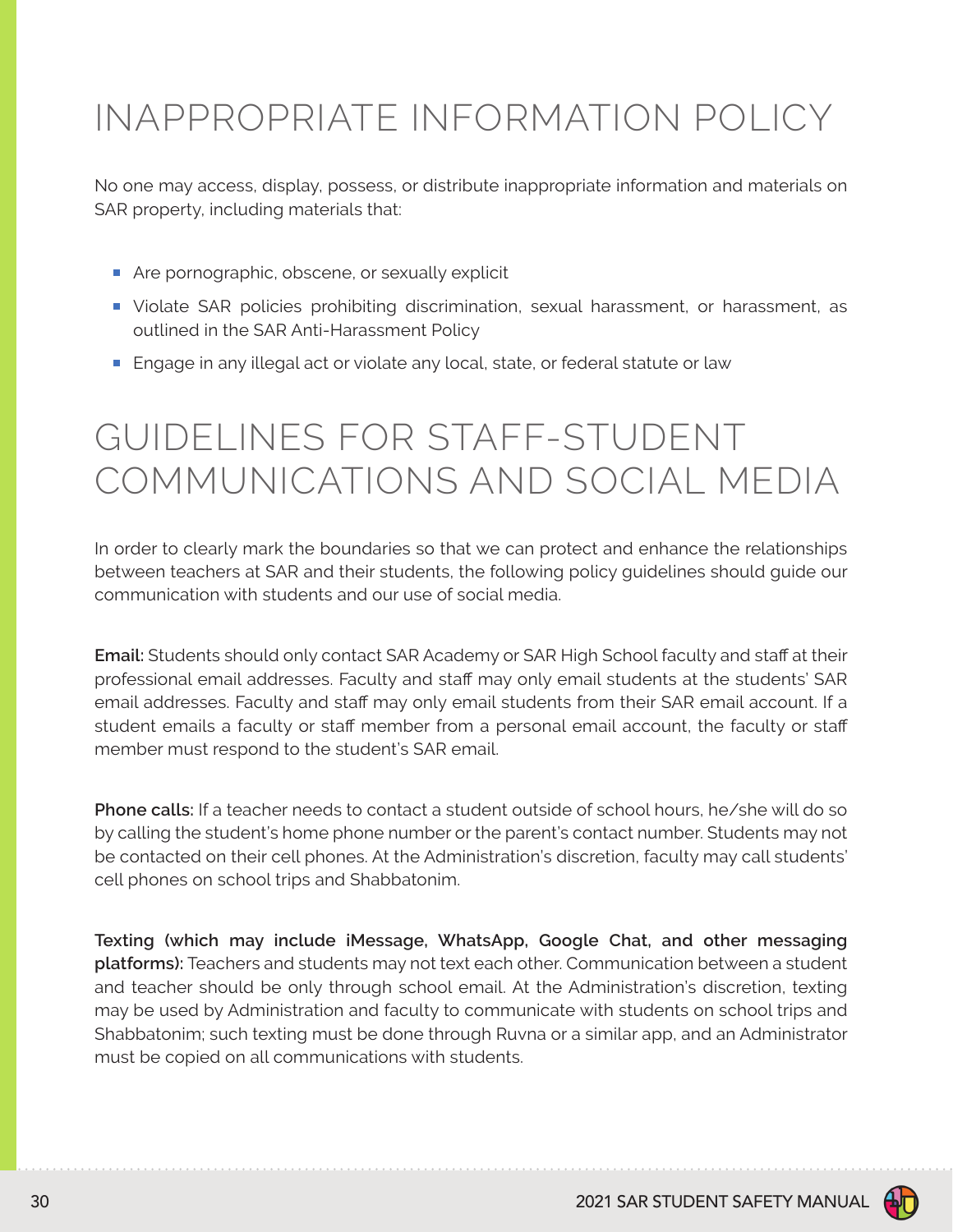## GUIDELINES FOR STAFF-STUDENT COMMUNICATIONS AND SOCIAL MEDIA (CONT'D)

**Social Media (which may include Facebook, Twitter, Snapchat, Instagram and other social media platforms):** Teachers may not "friend" or follow students and/or accept friend or follow requests from students or private accounts. Teachers may not direct message students on Twitter, Facebook, Instagram, or other social media platforms. Teachers may follow students on a public Twitter account. While students may follow a teacher's personal Twitter feed, if it is public, they should not be required to do so.

**Videochat (which may include FaceTime, Skype, Zoom, Google, and other video chat platforms):** Teachers may video chat with an entire class for purposes of remote learning.

From time to time, teachers may need to video chat with individual students in a separate session. Whenever a staff member video chats with an individual student, they must take the following steps to make sure the student's parents are aware that they are meeting individually with that student: (1) add the student's parents' email addresses to the event invitation and (2) label the event 1:1 meeting. Staff members are not allowed to video chat with individual students without following these guidelines.

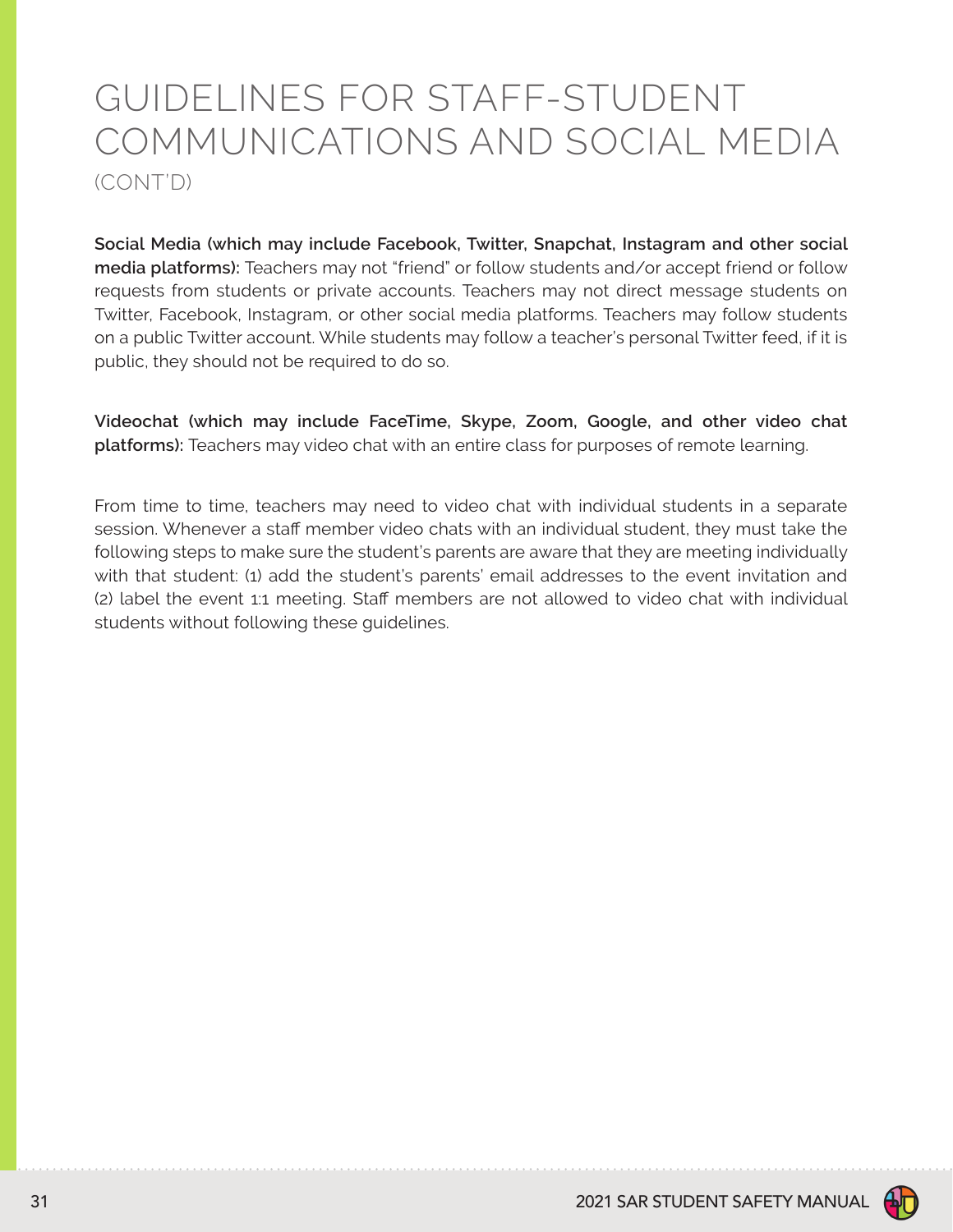## STANDARDS OF CONDUCT

The successful operation and reputation of the School is built upon principles of ethical conduct of our employees. SAR's reputation for integrity and excellence requires careful observance of all applicable laws and regulations, as well as scrupulous regard for the highest standards of conduct and personal integrity. The School will comply with all applicable laws and regulations and expects all employees to conduct their work in accordance with all relevant laws and to refrain from any illegal, dishonest, or unethical conduct.

While it is not possible to list all the forms of behavior that are considered unacceptable in the workplace, some of the unacceptable forms of behavior are discussed in more detail elsewhere in the SAR Staff Handbook, the Anti-Harassment Policy, and the Student Safety Manual. Other misconduct will be evaluated based on the specific facts and circumstances. However, nothing in this section is intended to change the "at-will" nature of the employee's status and SAR may terminate an employee for any reason that does not violate any applicable law, at any time, with or without taking the progressive disciplinary measures listed below.

Discipline may include any of the following actions, at the School's sole discretion:

- Counseling by the employee's supervisor or Principal(s)
- Written warning by the supervisor or Principal(s)
- $\blacksquare$  Letter documenting the infraction included in personnel files
- Suspension without pay or probation
- Review of the behavior before a panel including the SAR Academy Principal, the SAR High School Principal, and a member of the Board of Trustees, and any other individuals deemed appropriate by the Administration
- Termination of Employment

Generally, the following steps will be taken by SAR to address a disciplinary matter, infraction or performance concern of an employee. In no event, however, are these steps required to be taken by the School and the School reserves the right to bypass these steps and employ any disciplinary action it deems necessary, up to and including, placement of a letter immediately in the employee personnel file documenting the infraction, performance concern or disciplinary matter, and termination of employment.

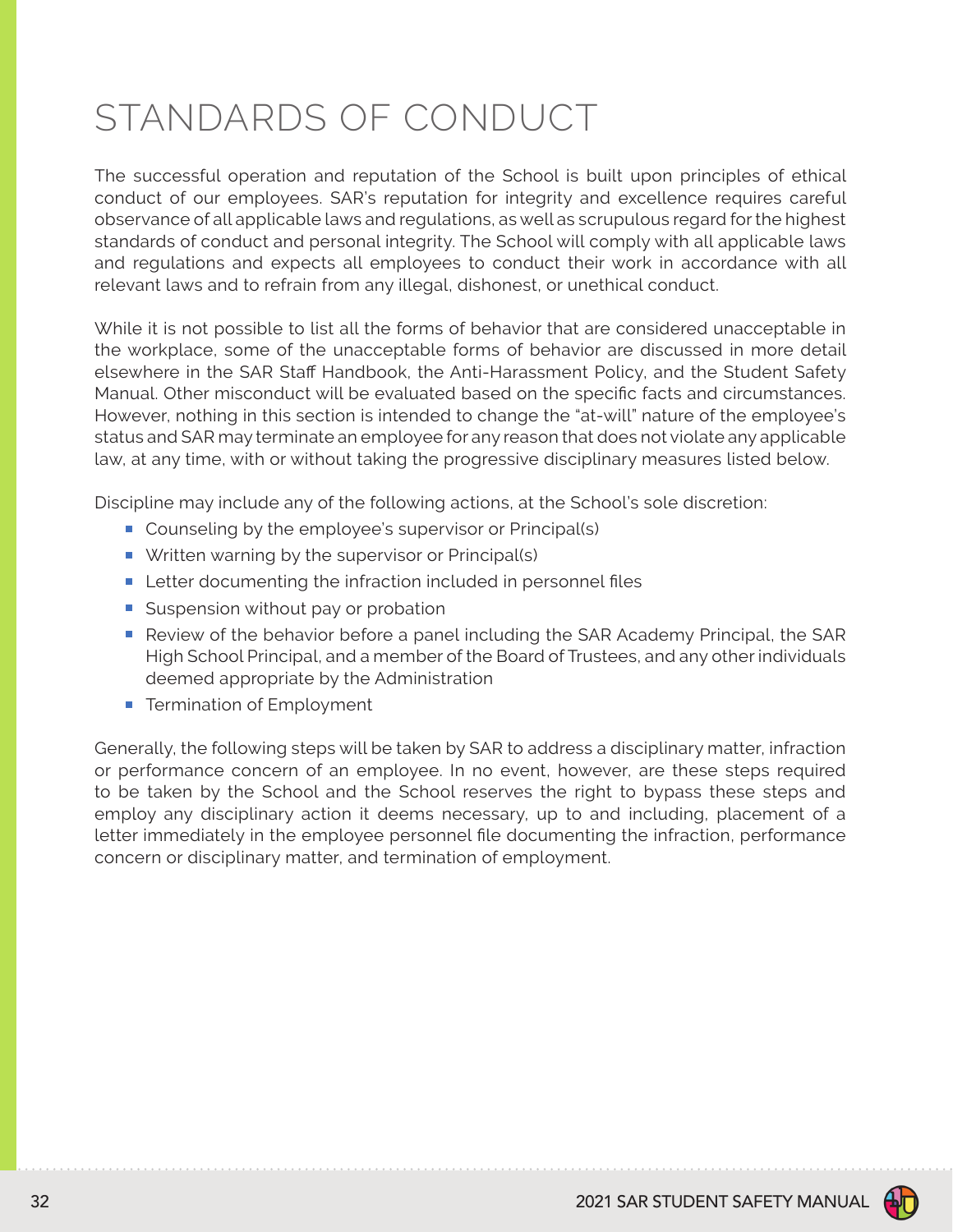# STANDARDS OF CONDUCT (CONT'D)

**Step (1):** Informal meeting held between supervisor and staff member to discuss a specific issue (or issues) of concern. Following the meeting, an email should be sent by the supervisor to the staff member detailing the informal meeting and outlining next steps agreed upon at the meeting, including a time frame for improvement. A follow-up conversation between staff and supervisor should occur, even if the performance improves.

**Step (2):** If the issue is not resolved, a formal meeting is held with the supervisor and staff member. Other members of the Administration may join this meeting to discuss the specific issue of concern that has not improved. Again, staff members are provided with written notice of the specific issue of concern that must improve, or the next step will be a letter for file. A follow-up conversation between staff and supervisor should occur, even if the performance improves.

**Step (3):** If the issue is not resolved a meeting will include:

- Principal(s)
- Supervisor
- $\blacksquare$  Staff member
- Other members of the Administration

Staff members will receive a letter for file which they will have 24 hours to review. Staff members are expected to sign off and acknowledge the letter for file. The staff member will be given a time frame to improve their performance, or face the possibility of further disciplinary action, up to and including termination of employment.

**Step (4):** If the performance does not improve, the staff member's behavior and performance will be reviewed by a panel that includes (1) the SAR Academy Principal, (2) the SAR High School Principal, and (3) a member of the Board of Trustees, as well as any other individuals deemed appropriate by the Administration. Disciplinary action may be taken, up to and including, termination of employment and reporting to appropriate authorities as needed. The panel will determine the appropriate further disciplinary action, up to and including, termination of employment.

## SUSPENSIONS PENDING INVESTIGATION

If an SAR employee or volunteer is accused of inappropriate behavior with a student, that employee or volunteer will be suspended immediately, pending investigation.

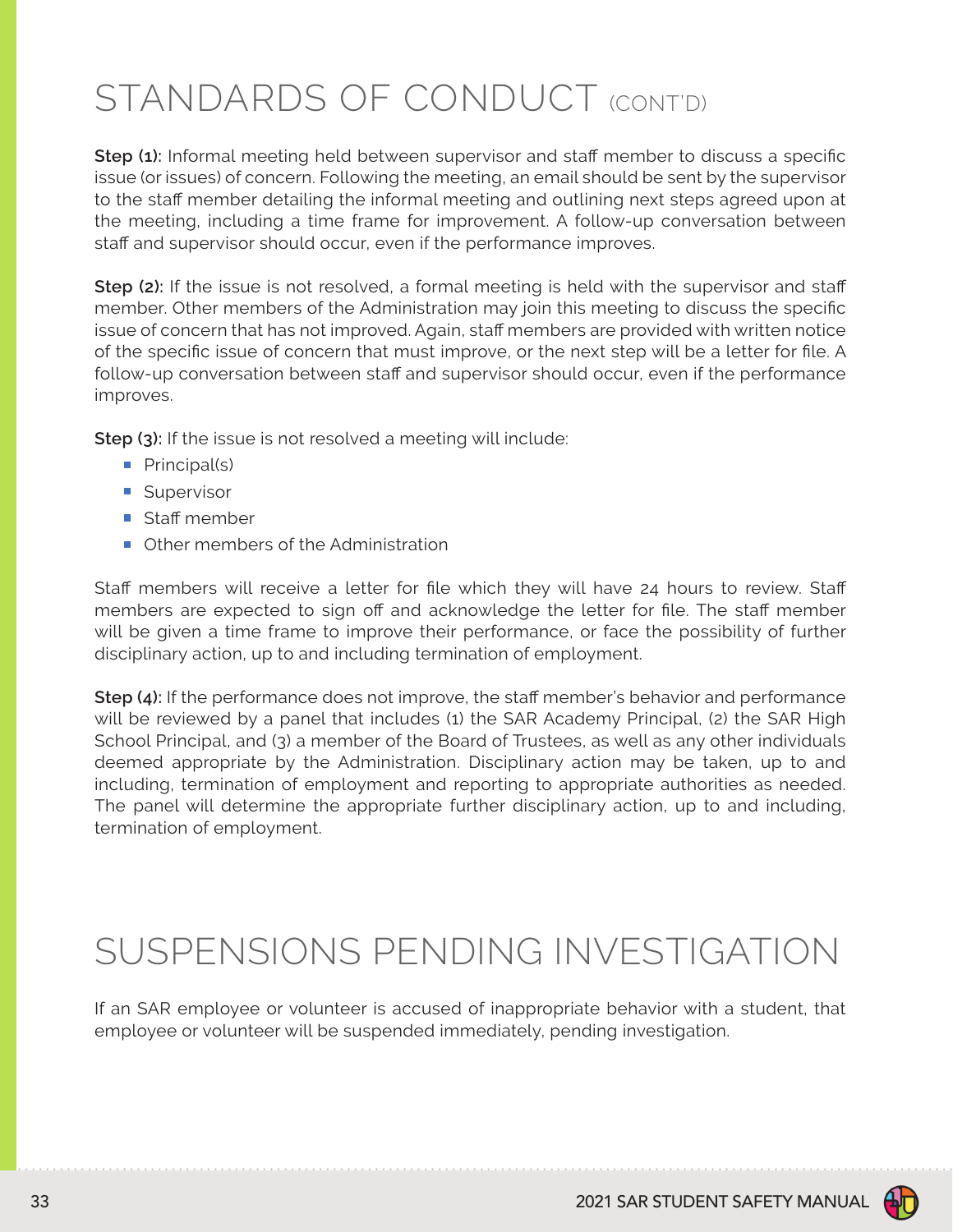# **FORMAL COMPLAINT PROCESS AND INVESTIGATING COMPLAINTS**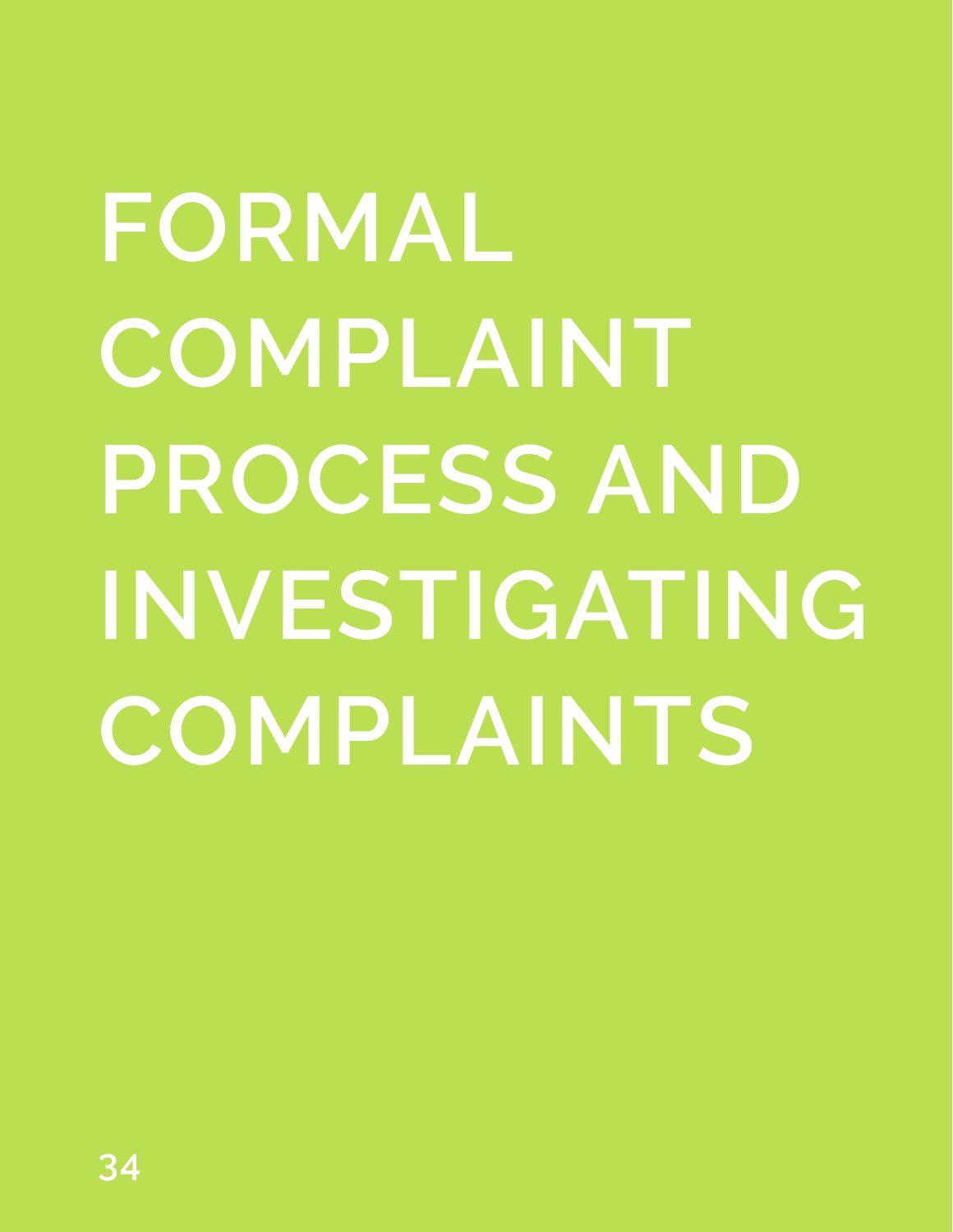# FORMAL COMPLAINT PROCESS

When families or staff members make contact with concerns, SAR makes every effort to resolve these concerns at the School level. SAR Academy and SAR High School are proud of their open-door policy that allows families direct access to the Principals, who are often best equipped to handle the majority of staff and family concerns.

Community members are asked to bring any complaint to the Principals and are encouraged to meet in person to share any concerns.

If families or staff members are not satisfied with the outcomes of these meetings, or if families or staff members have a concern directly related to the Principal(s), they are directed to file a formal complaint with the Board of Trustees.

- Families are asked to put their concerns in writing, addressed to Jack C. Bendheim, President of the Board of Trustees, and emailed to Jack.Bendheim@pahc.com.
- The Board will then review the complaint and speak with relevant parties.
- The President of the Board will draft a written response to the families on behalf of the Board.
- SAR will then implement any remedial actions recommended by the Board's response.

## PROCEDURES FOR RESPONDING TO ALLEGATIONS AND/OR INCIDENTS OF ABUSE

### **EMPLOYEE OR VOLUNTEER RESPONSE TO ABUSE**

As required by NYS law, employees and volunteers of SAR must report any suspected abuse or neglect of a student - whether on or off SAR property or whether perpetrated by staff, volunteers, or others - to state authorities. Reports may be made confidentially or anonymously. A person who mistakenly reports suspected abuse is immune from civil or criminal liability as long as the report was made in good faith and without malice. Complaints can be made to the Mandated Reporter Hotline at 1-800-342-3720.

In addition to reporting to state authorities, employees and volunteers are required to report any suspected or known abuse of students perpetrated by employees or volunteers directly to the Administration so that immediate and proper steps may be taken to ensure the safety of alleged victims and others who may be at risk. Reports of suspected or known abuse may be made confidentially to the Principal.

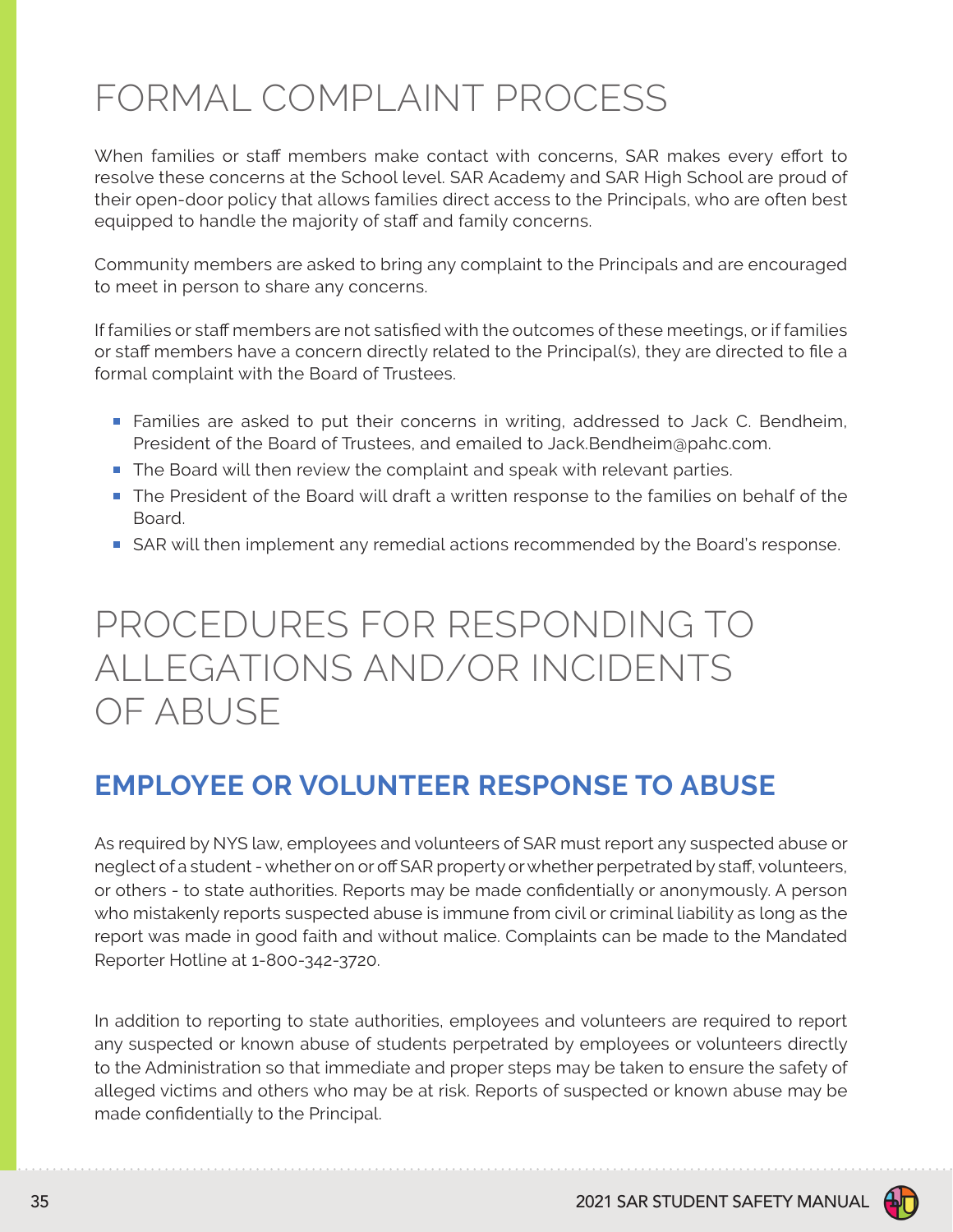## **ADDITIONAL GUIDELINES FOR RESPONSE TO INCIDENTS OR ALLEGATIONS OF ABUSE**

- If you witness abuse, interrupt the behavior immediately.
- If abuse is disclosed to you, assure the individual disclosing that he or she was correct to tell you.
- Protect the alleged victim from intimidation, retribution, or further abuse.
- Be sure to document the incident, disclosure, or circumstances causing your suspicion of abuse.
- It is not your job to investigate the incident, but it IS your job to report the incident to your supervisor and follow all mandated reporting procedures in a timely manner.

## **SUPERVISOR AND ADMINISTRATOR RESPONSE TO ABUSE**

In addition to the above response procedures, supervisors and administrators should ensure the following:

- $\blacksquare$  Determine the immediate needs of the victim.
	- Prioritize the privacy and safety of any student involved in any potential incidents of abuse, to the extent permitted by law and the bounds of any investigation.
	- Work with the family to ensure they receive the necessary support and guidance and will be kept informed every step of the review process.
	- Protect the alleged victim from further exposure from the accused pending completion of the investigation.
- Ensure that the incident has been reported to the proper state and/or child protection authorities.
- $\blacksquare$  Coordinate with the appropriate administrator to:
	- Suspend the accused and remove from access to students
	- $\blacksquare$  Notify parents
	- $\blacksquare$  Review the file of the accused
	- Gather and document information surrounding the incident
		- The incident reports will be saved by School Administration in a centralized, secure location.
	- Communicate with the authorities as to the timing of the internal investigation
	- Initiate and evaluate termination/dismissal options if abuse is confirmed
	- Prepare a media response

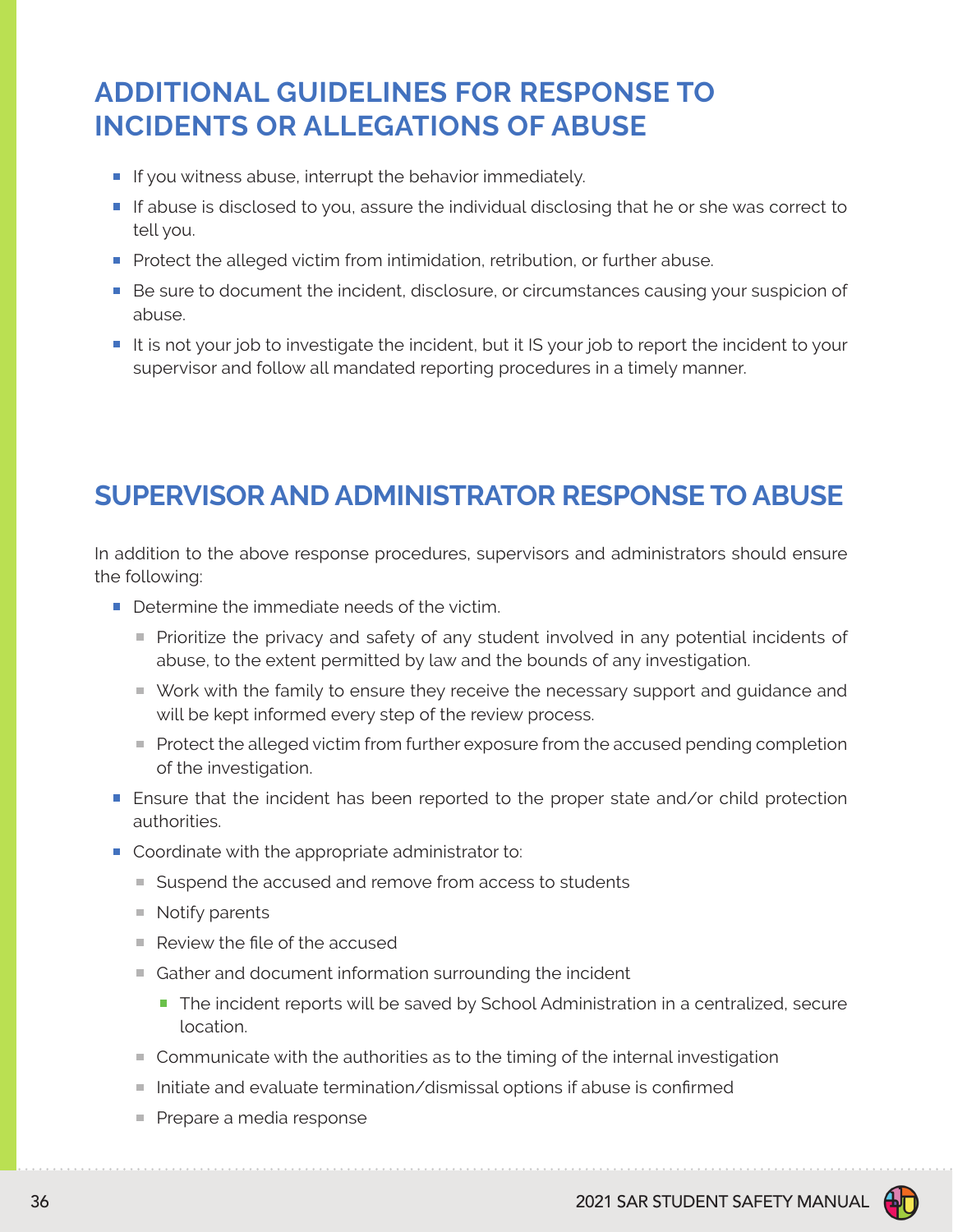## PROCEDURES FOR RESPONDING TO ALLEGATIONS AND/OR INCIDENTS OF PEER-TO-PEER ABUSE

## **MINOR-TO-MINOR INTERACTIONS**

Most serious incidents of minor-to-minor abuse are preceded by more subtle incidents such as name-calling, taunting, or roughhousing. Interrupting these interactions early and establishing and communicating standards of conduct can keep the program environment safe. SAR recognizes that the following interactions are high risk and are prohibited:

- Hazing
- Bullying
- Derogatory name-calling
- Games of "Truth or Dare"
- Singling out one minor for different treatment
- Ridicule or humiliation

In the event that an employee or volunteer sees a minor exhibit sexualized behaviors or suspects minor-to-minor sexual activity, the employee or volunteer is instructed to do the following:

- Interrupt the behavior and separate the minors. Do not investigate.
- Report the behavior to a Supervisor or Director and follow all mandated reporting obligations (if applicable) and document accordingly

In the event that a Principal or Administrator receives a report of a minor's sexualized behavior or minor-to-minor sexual activity, the Administrator should do the following:

- Follow all mandated reporting policies and procedures (if applicable)
- Determine the appropriate Administrator to conduct an internal review of the incident
- Notify the parents of all minors involved
- Notify the authorities if required by state reporting mandates
- Document the incident and the program's response
	- The incident reports will be saved by the Administration in a centralized, secure location.
- Develop a written corrective action or follow-up plan in response to the incident

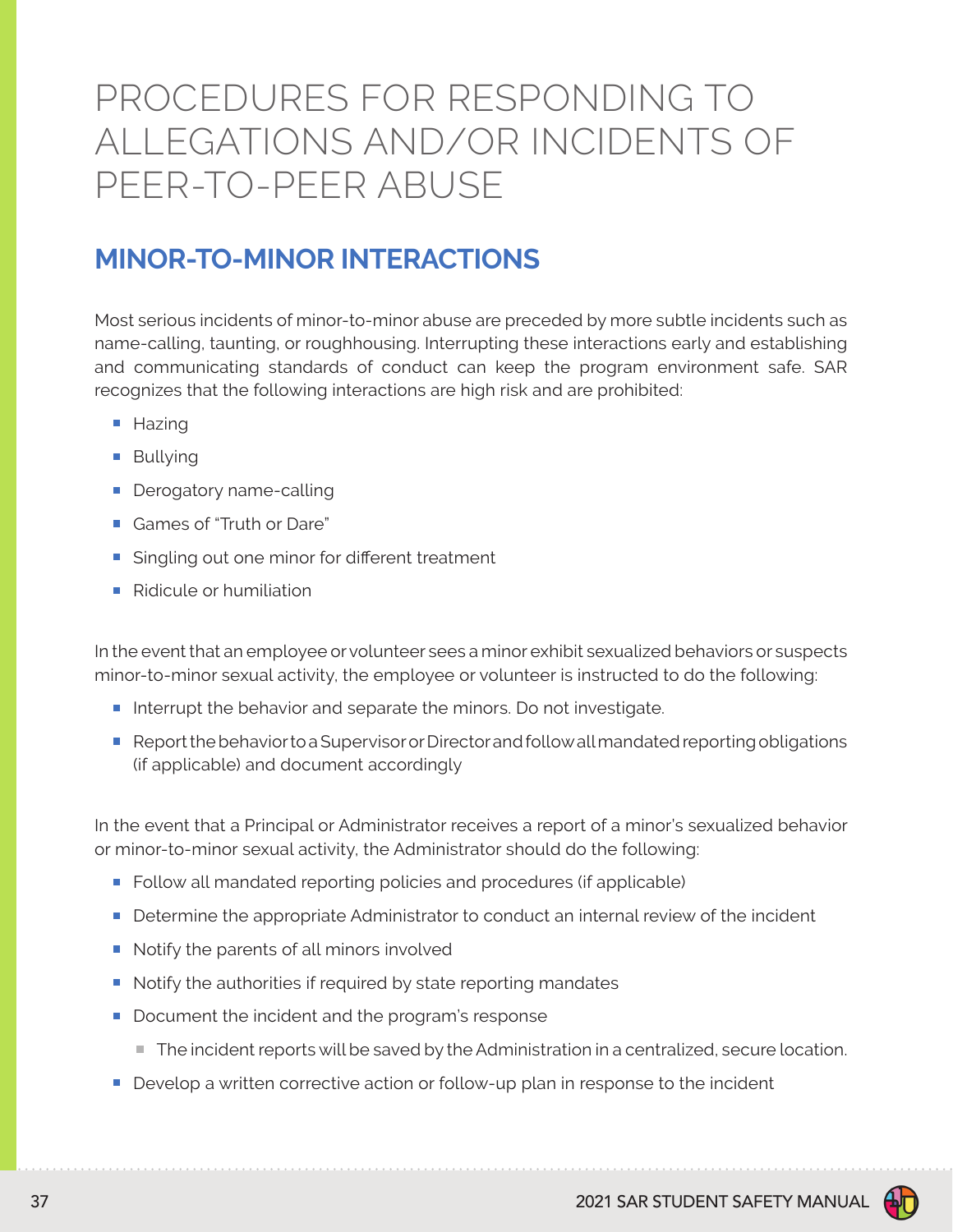## PROCEDURES FOR RESPONDING TO ALLEGATIONS AND/OR INCIDENTS OF PEER TO PEER ABUSE (CONT'D)

After the internal review of the sexualized behavior or minor-to-minor sexual activity, SAR will determine what can be done to prevent a recurrence, such as:

- $\blacksquare$  Review the need for additional supervision
- Review the need for revised policies or procedures
- $\blacksquare$  Review the need for additional training
- Alert others in the organization (to the extent permitted)

## COMMITMENT TO PRIVACY AND SAFETY

To the extent permitted by law and the bounds of any investigation, SAR will prioritize the privacy and safety of students involved in any potential incidents of abuse. Likewise, to the extent permitted by law and the bounds of any investigation, SAR will protect the identity of any individual employees who report suspected abuse.

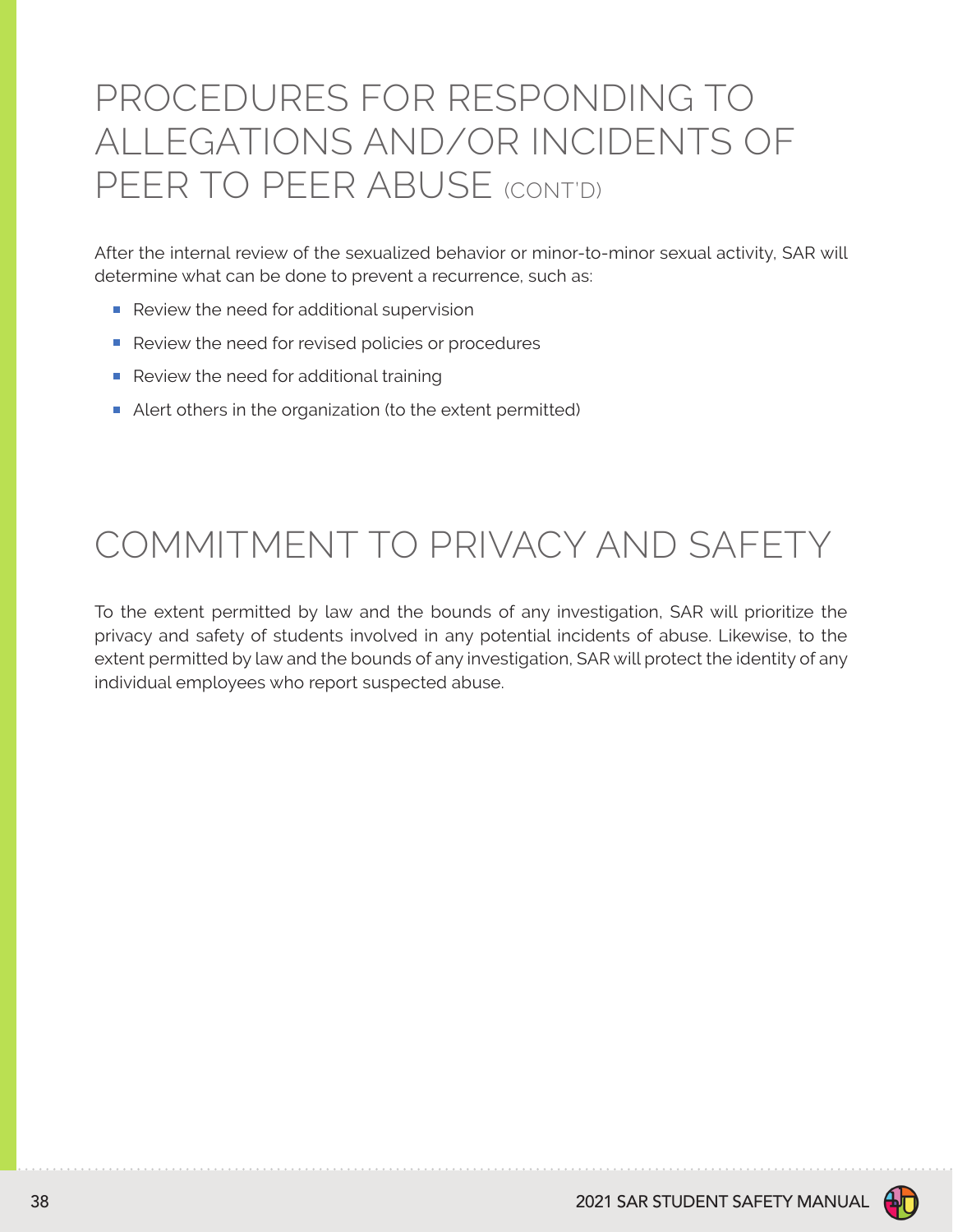# **PARENTS AS PARTNERS**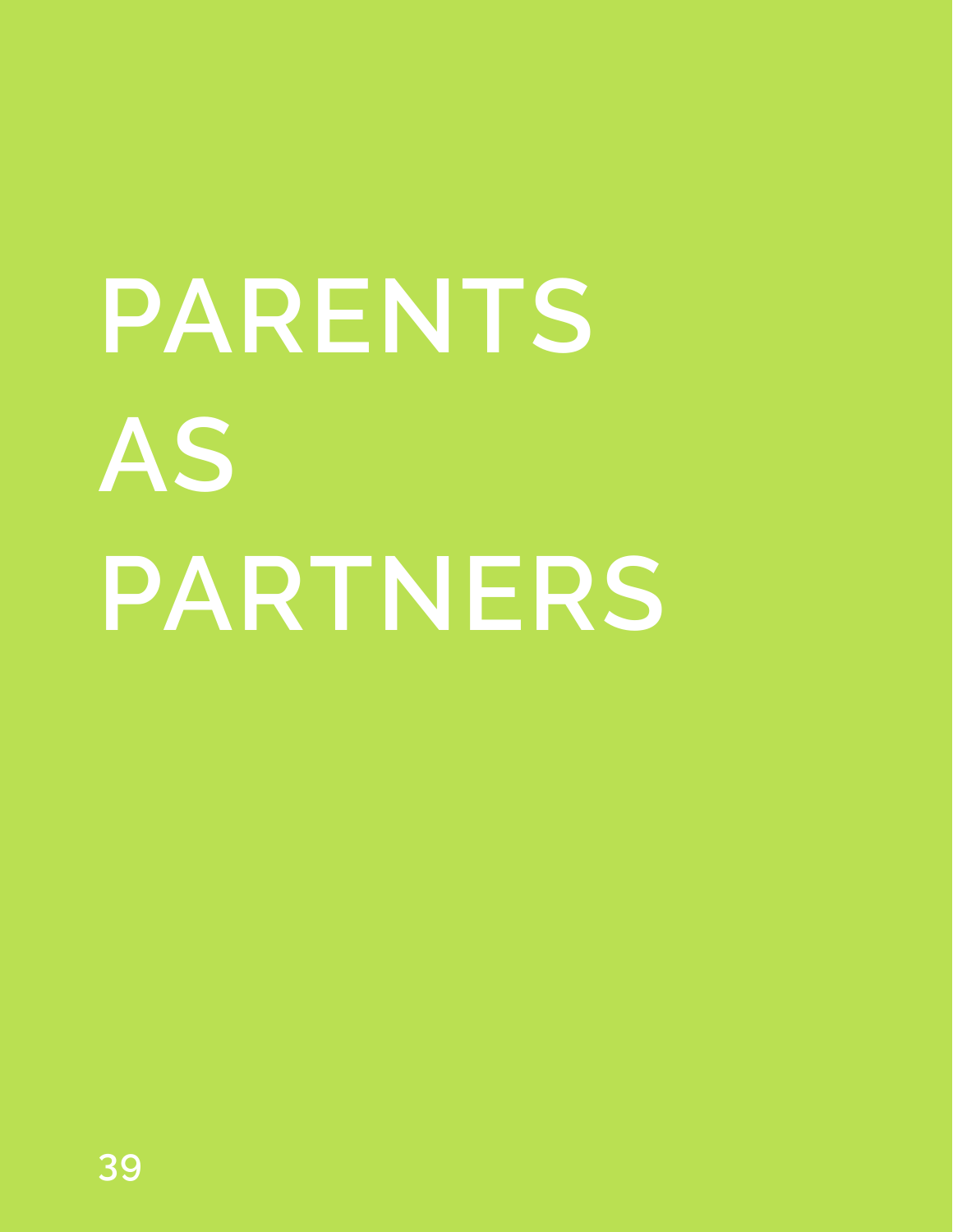# FAQS FOR PARENTS

#### **Who should talk to my child about safety?**

A parent is the best person to teach a youth about personal safety. However, the staff at the School will also be communicating similar messages. It is important for adults to be delivering a similar message.

#### **When should I speak with my child about safety?**

While age and maturity matter and will impact the information you provide, as well as the manner in which it is provided, much of the content will be repeated for years to come. Start teaching very young children the correct names for their body parts.

#### **What else can I do to help keep my child safe?**

- **E** Listen to your child.
- Know your child's daily activities and habits.
- $\blacksquare$  Listen to what they like and what they don't like.
- Encourage open communication. Let your child know they can talk to you about any situation.
- Reassure your child that their safety is your number one concern.

#### **Teach your child.**

- Set boundaries about places they may go, people they may see, and things they may do.
- $\blacksquare$  Reinforce the importance of the buddy system.
- $\blacksquare$  Tell your child to trust their instincts it's OK to say no.

#### **Get involved.**

- $\blacksquare$  Know where your child is at all times.
- Your child should check in with you if there is a change in plans.
- There is no substitute for your attention and supervision.

#### **Practice Safety Skills.**

- Rehearse safety skills so that they become second nature.
- Walk the route to and from your child's favorite places (school, neighborhood friends, park), pointing out landmarks and safe places to go if someone is following him or her or if he or she needs help. Make a map with your child showing acceptable routes (to school, to the organization), using main roads and avoiding shortcuts or isolated areas.

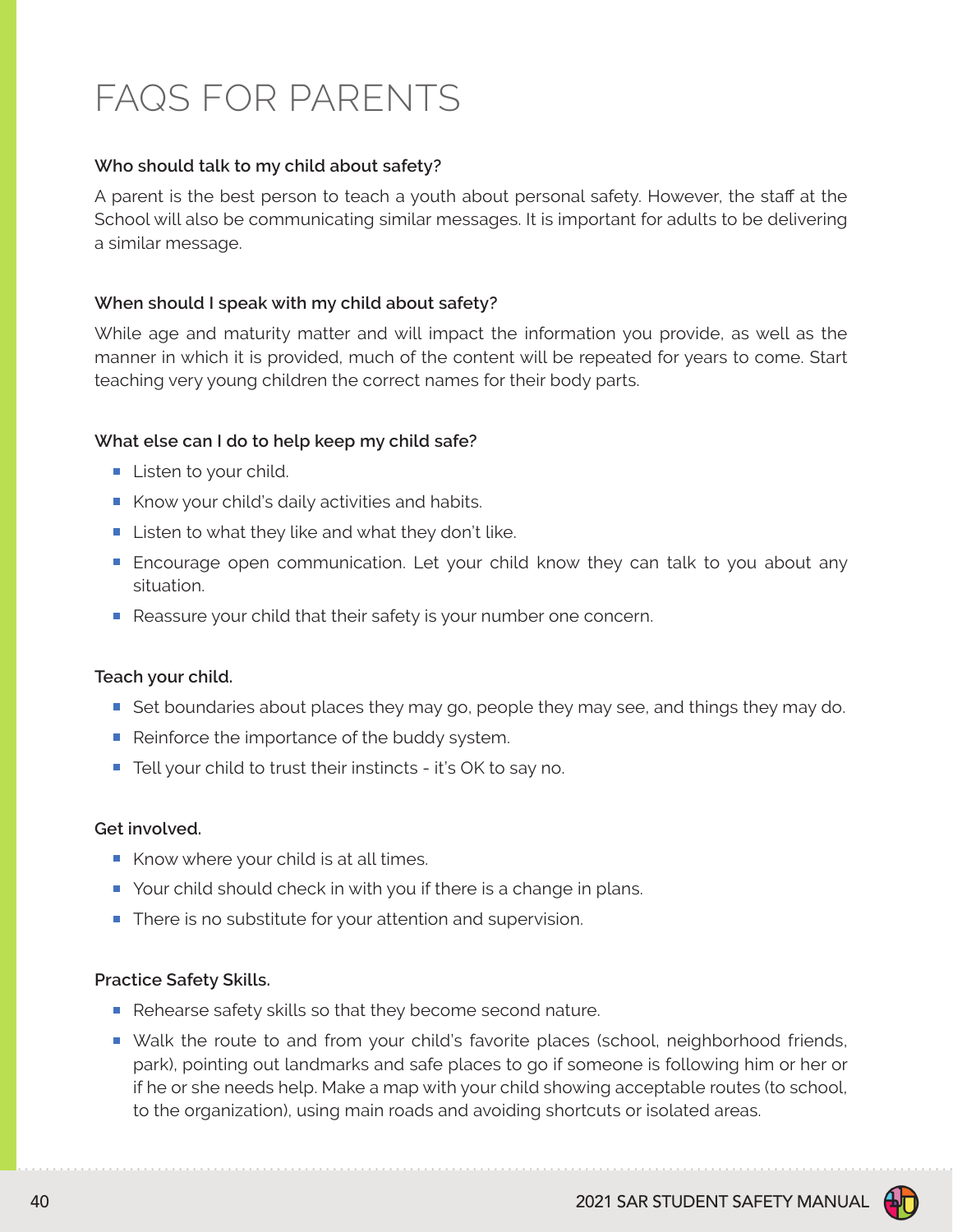#### **What personal safety skills should my child have?**

- Knows his or her full name, address, telephone number, and parents' names.
- Always checks first with parents or the person in charge before going anywhere or getting into a car, even with someone he or she knows.
- Always checks first with parents or a trusted adult before accepting anything from anyone, even from someone known to him or her.
- Always takes a friend when going places or playing outside without parents or supervision.
- Says NO if someone tries to inappropriately touch him or her.
- Leaves the area if someone behaves in a manner that makes him or her feel scared, uncomfortable, or confused.
- $\blacksquare$  Knows it's okay to say NO.
- Knows who can help him or her if someone tries to inappropriately touch him or her or behaves in a manner that makes him or her feel scared, uncomfortable, or confused.

#### **What should I discuss with my child about technology?**

- Remind your child of your family's rules around technology and/or social media use. Share with them the following reminders:
	- We only talk online to people we know and have met in person.
	- We do not share any personal information online.
	- Don't post anything that you wouldn't say in front of your grandma (or someone else you highly respect.)
	- If anything bothers you or feels uncomfortable online, talk to your parents or to another trusted adult.

#### **What should I discuss with my child about sexual abuse?**

- Parents should provide children with an age-appropriate definition of abuse.
- Parents should tell their children that if someone tries to touch them or abuse them in any way, they should get away from that person as soon as possible.
- Parents should encourage children to tell them immediately if they have a problem or someone makes them feel uncomfortable.
- Parents should assure children that they will not get in trouble if they tell them about abuse.

#### **What are some warning signs that a child feels uncomfortable?**

- $\blacksquare$  Increased seeking of affection from adults
- $\blacksquare$  Reluctance to spend time with a previously favored adult

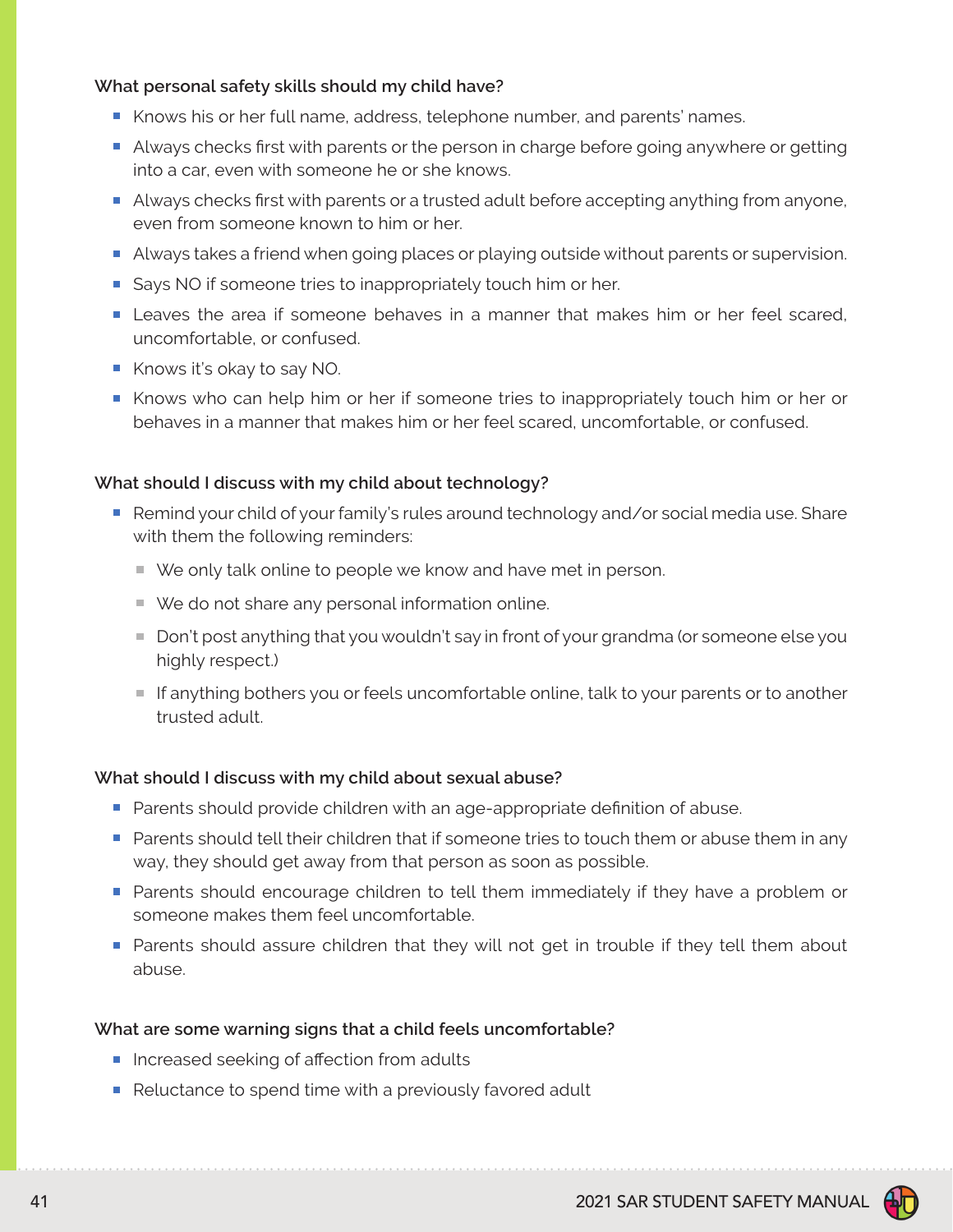- $\blacksquare$  Reluctance to go to activities that were previously enjoyed
- An uncharacteristic decrease in bathing and grooming
- Withdrawal from typical childhood activities
- $\blacksquare$  Bed-wetting
- $\blacksquare$  Inability to control bowels
- $\blacksquare$  Preoccupation with sexual matters
- Increased masturbation
- Increased aggressiveness
- Nightmares and sleep disturbances

#### **What are some common reasons children do not report abuse?**

- Fear of rejection (No one will believe me.)
- Fear of punishment (I'll get in trouble.)
- Fear of abandonment (I'll have to leave home.)
- Fear of retaliation (He'll/She'll hurt me if I tell.)
- Fear of re-victimization (He'll/She'll think they can abuse me.)
- Shame (I was aroused, what's wrong with me?)
- $\blacksquare$  Loyalty (He may get in trouble.)
- $\blacksquare$  Confusion (What did I do to attract him/her?)
- Guilt (It was my fault. Mom and Dad told me not to do that.)

### **How should I respond if my child discloses abuse?**

- Listen.
- Be sensitive to vaque disclosures.
- Avoid expressing shock or outrage.
- Don't threaten or condemn the alleged perpetrator.
- $\blacksquare$  Let the child know you believe him or her.
- $\blacksquare$  Tell the child he or she was right to disclose.
- Assure the child the abuse was not his or her fault.
- $\blacksquare$  Reassure the child that he or she will be safe.
- Avoid questions that could make the child feel responsible.
- Get as many details as the child is comfortable disclosing.
- $\blacksquare$  Write down exactly what the child said.
- Contact authorities.

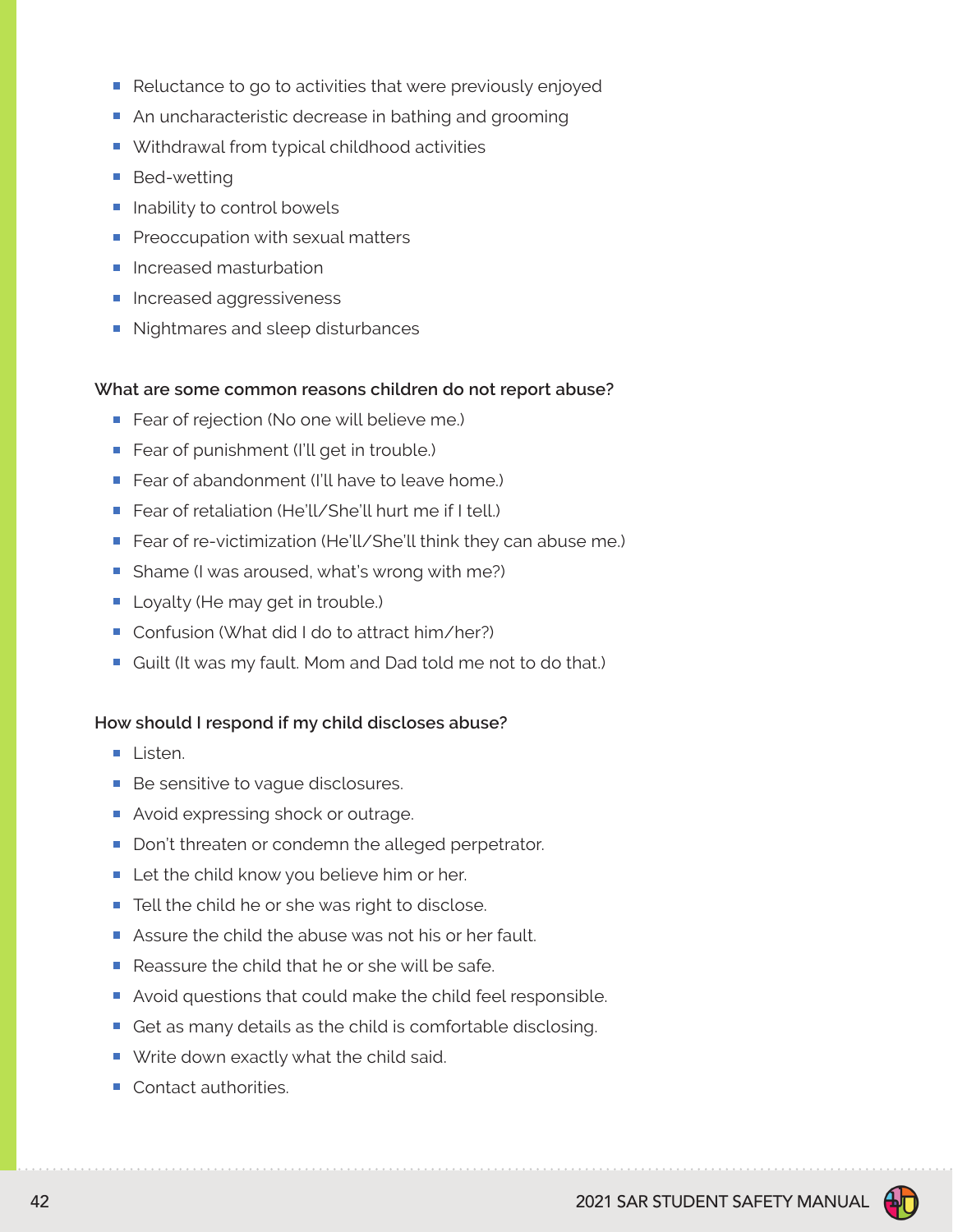# **UNDERSTANDING AND WATCHING FOR GROOMING**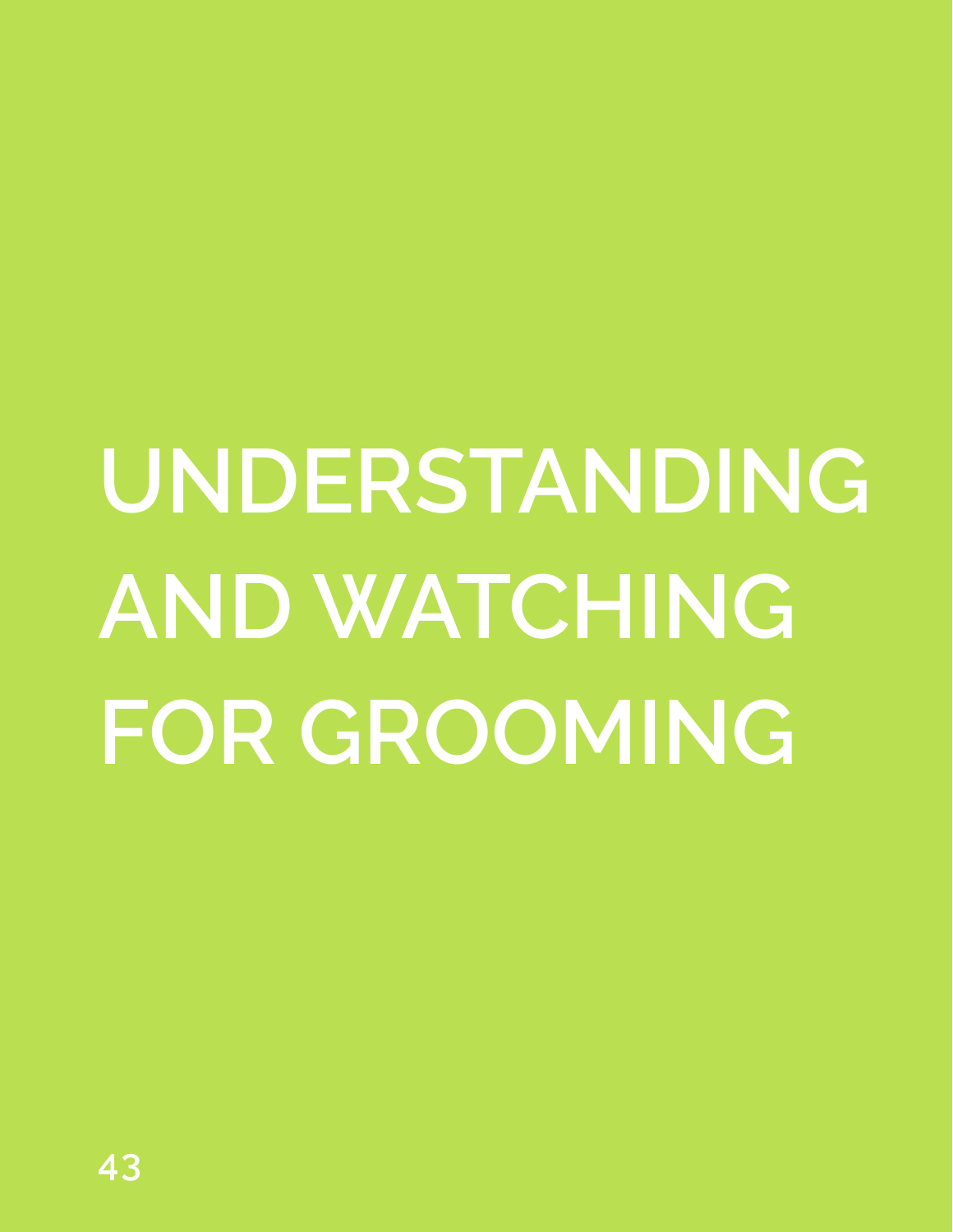## WHAT IS GROOMING?

#### **What is grooming?**

Grooming is when someone builds a relationship, trust, and emotional connection with a child or young person so they can manipulate, exploit, and abuse them.

Children and young people who are groomed can be sexually abused, exploited, or trafficked.

Anybody can be a groomer, no matter their age, gender or race. Grooming can take place over a short or long period of time. Groomers may also build a relationship with the young person's family or friends to make them seem trustworthy or authoritative.

#### **What are types of grooming?**

Children and young people can be groomed online, in person or both – by a stranger or someone they know. This could be a family member, a friend or someone who has targeted them – like a teacher, faith group leader or sports coach. When a child is groomed online, groomers may hide who they are by sending photos or videos of other people. Sometimes this will be of someone younger than them to gain the trust of a "peer". They might target one child online or contact lots of children very quickly and wait for them to respond.

The relationship a groomer builds can take different forms. This could be:

- $\blacksquare$  A romantic relationship
- $\blacksquare$  As a mentor
- An authority figure
- A dominant and persistent figure

A groomer can use the same sites, games, and apps as young people, spending time learning about a young person's interests and use this to build a relationship with them. Children can be groomed online through:

- $\blacksquare$  Social media networks
- Text messages and messaging apps, like WhatsApp
- Email, text, voice and video chats in forums, games and apps

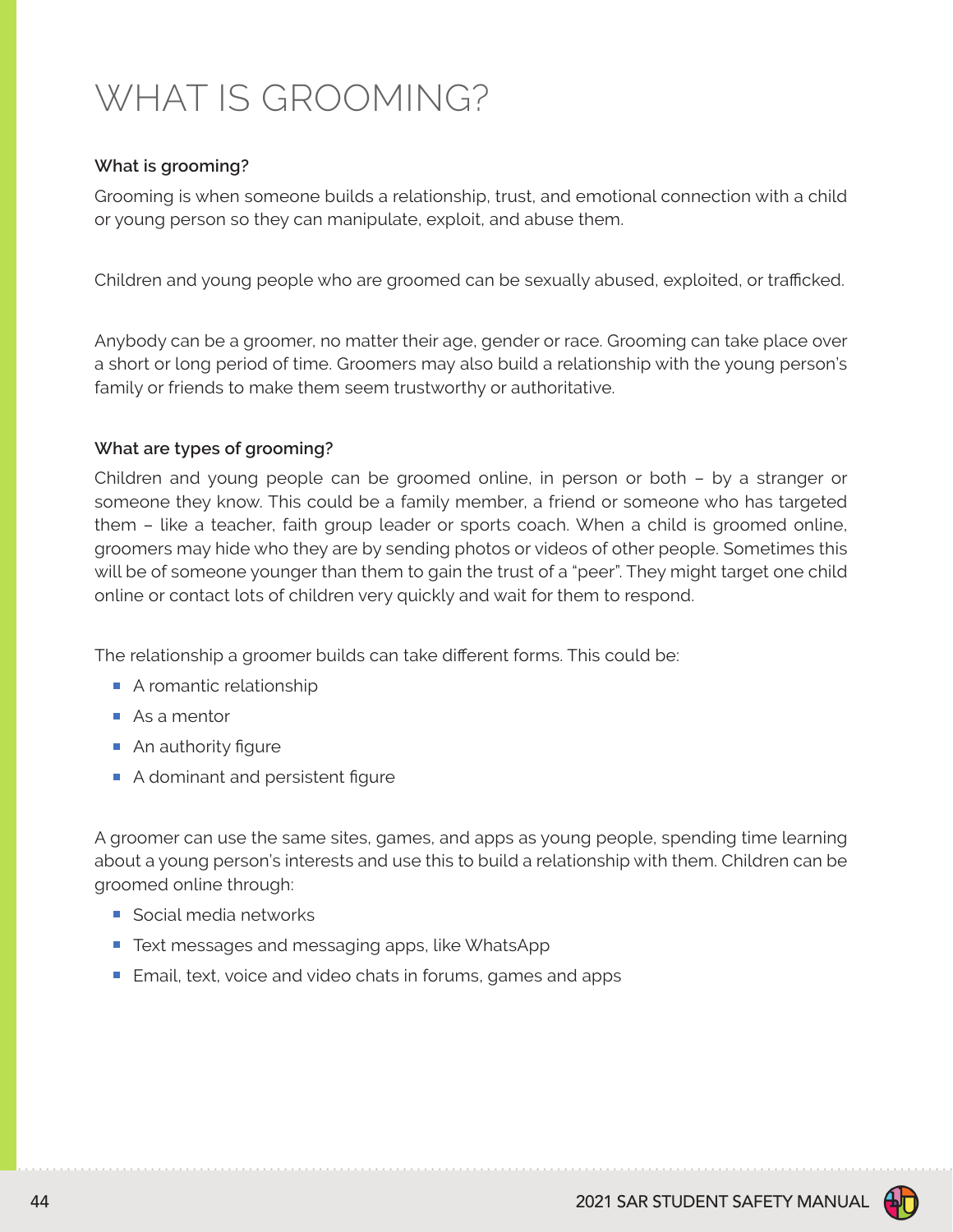Whether online or in person, groomers can use tactics like:

- $\blacksquare$  Pretending to be younger
- Giving advice or showing understanding
- Buying gifts
- Giving attention
- $\blacksquare$  Taking them on trips or outings

Groomers might also try and isolate children from their friends and family, making them feel dependent on them and giving the groomer power and control over them. They might use blackmail to make a child feel guilt and shame or introduce the idea of "secrets" to control, frighten and intimidate.

It's important to remember that children and young people may not understand they have been groomed. They may have complicated feelings, like loyalty, admiration, love, as well as fear, distress and confusion.

#### **What are signs of grooming?**

It can be difficult to tell if a child is being groomed – the signs are not always obvious and may be hidden. Older children might behave in a way that seems to be "normal" teenage behavior, masking underlying problems.

Some of the signs you might see include:

- Being very secretive about how they are spending their time, including when online
- Having an older boyfriend or girlfriend
- Having money or new things like clothes and mobile phones that they can't or won't explain
- Underage drinking or drug taking
- Spending more or less time online or on their devices
- Being upset, withdrawn or distressed
- Sexualized behavior, language or an understanding of sex that is not appropriate for their age
- Spending more time away from home or going missing for periods of time

A child is unlikely to know they have been groomed. They might be worried or confused and less likely to speak to an adult they trust. If you are worried about a child and want to talk to him or her, we have advice on having difficult conversations. Please contact the Administration if you suspect grooming is taking place. We will keep all conversations confidential to the extent permitted by law and the bounds of any investigation.

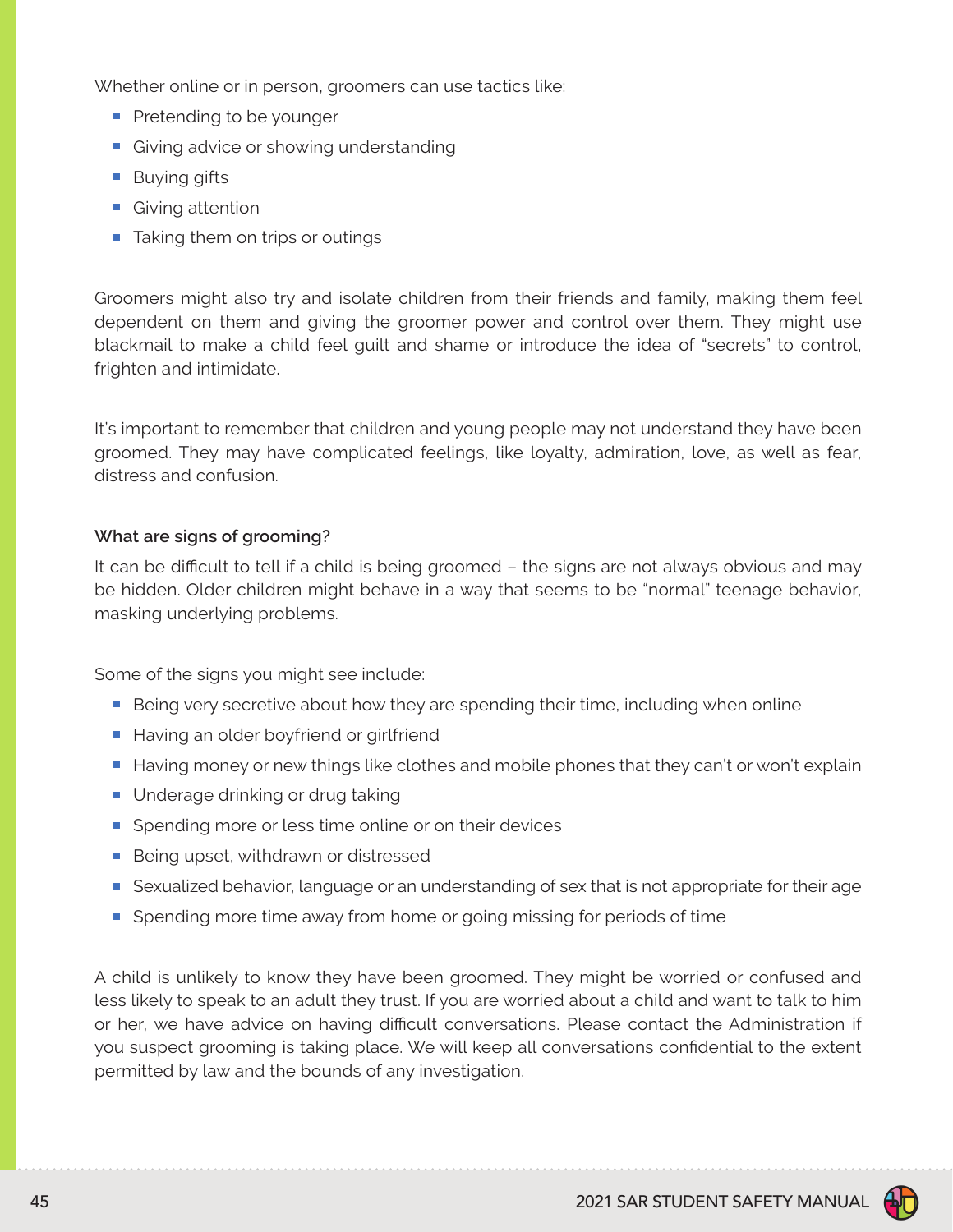# **APPENDIX A: SAR ACADEMY/ SAR HIGH SCHOOL ANTI-HARASSMENT POLICY**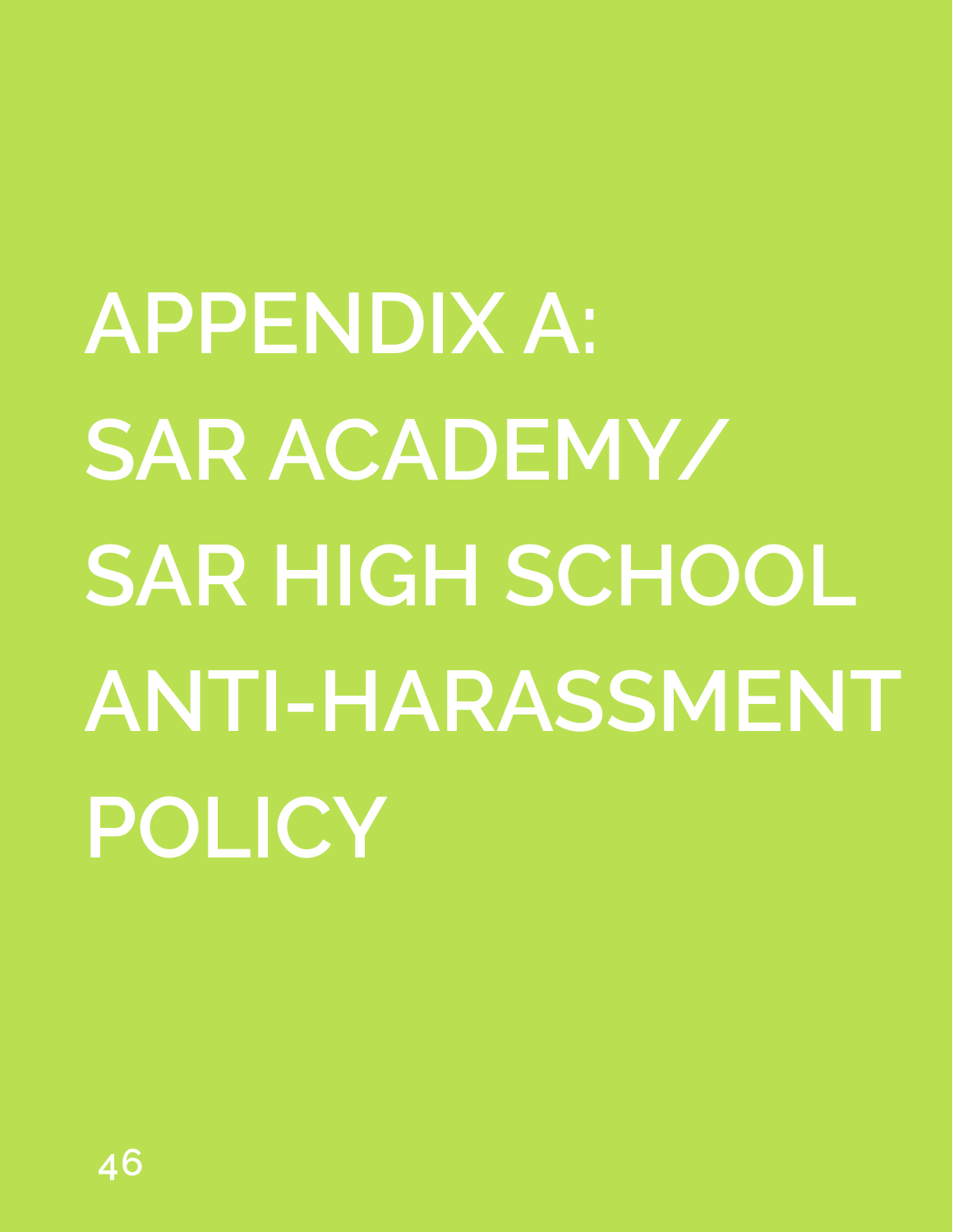$WHO$  - The SAR Anti-Harassment Policy applies to all SAR students, their parents and all SAR Individuals. SAR Individuals includes all SAR employees (including, but not limited to, all full-time or part-time faculty, administrators, coaches, co-curricular staff, maintenance staff, cleaning staff, kitchen staff, guidance staff, nurses and office staff), volunteers, including the Board of Trustees, and employees of contracted service providers working for SAR.

WHERE/WHEN - The SAR Anti-Harassment Policy applies to all School sponsored and affiliated activities and events (including all related transportation) regardless of location. SAR may also discipline those engaging in harassment at any location at any time/location if such harassment causes a substantial disruption to the SAR community. All forms of technology, whether school or personally owned and regardless of location of use are subject to this policy.

## $WHAT -$  SAR prohibits any and all forms of harassment, including:

**1. Bullying -** any form of harassment that one should reasonably expect would demean, threaten or hurt (physically or emotionally). Bullying can be physical, verbal, demonstrative, or electronic. It can be of a sexual nature or otherwise. It can take place in person, over the phone, in cyberspace, or through an online communication, or any other means that communicates such harassment. It can be one-on-one, or group based. Both adults and children can be bullied or be the bully. Examples of bullying include, but are not limited to:

- Pushing, elbowing, poking, tripping, sitting on, kicking, or hitting
- $\blacksquare$  Threatening another with physical harm
- Taunting others because of their physical traits including, but not limited to, age, voice, gender, height, weight, athletic skill, or any other personal characteristic
- Demeaning others' intellectual ability, academic performance, or grade level
- Taunting others about their social skills, i.e., making jokes at the expense of someone who is socially awkward
- Taunting others either verbally or using gestures about their actual or perceived sexual orientation
- Taunting others about their actual or perceived race, color, or national origin
- Using derogatory terms to refer to someone's race or ethnic background
- Excluding someone from a group or activity purposely to hurt them, i.e., refusing to let someone sit at a particular lunch table

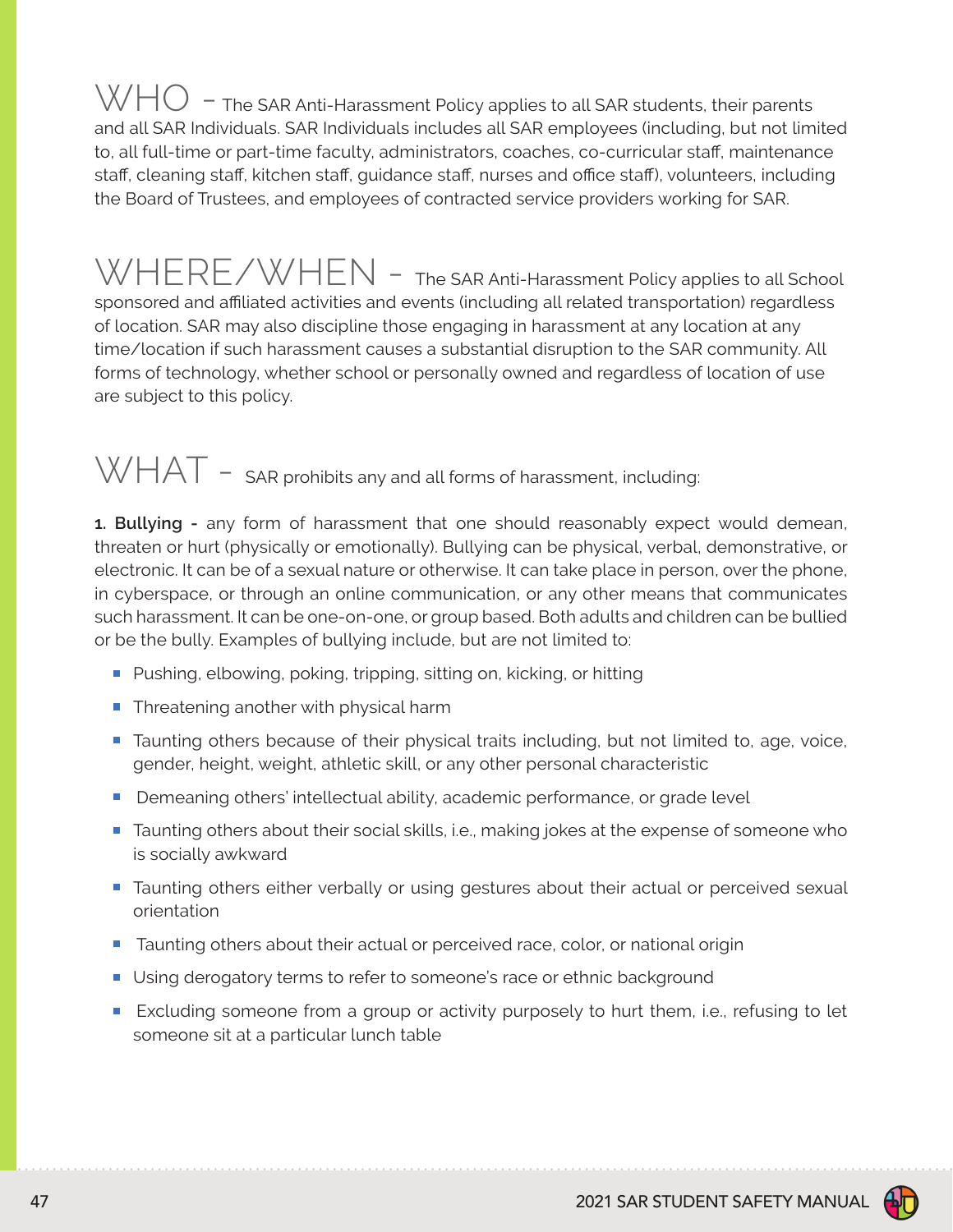- Damaging, hiding, taking of property
- Calling someone offensive or demeaning names
- Making jokes involving offensive stereotypes
- Posting on Facebook, or any other online social networking site, mean, offensive, demeaning, embarrassing, or threatening comments or images
- Texting, whether individually or as a group, mean, offensive, demeaning, embarrassing, or threatening comments or images
- Creating fake web pages or fake profiles or assuming another's identity in any social media context to create content likely to cause embarrassment or concern
- Spreading mean and hurtful rumors verbally or online
- Creating offensive graffiti

**2. Hazing -** an activity (regardless of willingness to participate) expected of someone joining/ maintaining participation in any group that humiliates, degrades or risks harm or embarrassment to the individual. Examples of hazing include, but are not limited to, requiring someone to:

- Drink alcohol or use drugs
- Consume any vile or hazardous substance or allow such a substance to be smeared on the body
- Endure any physical striking, beating, burning, branding, or to engage in self-mutilation or requiring one to commit such acts upon another
- $\blacksquare$  Endure acts of sexual abuse/assault
- $\blacksquare$  Be subjected to abusive and demeaning speech
- Participate in acts of personal servitude
- Proceed through any type of gauntlet
- Suffer sleep deprivation
- $\blacksquare$  Restrict personal hygiene
- Engage in indecent exposure
- Participate in any illegal activity
- Participate in physically dangerous activities such as exposing oneself to extreme weather conditions without appropriate protective clothing
- Submit to being tied up, abducted, or blindfolded
- Engage in any degrading or humiliating act, or any activity that violates any aspect of SAR codes of conduct

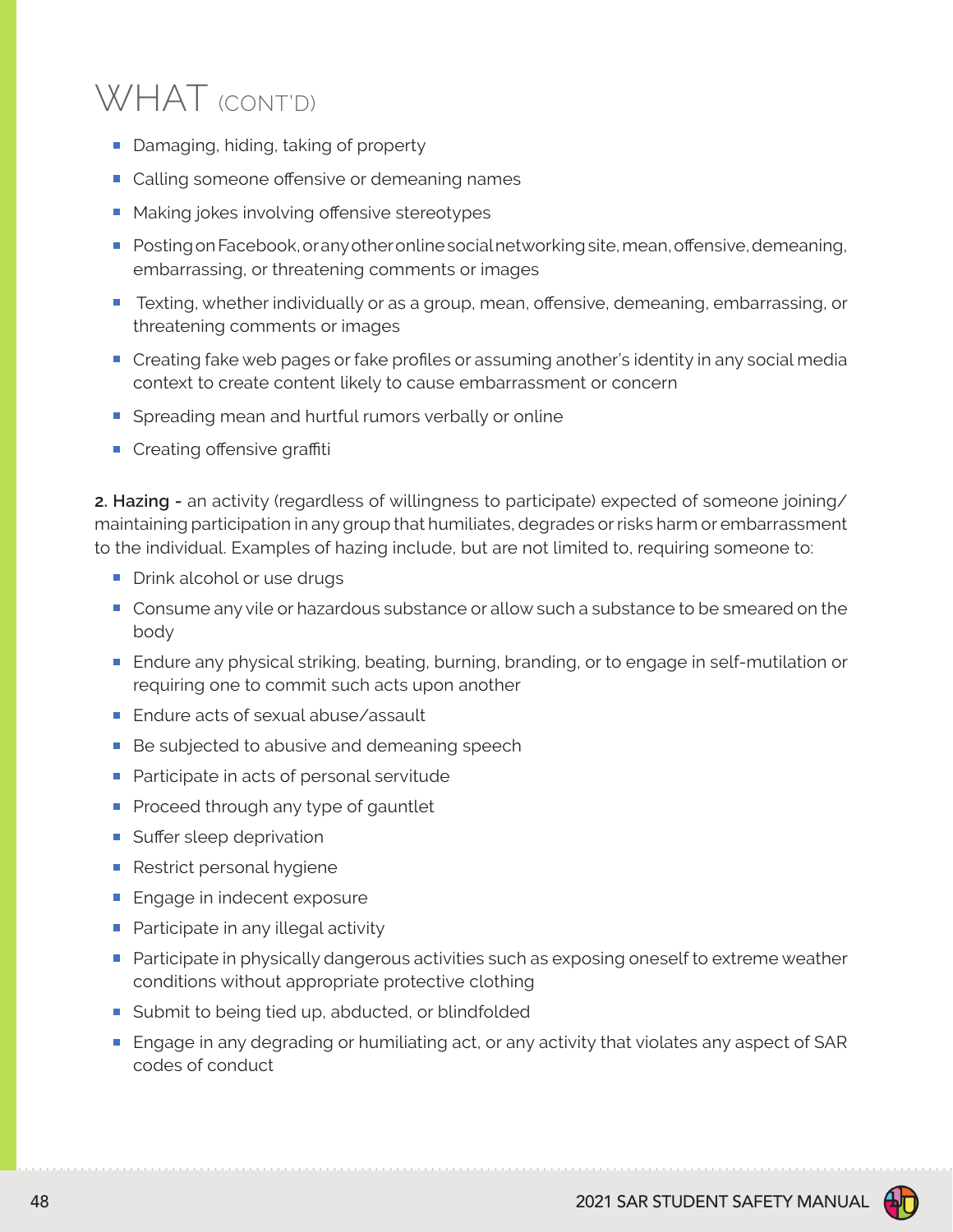**3. Sexual Harassment -** any unwelcome communication or conduct of a sexual nature when (a) submission to such conduct is a condition or factor of employment or inclusion/exclusion from an educational experience or interferes with performance or participation in a school program or (b) where such conduct creates and intimidating, hostile or offensive working, learning, studying or school environment.

Sexual Harassment may occur in a single incident or be a series of incidents. It can occur between two adults, an adult and a student, two students, a group and an individual, or people of the same or different gender. Examples of Sexual Harassment include, but are not limited to:

- Intentional touching of a sexual or other private area of a person's body, i.e., grabbing, patting, poking, or slapping the breasts, buttocks, or groin area
- Supposed inadvertent contact with the sexual or private parts of the body, i.e., brushing up against someone's leg with one's groin area and acting as if it was unintentional
- Sexually oriented verbal kidding, teasing, or joking
- Making suggestive comments about physical characteristics or appearances
- Making offensive gender-based remarks, i.e., saying that a male is too feminine and that a female is too masculine
- Commenting or asking questions about someone's sexual experience or abilities
- Spreading rumors of a sexual nature
- Leering
- Sending suggestive or obscene letters or other writings, emails, notes, or invitations
- Subjecting a person to unwelcome sexual flirtations, advances, or propositions
- Requests to engage in sexual behavior
- Demands for sexual activity or other less overt coercive efforts to obtain sexual favors
- $\blacksquare$  Sexual favoritism in the making of any decision (sexual favoritism occurs when any individual in a position of power, i.e., a supervisor, teacher, club president, or activity head, makes a decision based upon an individual's receptiveness to sexual advances.)

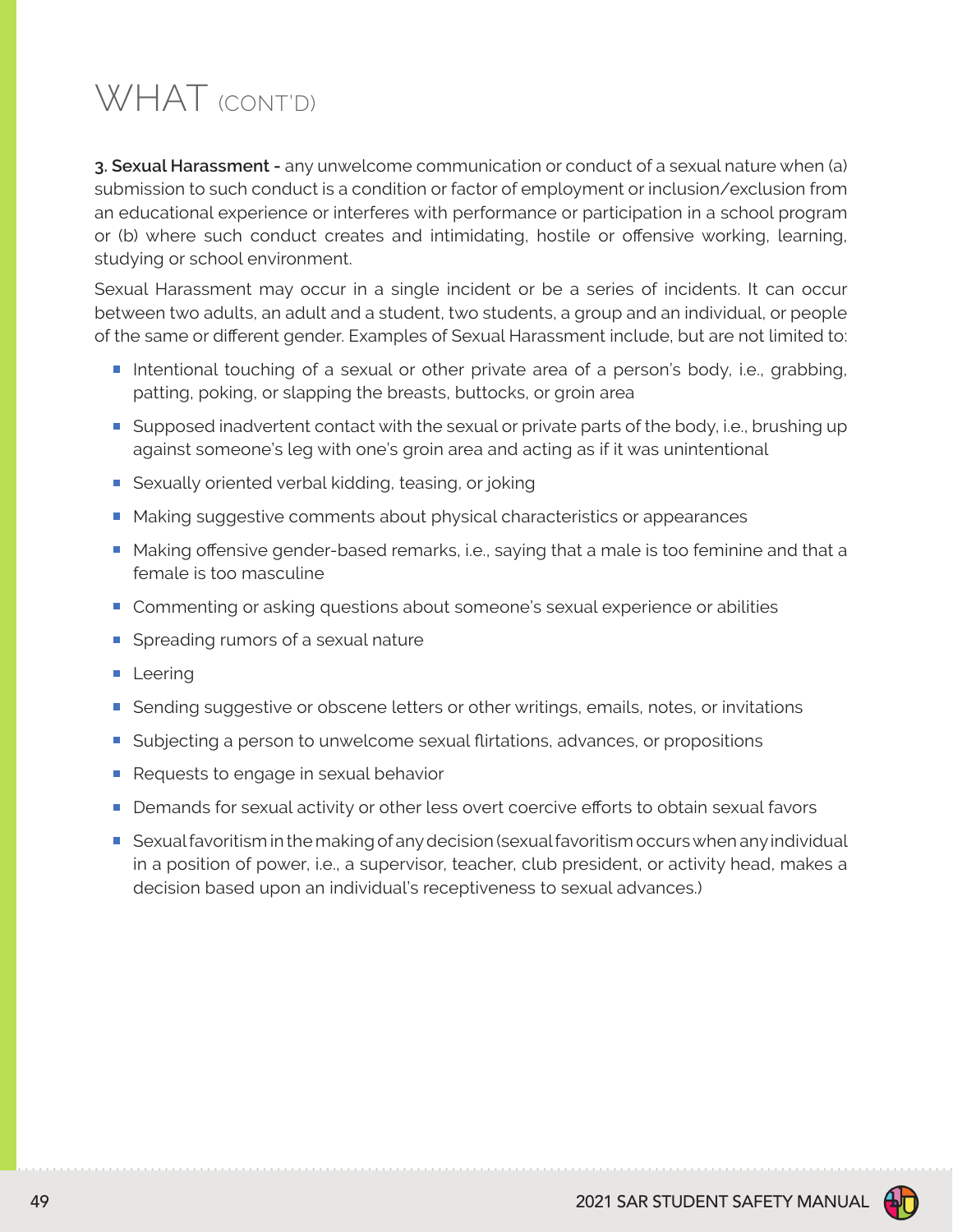- Photographing, videotaping, or making any other visual or auditory recording of sexual activity or the sexual or intimate parts of a person's body without their knowledge and consent. If the person being photographed or recorded is a student, doing so even with their permission, as such images may constitute illegal child pornography and is not permitted under any circumstances.
- Sending via electronic means images of sexual activity or sexual or intimate parts of the body, also known as "sexting"
- Displaying to another any photograph, videotape, or other visual or auditory recording of sexual activity or the sexual or intimate parts of a person's body without that person's explicit consent
- Sexual Harassment includes any type of sexual advance, request for sexual favors, or other verbal, physical, demonstrative, or electronic conduct or communication of a sexual nature made by an SAR Individual, or other adult at SAR towards an SAR student, whether welcomed by that student or not, is sexual harassment and a violation of this policy.

**4. Sexual Abuse/Assault -** physical contact with a sexual or intimate part of the body without consent engaged in for the purpose of sexual gratification or to degrade or abuse. Lack of consent includes physical/verbal force or intimidation, explicit indication of lack of consent, or circumstances making it obvious that consent has not been granted (i.e., being too intoxicated to say "no", being asleep, not having the physical or mental capacity to consent). Children under age 17 cannot legally consent to any sexual conduct with an adult. Any romantic or sexual relationship between an SAR student and SAR Individual is prohibited and will result in the dismissal of the SAR Individual.

Sexual Abuse/Assault includes various forms of sexual intercourse as well as lesser forms of sexual touching. Sexual or intimate body parts include, but are not limited to: breasts, buttocks, genitals, the groin area, and upper thighs. This policy prohibits "sexting" between, and the showing of pornography to, any SAR student by an SAR Individual or other adult at SAR. Examples of Sexual Abuse/Assault include, but are not limited to:

- Touching, grabbing, pinching, rubbing, or fondling another person's buttocks, breasts, or genital area, whether over or under clothing, without consent as defined herein and engaged in for the purpose of sexual gratification or to degrade or abuse
- Rubbing one's genital area up against another person, whether over or under clothing, without consent as defined herein and engaged in for the purpose of sexual gratification or to degrade or abuse

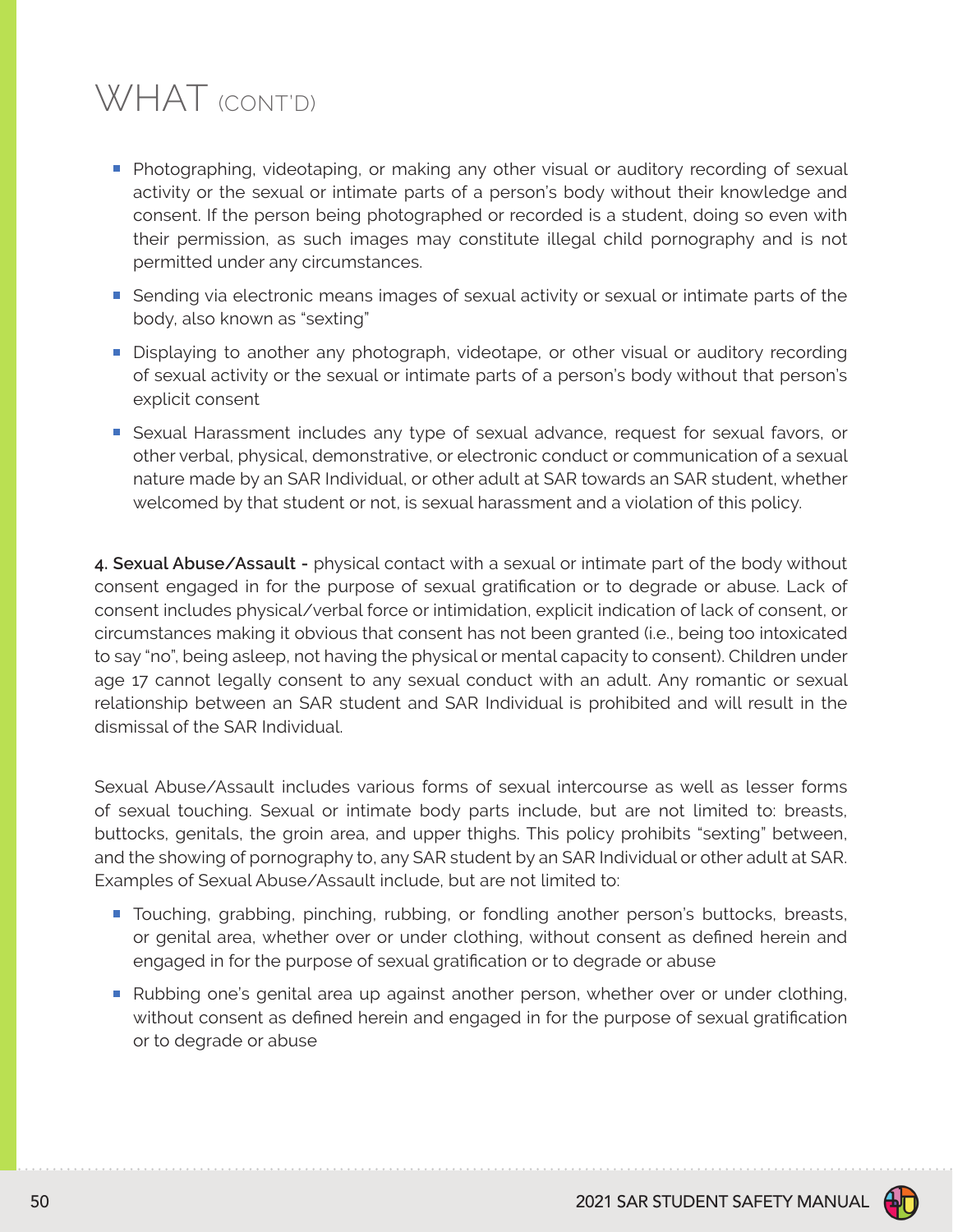- Touching another person with one's genitals without consent as defined herein and engaged in for the purpose of sexual gratification or to degrade or abuse
- Engaging in sexual behavior with someone too intoxicated to give informed consent
- Physically or verbally intimidating someone to engage in a sex act or sexual contact, whether done so expressly or implicitly

## RESPONSE TO VIOLATIONS

- 1. Victims of harassment are strongly encouraged to report any violations of this policy.
- 2. Victims of harassment are encouraged, **but not required** to inform the harasser the behavior is unwelcome/offensive.
- 3. Prevention of harassment is the responsibility of the entire SAR community. SAR expects its students, employees, and volunteers to demonstrate a sense of responsibility and respect for all members of the SAR community. A non-SAR Individual (including any non-SAR staff member) who witnesses harassment is required to intervene on behalf of the victim and tell the harasser to stop the offensive behavior. A non-SAR Individual (including any SAR Student) who witnesses harassment is strongly encouraged to intervene on behalf of the victim.

## REPORTING PROTOCOL (TO SCHOOL)

- 1. Anyone (including SAR students and parents) who is aware of a suspected or actual violation of this policy should tell any member of the SAR staff. SAR encourages reporting as soon as possible once one becomes aware of an incident, however, there is no time limit for making a report. The SAR staff member who receives the report of an alleged violation is required to report as specified in item 2, below.
- 2. An SAR Individual **must** promptly (within 25 hours) upon learning of a possible violation of this policy, whether as a victim, witness, or recipient of information from another party, or upon having reasonable cause to suspect that a violation of the policy may have occurred, report to one of the following people: their supervisor, a School Psychologist, an Assistant or Associate Principal, Director of General Studies, Director of Judaic Studies, Principal, President of the Board of Trustees. In all cases, if anyone other than the Principal is notified, that person must promptly inform the Principal of the report, unless the violation involves the Principal, in which case the Board of Trustees must be notified immediately.

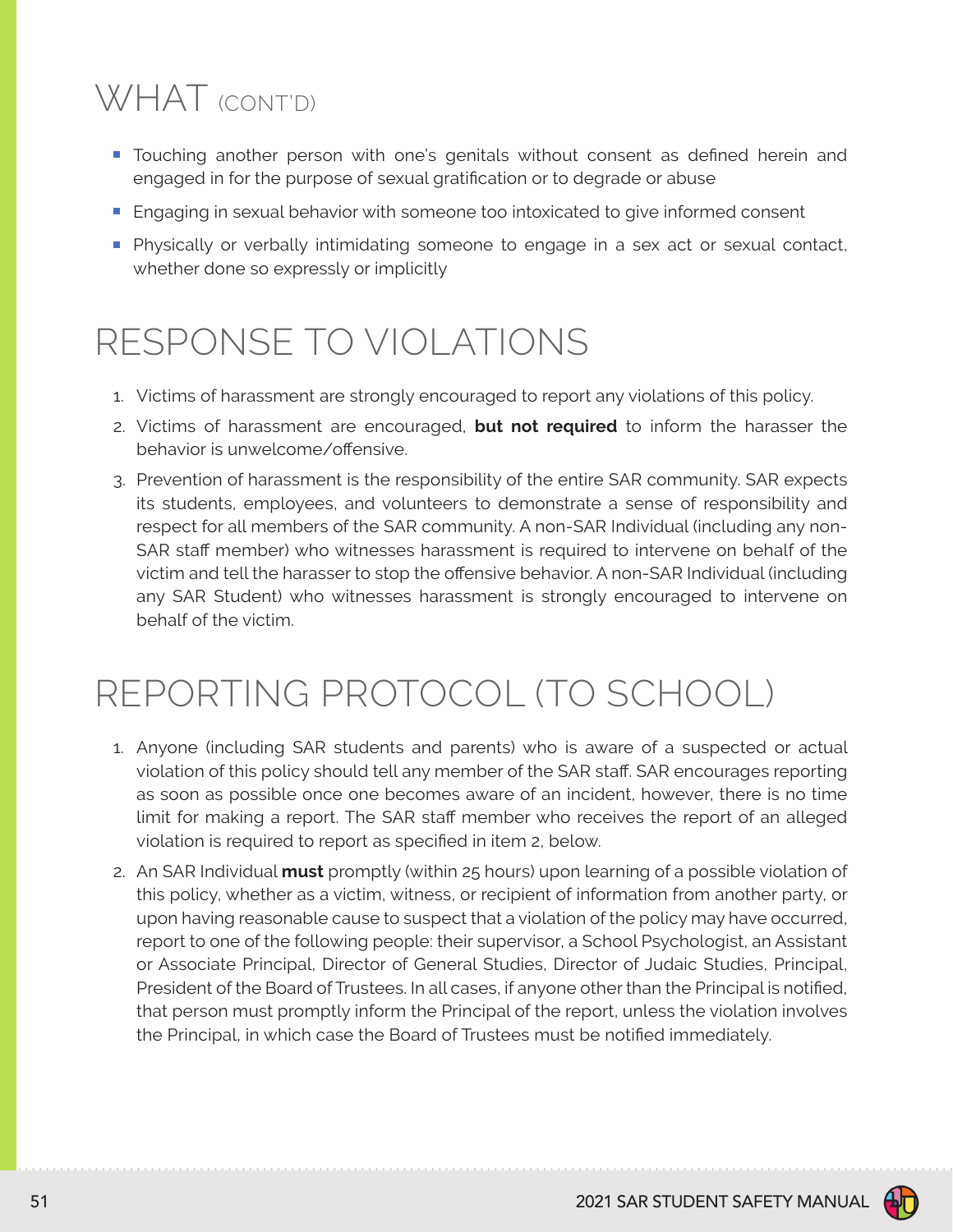## REPORTING PROTOCOL (TO SCHOOL)

- 3. In cases of sexual abuse/assault, reports must be made directly to the Principal, an Assistant Principal or to the President of the Board of Trustees. In all cases, if anyone other than the Principal is notified, that person must promptly inform the Principal of the report. Once the Principal is notified of such a report, he or she must notify the President of the Board of Trustees. If the report involves the Principal, the Principal should not be notified, but rather the report should be made to the President of the Board of Trustees.
- 4. "Reasonable cause to suspect" may be predicated upon being told directly or indirectly that a violation has occurred, overhearing talk that a violation has occurred, or observing behavior which gives rise to a suspicion that a violation has occurred. The obligation to report is mandatory regardless of whether the alleged violation involves another SAR Individual, or a student, as the victim or the offender. When in doubt of whether you have sufficient reason to suspect a violation has or may have occurred, always err on the side of caution by reporting what you know or suspect.
- 5. The reporter's identity and the information reported will only be shared with those necessary to appropriately address the situation.

## SAR POLICY ON REPORTING TO LAW ENFORCEMENT/OTHER AUTHORITIES

While recognizing that it is under no legal duty to do so, if the Principal has reasonable cause to suspect that an SAR Individual, or any other adult at SAR has committed a physical or sexual assault, as defined by the New York State Penal Law, against an SAR student, the Principal will report this information to State or Local law enforcement authorities.

## AMNESTY, RETALIATION AND FALSE REPORTS

1. To minimize any hesitation a student may have to report a violation of the SAR Anti-Harassment Policy, while not overlooking any violation of other School policies (including, drug and alcohol policies), the School will place great weight on the positive impact of reporting an incident in deciding if any action is appropriate for the reporter's breach of another School policy.

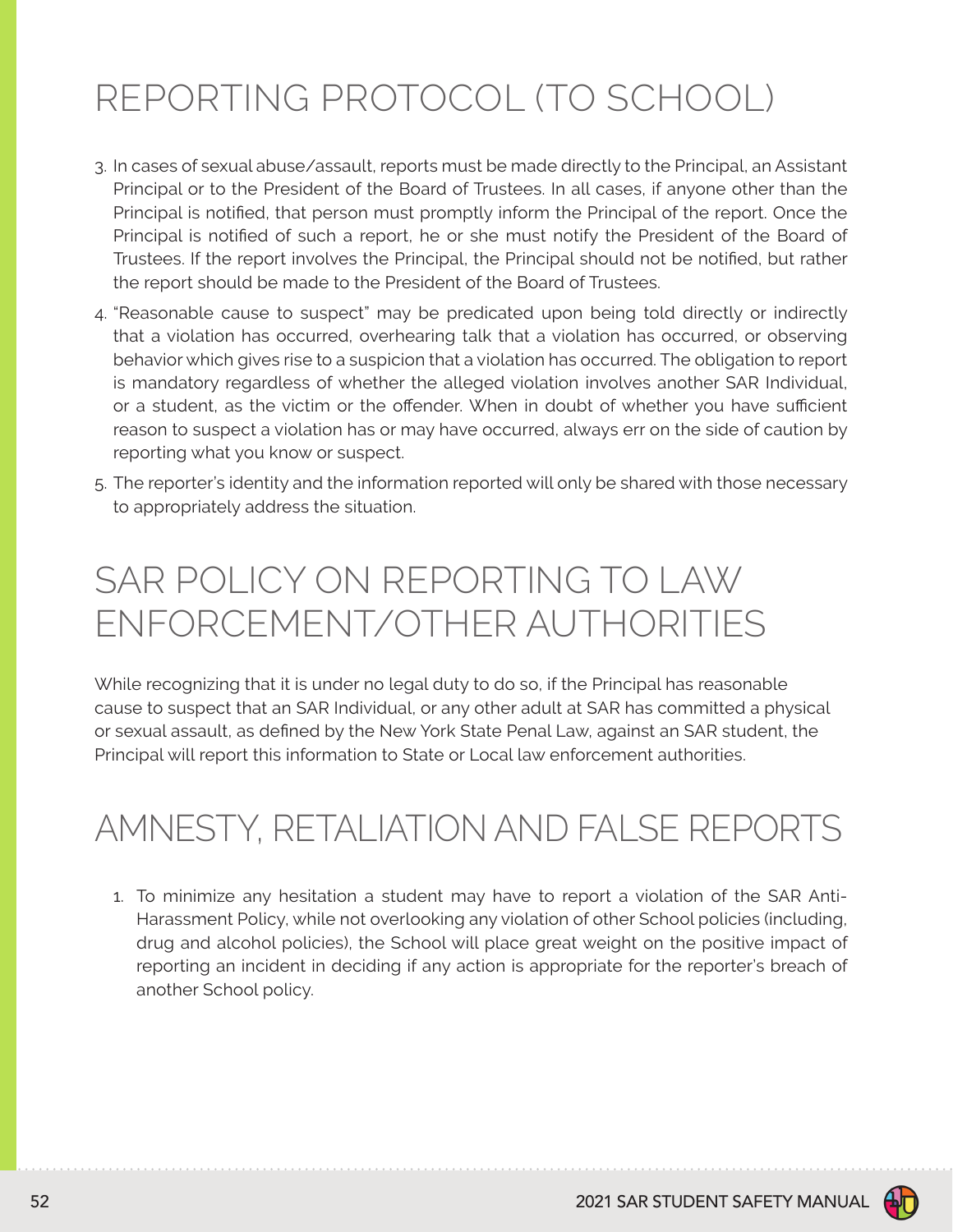## AMNESTY, RETALIATION AND FALSE REPORTS (CONT'D)

- 2. Retaliation against anyone who in good faith reports a violation or suspected violation of this Anti-Harassment Policy, or who participates in the investigation of a complaint, is strictly prohibited. Any person who engages in such retaliation will be subject to disciplinary action including expulsion, if a student, or termination, if an SAR Individual. Anyone who either observes or becomes aware of such retaliatory behavior is strongly encouraged to report it to School authorities. SAR Individuals are required to do so.
- 3. SAR considers any allegation of harassment to be a serious matter. Therefore, if it is determined at the conclusion of an investigation that a reported violation was made in bad faith or that false information was knowingly provided regarding the complaint, SAR will take disciplinary action against such individual.

## INVESTIGATION OF REPORTED INCIDENTS

- 1. After a report is made, the Principal will direct that an investigation be conducted by appropriate individuals who will be selected based upon the nature of the report and the individuals involved. This investigation may be conducted by SAR personnel, or by an outside investigator, depending on the facts and circumstances of the report. SAR and any outside investigator it retains will use the utmost discretion when conducting the investigation in order to minimize the chances that information about the matter will become known by unnecessary individuals.
- 2. As part of any investigation conducted pursuant to this policy, the reporter, the alleged victim (should that be someone other than the reporter), and the alleged offender may, but will not be obligated to, be interviewed separately about the reported facts. They will be advised of the prohibition against retaliation for making such a report and/or cooperating with an investigation, as appropriate. Furthermore, others who may have relevant knowledge may also be questioned, and they too will be reminded of SAR's antiretaliation policy and the need for discretion. All SAR Individuals and all SAR students are under a duty to cooperate in any investigation. SAR will try to be as discreet as possible during the investigation and confidentiality will be maintained to the extent possible given the facts and circumstances of the complaint and the need to do a fair and thorough investigation.
- 3. Nothing in this policy is intended to limit the options of any person who believes that he or she has been subject to unlawful harassment or discrimination.

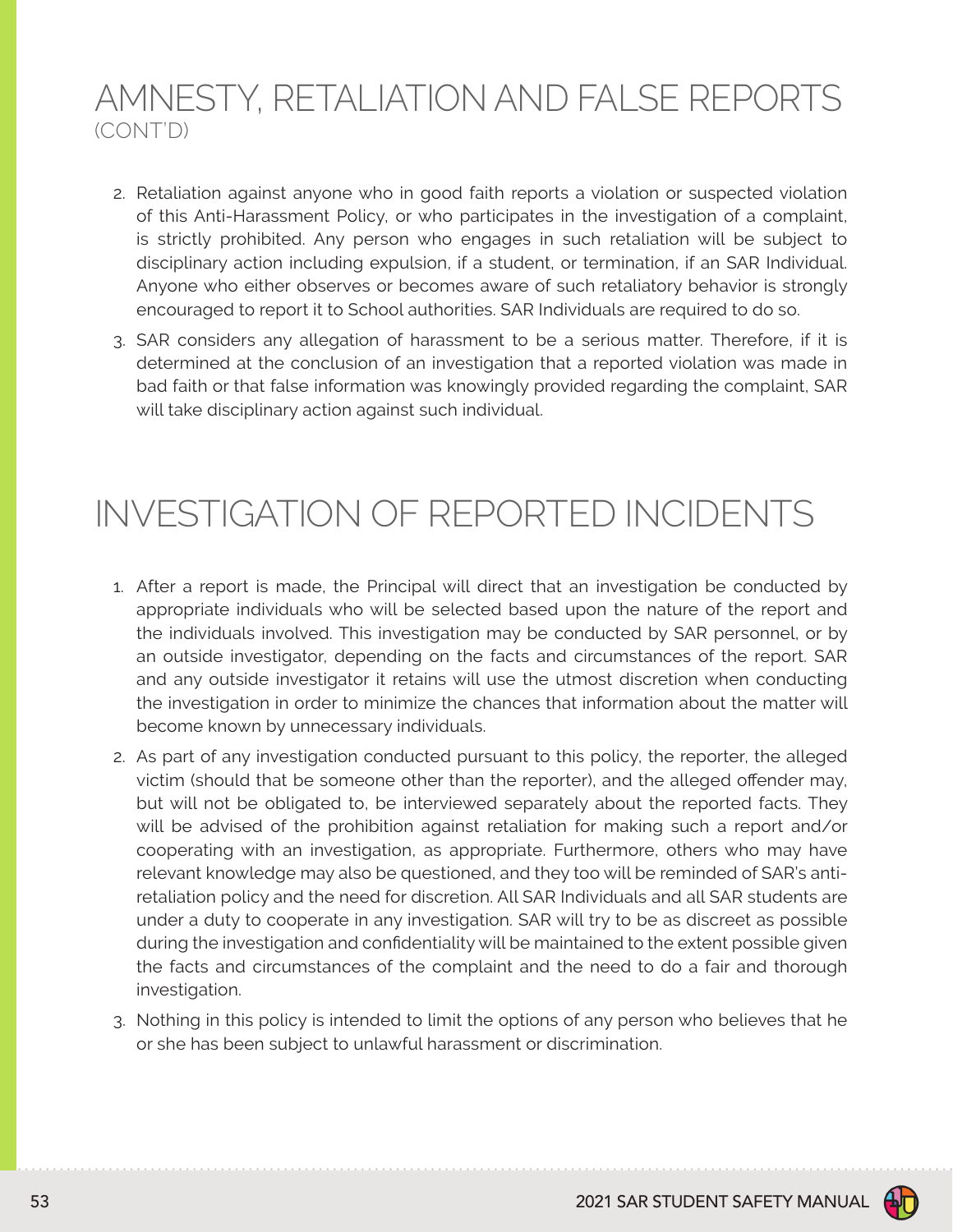## INVESTIGATION OF REPORTED INCIDENTS (CONT'D)

- 4. At the conclusion of the investigation, and after the decision regarding what, if any, disciplinary or remedial action is to be taken has been made, the alleged victim and the alleged offender will be informed about the disposition of the matter.
- 5. Communication of any information regarding the matter to other members of the SAR community, whether that be faculty, staff, the student body, or parents/guardians, will be decided on a case-by-case basis with all due consideration being given to issues of privacy, confidentiality, and the emotional and physical well-being of all those involved.
- 6. Disciplinary decisions will be based on the facts and circumstances of each case and will take into account the offender's prior conduct and the wishes of the victim, although the latter will not be controlling as SAR must act in the interest of protecting the entire School community as well as the victim. In addition to being disciplined for engaging in an act of prohibited harassment or retaliation, SAR Individuals may also be disciplined for not following all aspects of this policy, including but not limited to, the reporting protocols. Possible disciplinary outcomes include, but are not limited to: a verbal warning, parental notification, loss of privileges, counseling, sensitivity training, probation, suspension, expulsion, dismissal, and/or notification to local or state authorities. In addition to disciplinary action with regard to the accused, SAR will consider what, if any, remedial actions should be taken with regard to the School as a whole to prevent similar offenses from occurring in the future.
- 7. SAR will keep records of all such investigations and such records will include, but not be limited to, information about the allegation as gathered from the reporter, the alleged victim, the person accused, and others interviewed. In addition, the decision reached regarding appropriate disciplinary action and any other relevant follow-up action engaged in by the School will be documented. These records will be maintained in accordance with applicable law. Documentation of harassment investigations is necessary to provide an accurate record regarding the reported violation and how it was handled, one that does not have to rely on the recollections of people whose memories may become inaccurate over the passage of time.

40

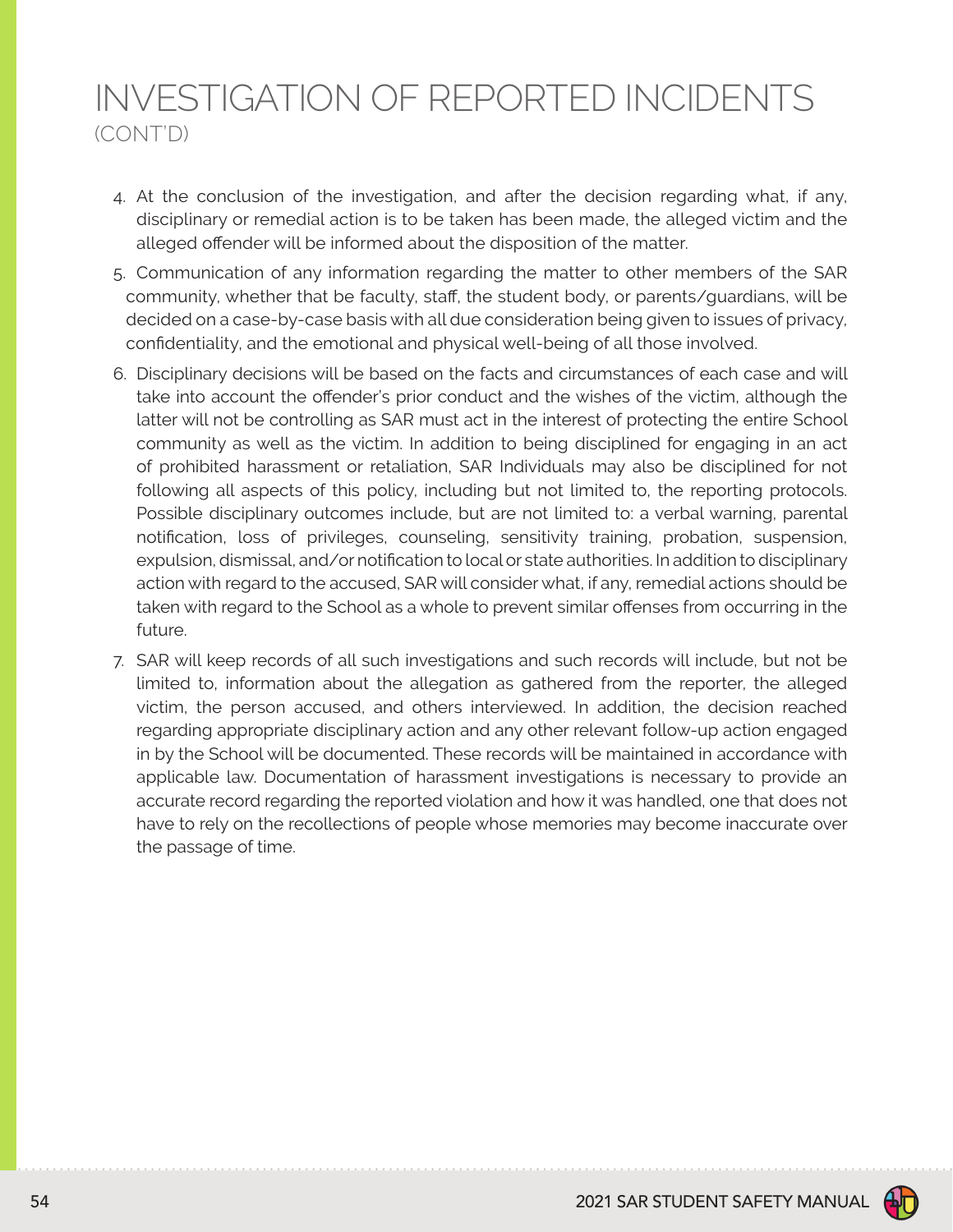**APPENDIX B: SHABBATONIM POLICIES AND PROCEDURES**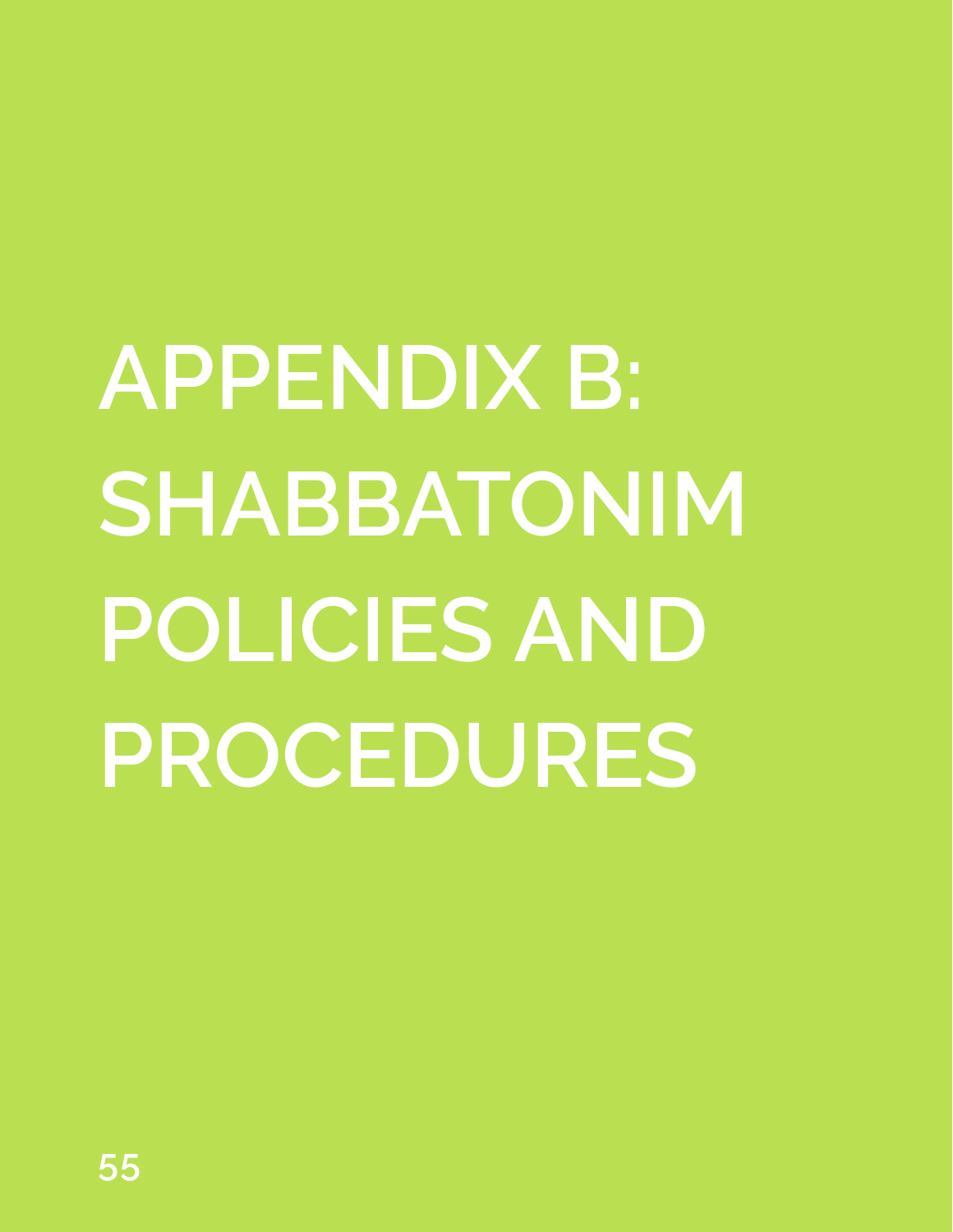## SHABBATON/OVERNIGHT GUIDANCE FOR FACULTY

If faculty would like to have students to their home for a Shabbaton, they must abide by the following guidelines:

- Faculty must notify the Administration at least two weeks prior to hosting a Shabbaton (by end of day Friday, two weeks before) that they intend to host a Shabbaton and how many students they intend to host.
	- At least four students must be present at a Shabbaton. Groups of less than four students are prohibited.
	- $\blacksquare$  Faculty must provide a list of the students that will be attending a Shabbaton by the end of the Thursday prior to a Shabbaton.
- If students will be staying at homes of community members other than the faculty member, the faculty member must provide the names, addresses, and phone numbers of the host families.
	- At least three students must stay in each host family's home. Groups of fewer than three students are prohibited.
	- $\blacksquare$  Host families must be provided with a copy of the Host Family Shabbaton Guidance.
- If neighbors, friends, or adults outside of the teacher's immediate family will be joining for Shabbat, the faculty member should provide the School with advance notice of those guests.
- Faculty members must ensure that students do not have access to alcohol, drugs, or tobacco, including vaping products.
- In addition to the foregoing, faculty members must abide by the Host Family Shabbaton Guidance.

*I have read the Faculty Shabbaton Guidance and the Host Family Shabbaton Guidance and agree to comply with all rules. I understand that the content may be changed at any time and the School will notify me of these changes. I understand that it is my responsibility to notify the Administration if any students are in any way disrespectful.* 

Teacher Name: \_\_\_\_\_\_\_\_\_\_\_\_\_\_\_\_\_\_\_\_\_\_\_\_\_\_\_\_\_

Teacher Signature: \_\_\_\_\_\_\_\_\_\_\_\_\_\_\_\_\_\_\_\_\_\_\_\_\_\_\_ Date: \_\_\_\_\_\_\_\_\_\_\_\_\_\_\_\_\_\_\_\_\_\_\_\_\_\_\_\_

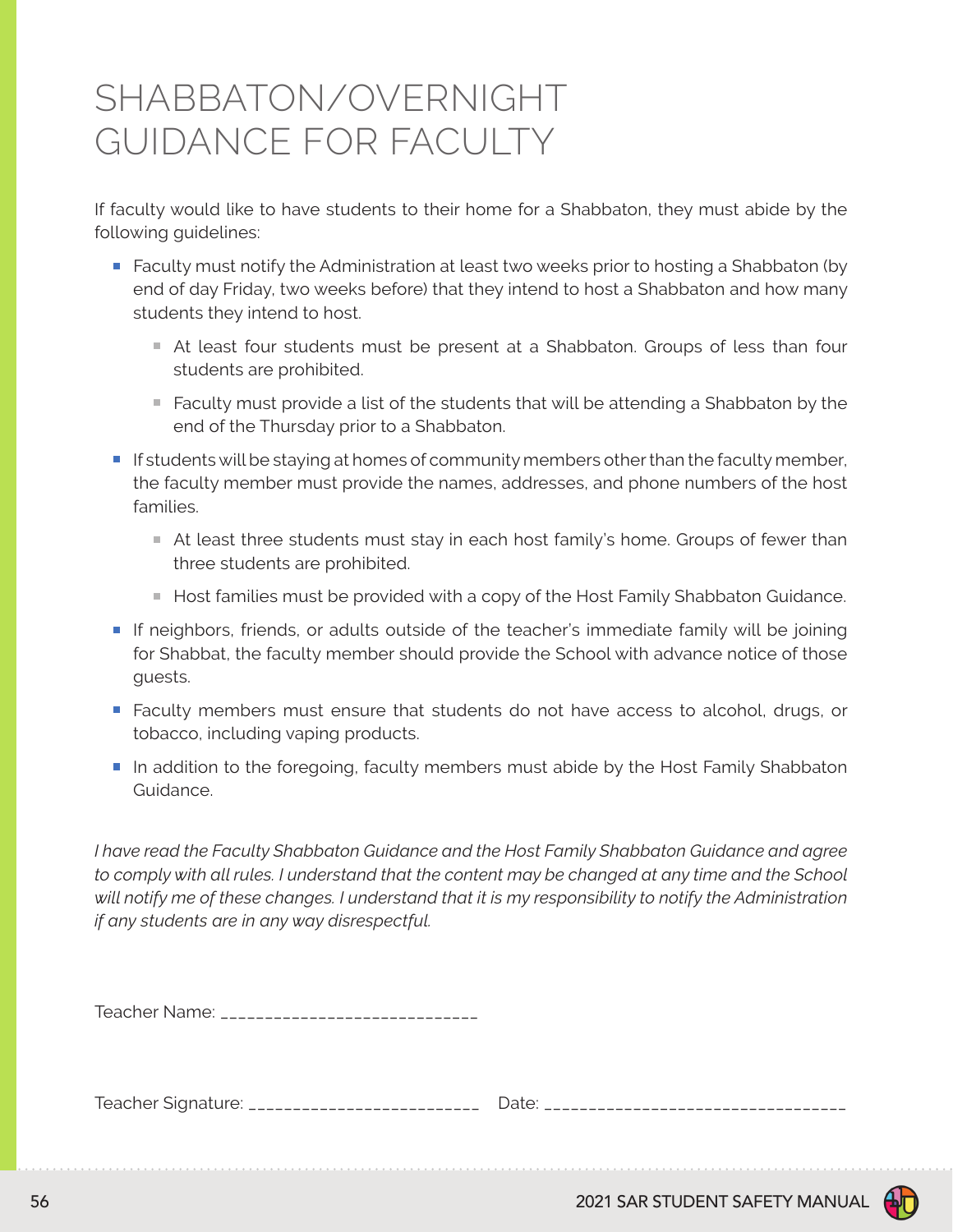# HOST FAMILY SHABBATON GUIDANCE

Thank you for hosting SAR Academy/SAR High School students for a Shabbaton. In order to ensure the safety of our community and the best experience for both students and host families, all host families must agree to abide by the following guidelines at all times. Thank you so much for agreeing to open your home to our students to make this a meaningful Shabbat.

- At least three students must be staying at each host family's home. Groups of less than three students are prohibited.
- **If a host family is unknown to the School Administration, they must be recommended in** writing by a member of the community.
- Host families must review and sign the Host Family Shabbaton Guidance document and familiarize themselves with the expectations for students.
- $\blacksquare$  Host families are encouraged to report to the School if students are in any way disrespectful.
- Students must have separate sleeping quarters from any adults in the home. Host families should not enter the bedroom that students are sleeping in except to wake them or monitor behavior, which should be done from the doorway.
- **B** Students must have privacy. There may be no more than one student in the bathroom at one time when privacy is required; however, more than one student may be in the bathroom for use of the mirror and general hygiene (i.e., brush teeth or hair, apply makeup, etc.).
- Students may not enter the bedroom of the host family under any circumstances.
- Generally, students of the opposite sex must not stay in the same home. Occasionally, exceptions may be made if authorized in writing by a School Administrator. If an exception is approved, students of the opposite sex must have separate sleeping quarters.
	- Students of the same sex may share a double bed, but only two students may sleep in the bed, and only if comfortable.
- Generally, students will share a room with at least one other student. Occasionally, exceptions may be made if authorized in writing by a School Administrator.
- Host families must ensure that students do not have access to alcohol, drugs, or tobacco, including vaping products, or any other illegal substances.
- Students will be asked about their experience following a Shabbaton, including their interactions with the host family.
- If a host family wishes to stay in contact with a student following a Shabbaton, they must seek permission from the School and the student's parents before contacting the student.

*I have read the Host Family Shabbaton Guidance and agree to comply with all rules. I understand*  that the content may be changed at any time and the School will notify me of these changes. I *understand that it is my responsibility to notify the School if any students are in any way disrespectful.* 

Host Family Name: \_\_\_\_\_\_\_\_\_\_\_\_\_\_\_\_\_\_\_\_\_\_\_\_\_\_\_\_\_\_\_\_\_

Host Family Signature: \_\_\_\_\_\_\_\_\_\_\_\_\_\_\_\_\_\_\_\_\_\_\_\_\_\_\_\_\_ Date: \_\_\_\_\_\_\_\_\_\_\_\_\_\_\_\_\_\_\_\_\_\_\_\_